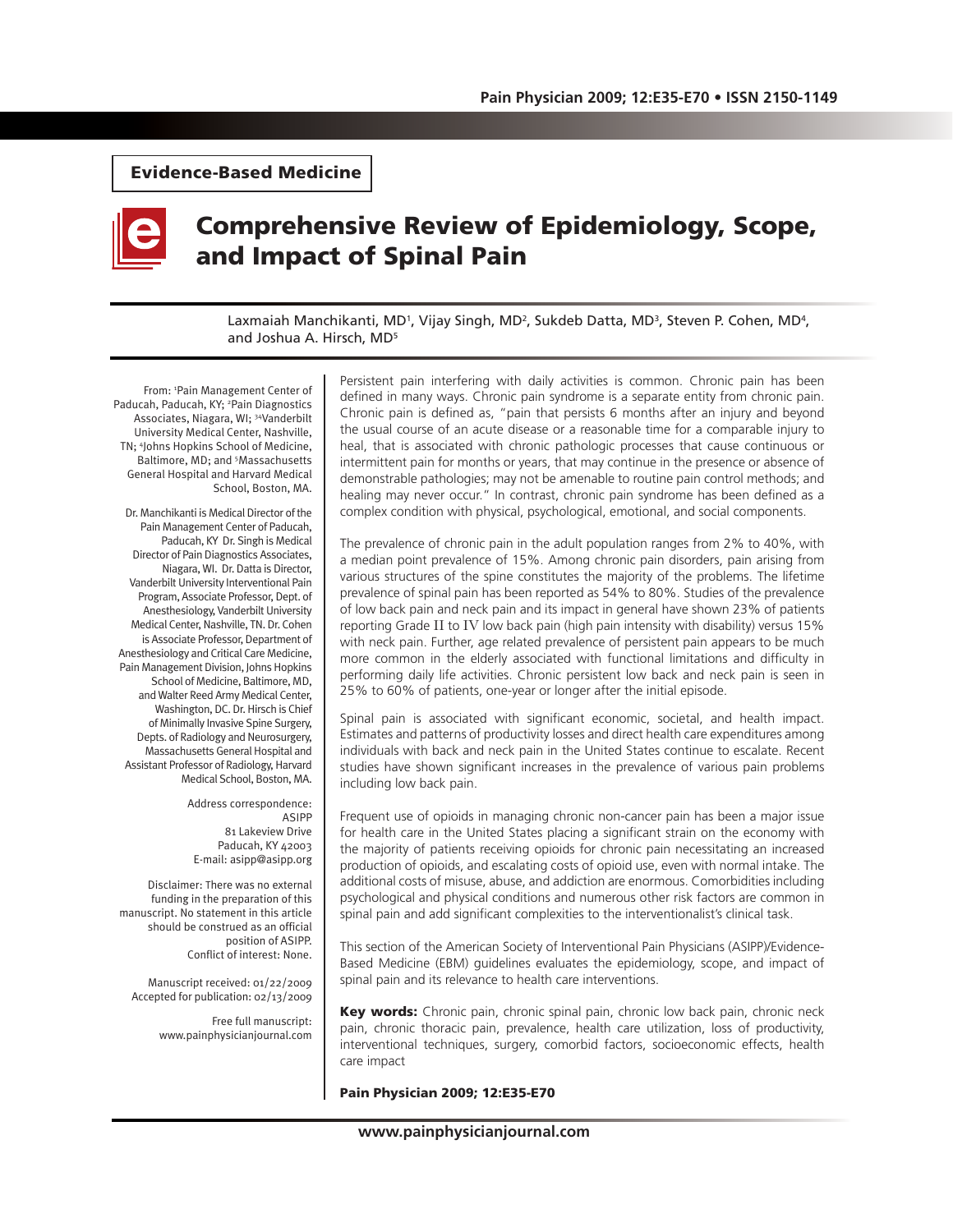**P**ersistent pain is one of the most common and compelling reasons for seeking treatment (1- 4). When pain persists for weeks or months, its broader effects on well-being can be profound with significant impairment of physical and psychological health, and performance of social responsibilities including work and family (5-35). Despite improvements in the understanding of pain (including diagnosis and treatment), chronic pain continues to be an epidemic and is coupled with claims of inadequate treatment (36-40). While chronic pain is highly prevalent and has effects on all walks of life (5,35,36,41-48), the consequences may be especially grave for the elderly resulting in vocational, social, and family discord, which may make the difference between life and death (14,37,49-56). From an epidemiological perspective, prevalence and care seeking continue to increase (33,34).

Encouragingly, interventional pain management has been advanced based on the discoveries of chemical mediation, and the development and understanding of precision diagnostic and therapeutic interventional techniques, together with reported successes with minimally invasive treatments (17,36,57-119).

# 1.0 Chronic Pain

# 1.1 Description

#### *1.1.1 Chronic Pain*

Chronic pain is beset with controversy, starting with its definition. For some chronic pain conditions, it is defined as, "pain that exists beyond an expected time frame for healing." For other conditions, it is recognized that, "healing may never occur." Bonica (120) defined chronic pain as, "pain which persists a month beyond the usual course of an acute disease or a reasonable time for any injury to heal that is associated with chronic pathologic processes that causes a continuous pain or pain at intervals for months or years." In many cases, chronic pain is understood as persistent pain that is not amenable to routine pain control methods. Pain is a sensation that results from an extraordinarily complex and interactive series of mechanisms integrated at all levels of neuraxis, from the periphery to higher cerebral structures (121). Pain is usually elicited by the activation of specific receptors, either by 2 types of peripheral nociceptors connected with C- and A-delta fibers in the case of nociceptive pain (122) or from injury to sensory fibers

or from damage to the central nervous system in the case of neuropathic pain (123). Thus, Turk (124) described chronic pain as a chronic disease and should be treated as such. The National Academy of Sciences (NAS) (125), following the synthesis of a diverse body of literature, conceptualized the injury process as a physiological pathway that begins with some form of structural low-tolerance relationship, progresses to symptom occurrence or adaptation, and ultimately results in either impairment or disability.

Smith and Gribbin (126) based on the legislative mandate of the Ontario government, described the definition of pain and chronic pain. The panel's full definition of chronic pain is, "pain that persists 6 months after an injury and beyond the usual recovery time of a comparable injury; this pain may continue in the presence or absence of demonstrable pathology." Thus, considering that chronic pain is a complex phenomenon and multifactorial, a combination definition could be used as follows: chronic pain is pain that persists 6 months after an injury and beyond the usual course of an acute disease or a reasonable time for a comparable injury to heal, that is associated with chronic pathologic processes that cause continuous or intermittent pain for months or years, that may continue in the presence or absence of demonstrable pathology; may not be amenable to routine pain control methods; and healing may never occur.

#### *1.1.2 Chronic Pain Syndrome*

In addition to chronic pain, there is also terminology describing chronic pain syndrome, which has been defined as a complex pain condition with physical, psychological, emotional, and social components (127,128). Both chronic pain and chronic pain syndrome can be defined in terms of duration and persistence of the sensation of pain and presence or absence of psychological and emotional components. However, chronic pain syndrome as opposed to chronic pain, has the added components of certain recognizable, psychological, and socioeconomic influences with characteristic psychological and sociological behavior patterns inherent in chronic pain syndrome that distinguish the 2 conditions (127).

According to the 5th edition of the *Guides to the Evaluation of Permanent Impairment*, published in 2000 (128), the term chronic pain syndrome, even though not official nomenclature, is frequently used to describe the condition of an individual who is markedly impaired by chronic pain with substantial psychological overlay. These guides also state that chronic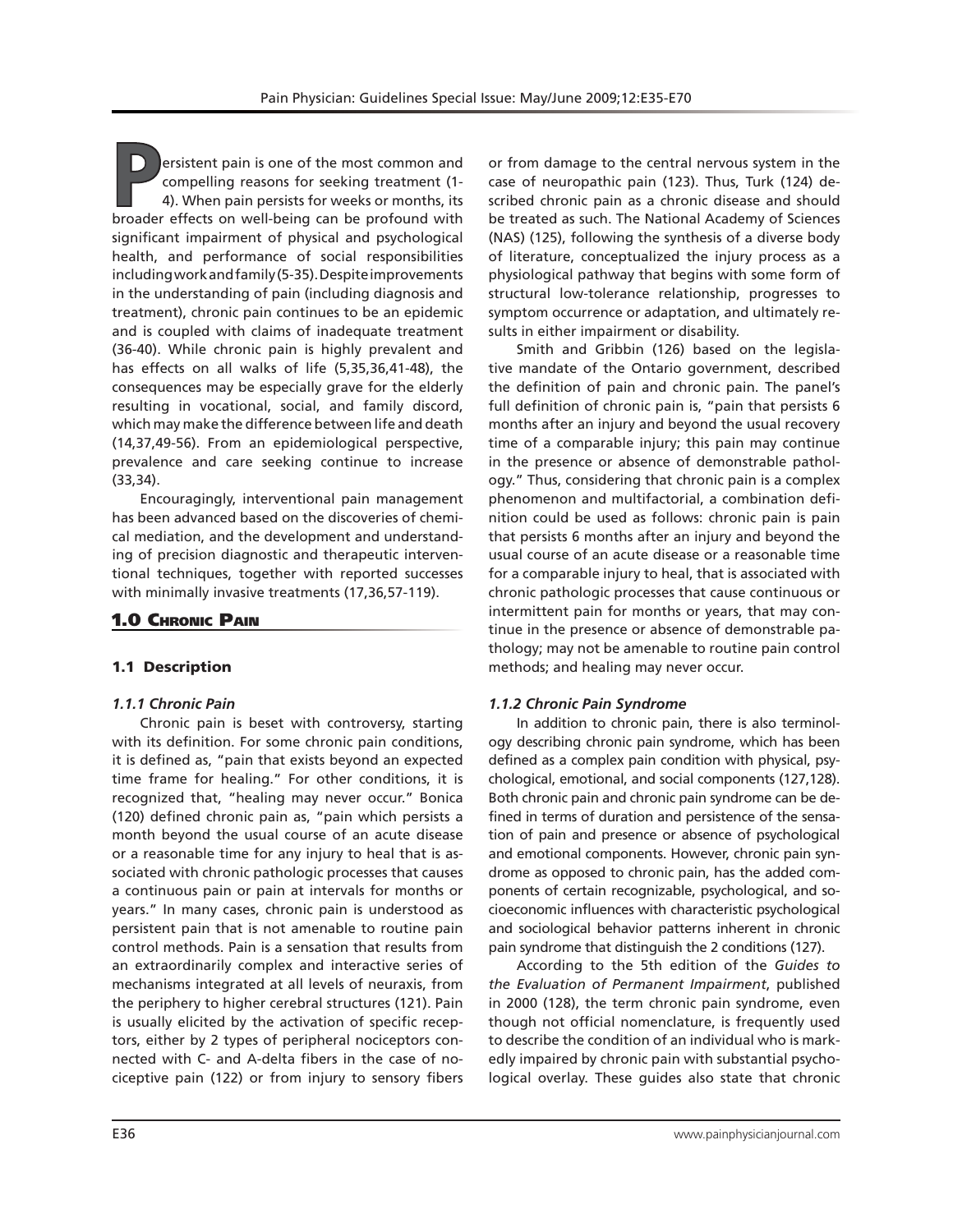pain syndrome is largely a behavioral syndrome that affects a minority of those with chronic pain. It may best be understood as a form of abnormal illness behavior that consists mainly of excessive adoption of the sick role. The guides also caution that, while the term is useful in certain situations, it is not, however, a substitute for a careful diagnosis of physiologic, psychological, and conditioning components that comprise the syndrome. Thus, chronic pain syndrome is different from chronic pain itself and must be used with caution, as grouping pain problems together under a general disorder may mask and leave untreated important physiologic differences. Consequently, chronic pain usually exists in the absence of chronic pain syndrome, but chronic pain syndrome always presumes the presence of chronic pain. The International Association for the Study of Pain (IASP) has eliminated chronic pain syndrome from its glossary (129). In fact, the IASP Task Force noted that the term chronic pain syndrome is often, unfortunately, used pejoratively. Further, the literature shows that chronic pain syndrome is not a common phenomenon (130).

However, in the 6th edition of the *Guide to the Evaluation of Permanent Impairment* (131), the definition and classification of chronic pain syndrome states that this definition does not include any specific time frame to use in making the diagnosis of chronic pain syndrome. The diagnosis of chronic pain syndrome should then be temporarily connected to the point at which given condition or conditions were expected to have resolved rather than to any arbitrary time period for any injury or event. They described 3 or more characteristics required for the diagnosis of chronic pain syndrome as follows:

- ♦ Use of prescription drugs beyond the recommended duration and/or abuse or dependence on prescription drugs or other substances.
- ♦ Excessive dependence on health care providers, spouse, or family.
- Secondary physical deconditioning due to disuse and/or fear-avoidance of physical activity due to pain.
- Withdrawal from social milieu, including work, recreation, or other social contacts.
- Failure to restore pre-injury function after a period of disability, such that the physical capacity is insufficient to pursue work, family, or recreational needs.
- Development of psychosocial sequelae after the initial incident, including anxiety, fear-avoidance, depression, or nonorganic illness behaviors.

#### 1.2 Prevalence

In 1988, von Korff et al (18), recognizing the need for epidemiologic research to establish the dimensions of the morbidity burden of chronic and recurrent pain, conducted a survey concerning common pain conditions and psychological distress in a sample of the adult enrollees of a large health maintenance organization in Seattle, Washington. They described its natural history, identified characteristics of persons at high risk of developing chronic pain behaviors, and evaluated methods for preventing disability. The results showed that the prevalence of pain in the prior 6 months was 41% for back pain, 26% for headache, 17% for abdominal pain, 12% for chest pain, and 12% for facial pin. They also reported, that on average, persons with a pain condition had higher levels of anxiety, depression and non-pain somatic symptoms, poorer self-rating of health status, and more family stress compared to persons without a pain condition.

In 1990, von Korff et al (19) examined the association of social, psychological, and behavioral variables hypothesized to indicate pain dysfunction with a graded classification of pain status. They reported population data in a probability sample of 1,016 health maintenance organization enrollees, with observation of recurrent or persistent pain in 45%; severe and persistent pain in 8%; severe and persistent pain with 7 or more days of pain related activity limitation in 2.7%; and severe persistent pain with activity limitation and 3 or more indicators of pain dysfunction in 1% of the population sample. They also showed that graded chronic pain status was associated with psychological impairment, unfavorable appraisal of health status, and frequency of use of pain medications and health care. The presence of severe and persistent pain increased the likelihood of multiple indications of pain dysfunction, but there was considerable heterogenicity in pain dysfunction among patients with comparable pain experience.

von Korff et al (132) studied as the risk of depression for the first onset of common pain symptoms and concluded that psychological distress increases among pain patients, especially among those who have higher levels of non-pain somatic symptoms. Sternbach (133) in a 1985 Nuprin-survey of 1,254 American adults, 18 years or older, evaluated chronic pain of 101 or more days in the preceding year. The results showed that 10% of the patients had chronic joint pain, 9% chronic back pain, 5% chronic headache, and 5% chronic muscle pain. They also showed that higher prevalence was seen among younger responders.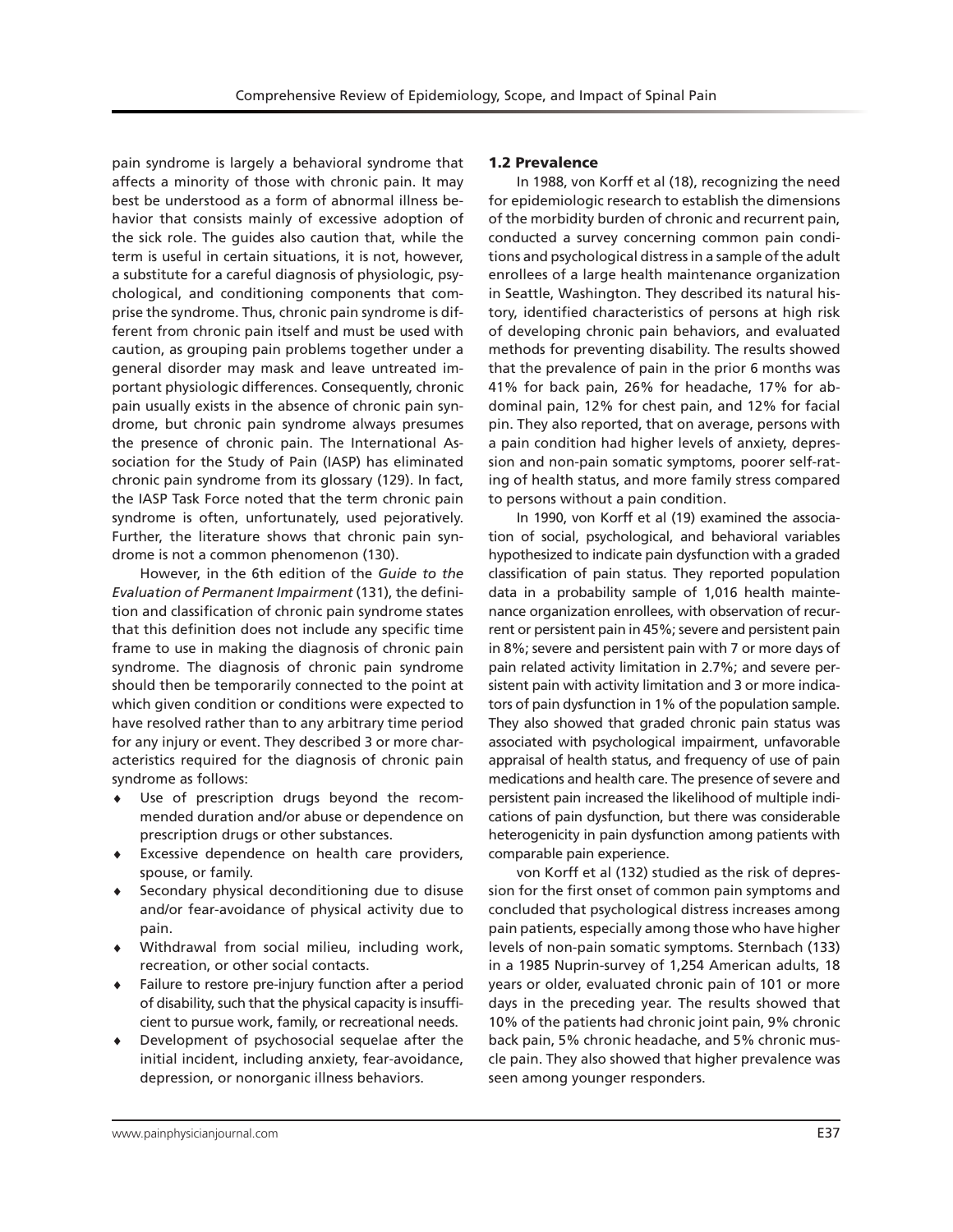In a population-based estimate of pain in the United States, the results showed overall population prevalence of musculoskeletal or joint pain lasting greater than one month or longer during the previous year as 14% based on the data collected from 1971 to 1975 (134). However, when the same cohort was re-interviewed 8 to 10 years later, the prevalence of musculoskeletal joint pain was 20% with higher rates in women than men, and in older compared with younger respondents (135). The data from the National Health Interview Service (NHIS) (32) also showed a prevalence of low back pain in 2006 of 27.4%, neck pain of 14.3%, migraine or severe headache in 15.1%, and face or jaw pain in 4.5% of the population.

The American Pain Society's "Chronic Pain in America" survey (136) has estimated that 9% of the adult population suffers from moderate to severe, non-cancer related pain. Two-thirds of these people said that they have been living with pain for over 5 years. The survey also showed that pain was found to have a significant impact on quality of life and emotional well being, with patients experiencing significant improvements in these factors when their pain was well controlled.

In an evaluation performed in an urban and rural setting in southeast Ontario to determine the prevalence and determinants of pain and pain-related disability, 76% reported some pain over the past 6 months (10). Among these, high pain intensity with low pain interference was seen in 26% (Grade II) and high pain

intensity with high pain interference was seen in 16% (Grades III and IV), as shown in Fig. 1. This study also showed that in the patients who were reporting pain, 49% reported chronic pain with a minimum duration of 90 days over the past 6 months, which represented 37% of the sample.

# *1.2.1 Chronic Pain in Children*

Epidemiological studies of chronic pain in children and young adults have increased over the last few years (137-146). In children, the prevalence of any pain within the previous 6 months was 70%, while chronic pain was reported by 14%, and 7% of the children suffered from Grade III or Grade IV pain with high intensity associated with moderate to severe disability, as illustrated in Fig. 2 (139). Further, it has been stated that chronic pain is a common problem among the general pediatric population, which negatively affects everyday functioning of children and their families (138,144-146). It was also demonstrated that children who had a chronic pain condition reported a worse quality of life, missed more days of school, and were more likely to use pain medication and seek medical care for pain relief (139). Mikkelsson et al (137) in a prospective 4-year follow-up study in evaluation of onset prognosis and risk factors for widespread pain in schoolchildren, found of the children who had widespread pain at baseline, 31% and 30% reported persistence or recurrence of symptoms at one- and 4 year follow-up, respectively.

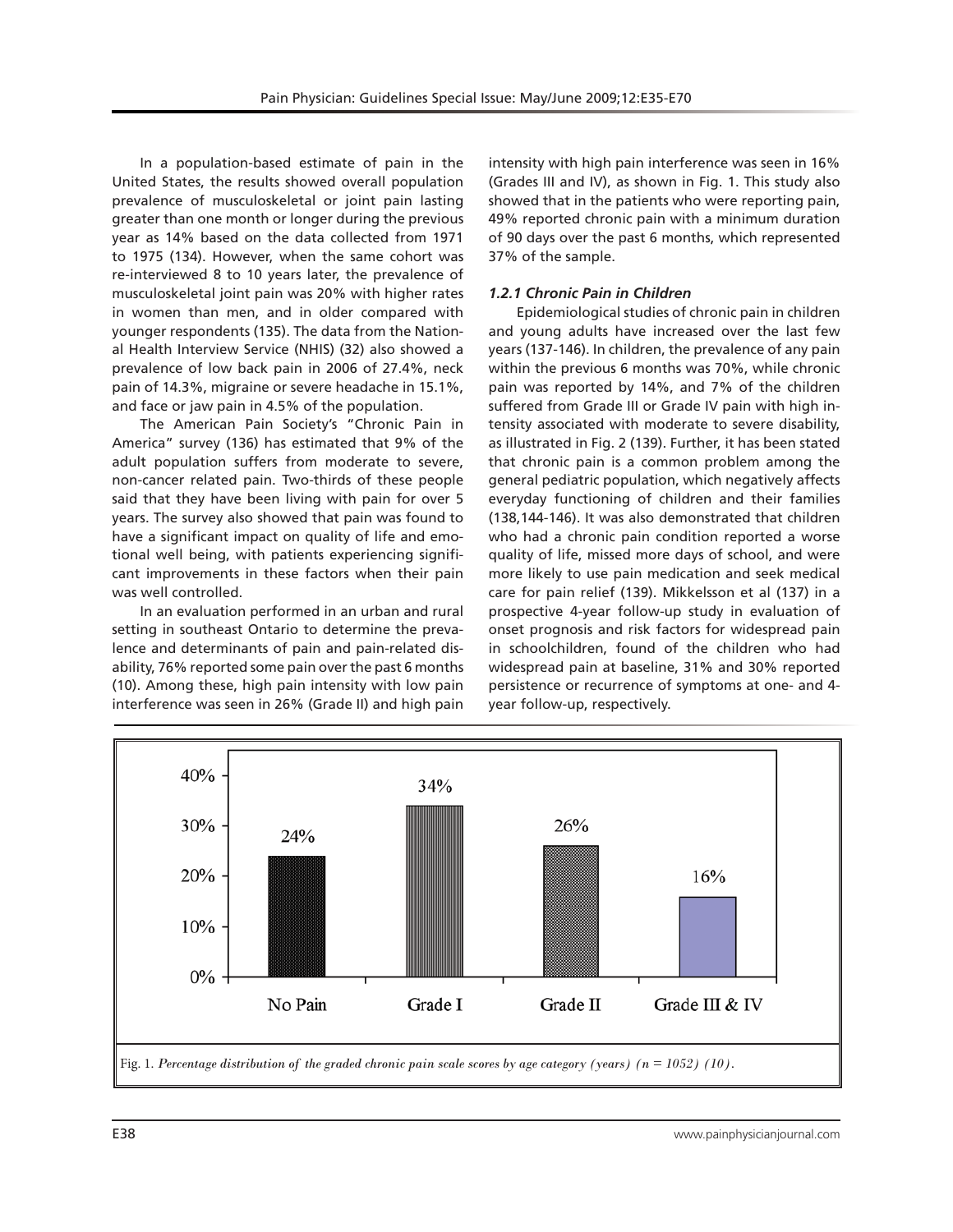

## *1.2.2 Chronic Pain in the Elderly*

Chronic pain is a common symptom and significant problem for older adults (45,47-56,147,148). Epidemiologic data in the elderly suggests that up to 50% of community-dwelling older adults and as many as 80% of residents of long-term care facilities experience persistent pain (56,147-150). In an evaluation of pain characteristics of adults 65 years of age and older referred to a tertiary pain care clinic (47), the older patients (14.7% of the total sample) had relatively more physical problems concordant with their complaints, but fewer psychological factors contributing to disability than the younger pain patients. Further, musculoskeletal and neuropathic disorders affected 40.7% and 35.2% of the older patients, respectively, while several patients had more than one painful disorder. Chronic pain in the elderly is associated with an elevated perception of burden, even exceeding the burden associated with high levels of acute pain (151). Sawyer et al (147) in a report of pain and pain medication use among communitydwelling older adults showed 74% of the subjects reporting pain; among these, 52% had daily pain, with 26% reporting dreadful or agonizing pain. An increase in the prevalence of pain with age has been attributed to arthritis (150-153). Further, underreporting of pain (154-156) has been attributed with expectations that pain is a natural part of growing older (152,157) or an attitude of stoicism (154,158-

to nursing home settings (155).

*1.2.3 Cultural Differences*

race and age evaluated the relationship to chronic pain (164). Green et al (162) concluded that consistent with the Institute of Medicine's (IOM) report on health care disparities, racial and ethnic disparities in pain perception, assessment, and treatment were found in all settings and across all types of pain. Further, they concluded that the sources of pain disparities among racial and ethnic minorities are complex, involving patient, health care provider, and health care system factors. Further, the study of experimental pain sensitivity in 3 ethnic groups (163) showed differences in pain responses with African-American and Hispanic subjects showing lower cold and heat pain tolerances than non-Hispanic white Americans. They provided evidence of ethnic group differences

160) leading to a greater reluctance to report pain. Even though declines of pain and severity of pain have been reported in elderly over the age of 85 (155,156), the clinical significance of this decrease may be minimal (158). This may be due to the fact that community-dwelling older adults may be moved

There may be cultural differences in the pain perception or reporting, with ethnic and racial minorities more likely to demonstrate stoicism, having the attitude that pain is to be endured without complaint (50,159-163). However, few studies of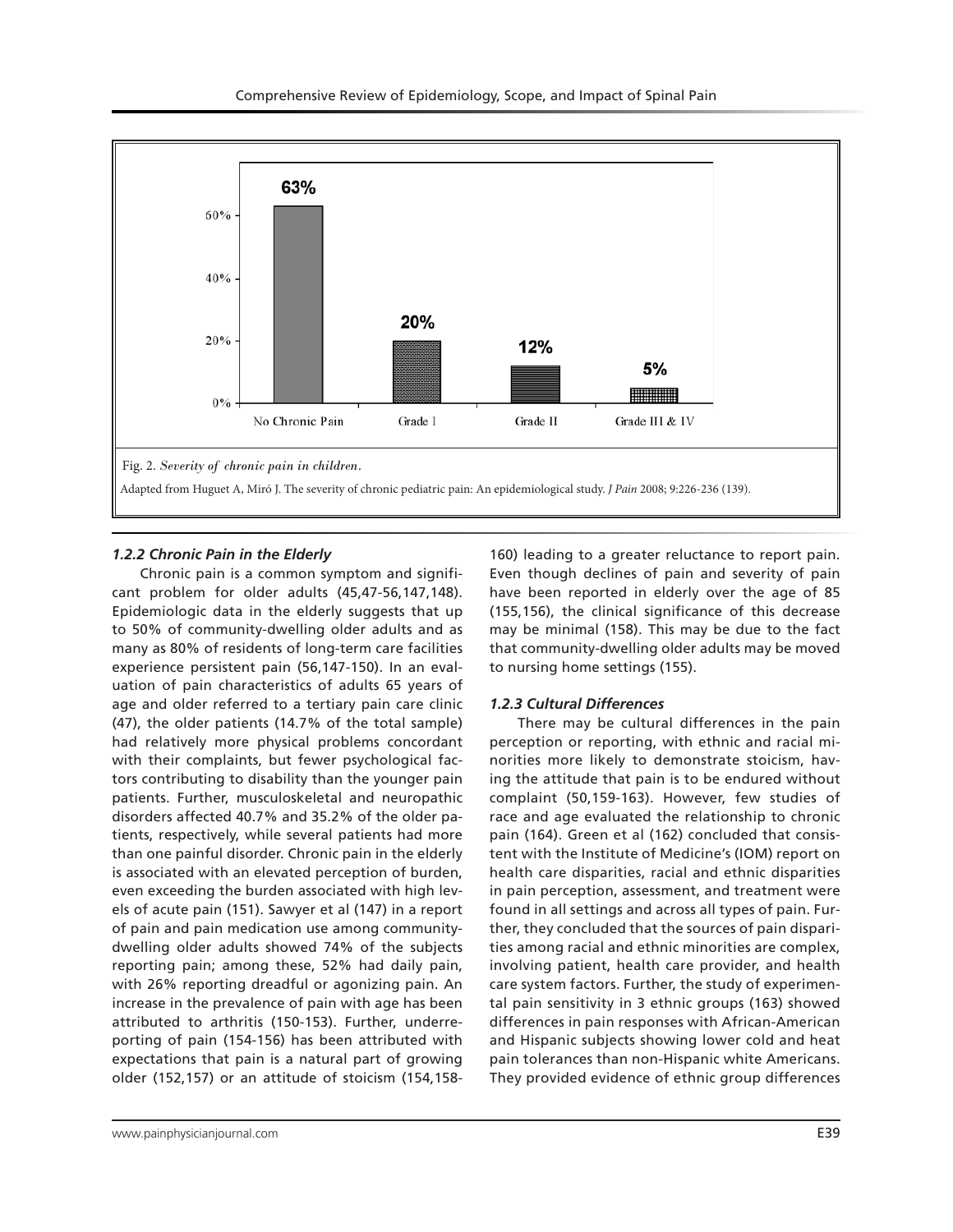in responses to experimental pain across multiple noxious stimuli, with both minority groups exhibiting greater sensitivity to laboratory evoked pain compared to non-Hispanic white Americans. Green et al (50) also noted that blacks reported greater severity and disability from chronic pain than non-Hispanic whites. Other studies also have showed greater pain related interference with daily living, even though African-American and Caucasians did not differ significantly with regard to prevalence (32,165,166).

# *1.2.4 Chronic Pain in Women*

Gender prevalence ratios reveal a higher prevalence of pain in females for headache, migraine, temporomandibular pain, burning mouth pain, neck pain, shoulder pain, back pain, knee pain, abdominal pain, and fibromyalgia (16,56,101,102,167-169). Figure 3 illustrates female predominance and age-related increase or prevalence of pain in Canada (169).

# *1.2.5 Chronic Pain in Multiple Regions*

Chronic pain with involvement of multiple regions has been reported in 60% of the patients (25-28,33, 42, 47,93,101,102,114,115,170-183). Chronic widespread pain with involvement of multiple regions is a common symptom, with an estimated prevalence between 4.7% and 13.2% (176,178,179). Strine and Hootman (175) in the estimation of US national prevalence and correlation of low back and neck pain among adults reported an American prevalence of low back and/or neck pain of 31% (low back pain: 34 million, neck pain: 9 million, both back and neck pain: 19 million).

## 1.3 Increasing Prevalence of Chronic Pain

Similar to the chronicity and duration of chronic pain, increasing prevalence or lack thereof is a major topic of controversy. It is widely believed that prevalence has remained stable over the years. However, the evidence is in contrast to this belief.

Harkness et al (33) in a 2005 publication showed

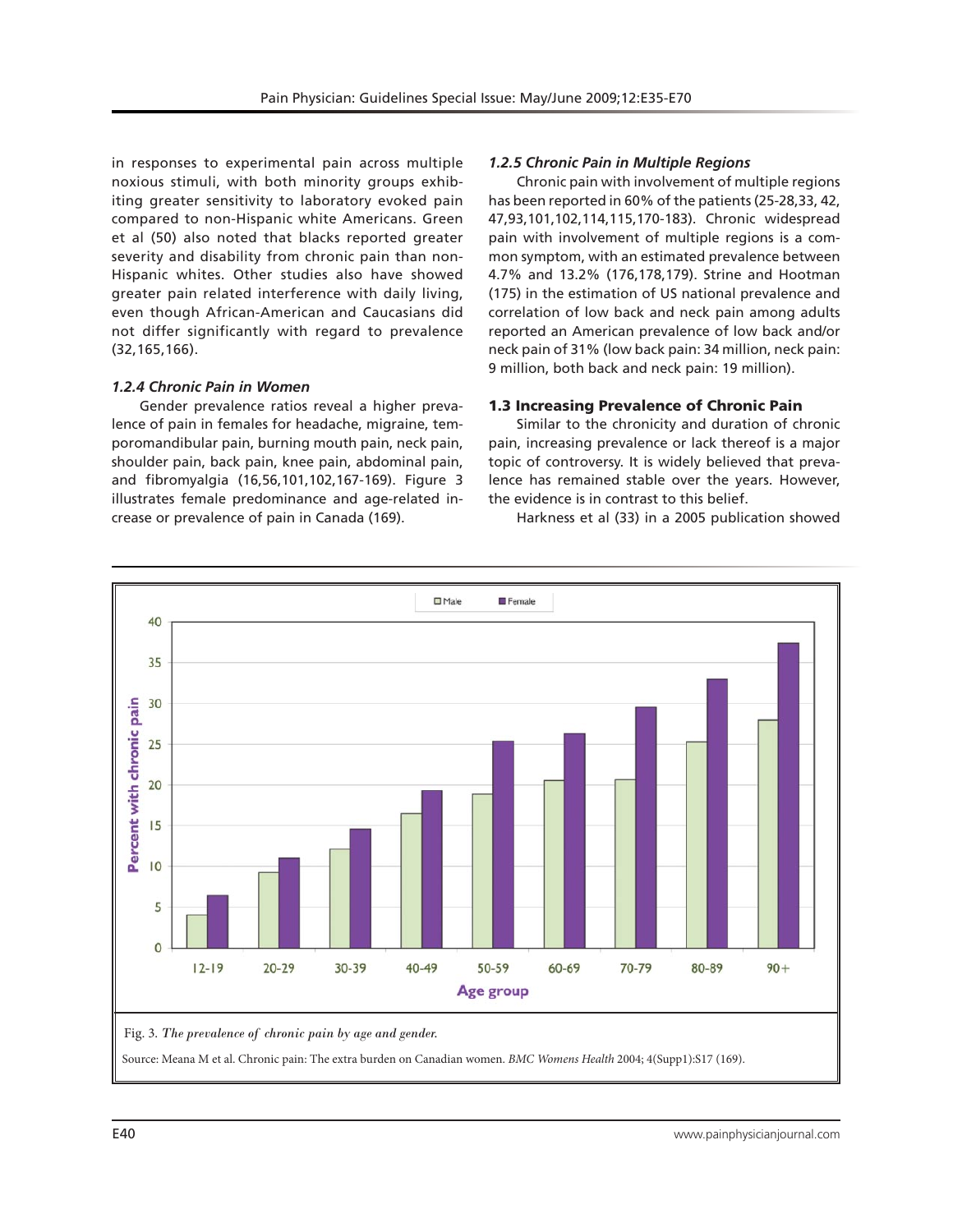that there was a large difference in the prevalence of musculoskeletal pain over a 40-year period under investigation. To test the hypothesis that the prevalence of specific musculoskeletal pain symptoms has increased over time in the northwest region of England, the authors examined the difference in the prevalence of low back, shoulder, and widespread pain between the 1950s and the second study conducted in 1994 and 1995 in persons aged 18 to 64. The data was collected by an arthritis research campaign. The results showed that overall low back pain increased from 8.1% in males to 17.8%, whereas in females, it increased from 9.1% to 18.2%. This study also showed an increasing

trend of shoulder pain, as well as widespread pain from study I to study II. Further, in both studies, there was a general trend of increasing prevalence by age group for all syndromes.

Table 1 illustrates age related prevalence of low back pain, shoulder pain, and widespread pain. This study shows clear data that there are significant differences in the prevalence of pain increasing from 2 to 4-fold between the 2 surveys.

In 2 population-based estimates of pain in the United States, the results showed overall population prevalence of musculoskeletal pain of 14% based on the data collected from 1992 and 2006 (34), with the

|                                               | Study 1                   |                            | Study 2                      |                              |
|-----------------------------------------------|---------------------------|----------------------------|------------------------------|------------------------------|
|                                               | <b>Males</b>              | <b>Females</b>             | <b>Males</b>                 | <b>Females</b>               |
| Gender                                        | 48% (505)                 | 52% (547)                  | 43% (835)                    | 57% (1118)                   |
| <b>LOW BACK PAIN</b>                          |                           |                            |                              |                              |
| $18 - 24$                                     | 0%                        | $5.6\%$ $(2)$              | $7.8\%$ (5)                  | $11.6\%$ (13)                |
| $25 - 34$                                     | $1.7\%$ $(2)$             | $5.7\%$ (6)                | 15.7% (29)                   | 14.8% (35)                   |
| $35 - 44$                                     | $8.6\%$ (9)               | $9.8\%$ (12)               | $14.1\%$ (28)                | 12.9% (36)                   |
| $45 - 54$                                     | 15.2% (23)                | 13.2% (20)                 | 22.1% (42)                   | 24.6% (61)                   |
| $55 - 64$                                     | $7.1\%$ $(7)$             | $7.5\%$ $(10)$             | 22.9% (41)                   | 24.7% (55)                   |
| All ages                                      | $8.1\%$ (41)              | $9.1\%$ (50)               | 17.8% (145)                  | 18.2% (200)                  |
| Age standardized rates (95% CI)               | 6.3%<br>$(4.3\% - 8.2\%)$ | 8.6%<br>$(5.9\% - 11.3\%)$ | 16.3%<br>$(13.5\% - 19.1\%)$ | 17.3%<br>$(14.8\% - 19.7\%)$ |
| <b>SHOULDER PAIN</b>                          |                           |                            |                              |                              |
| $18 - 24$                                     | $2.9\%$ (1)               | 0%                         | $6.3\%$ (4)                  | $7.1\%$ (8)                  |
| $25 - 34$                                     | $7.5\%$ $(9)$             | 0%                         | $9.7\%$ (18)                 | 13.5% (32)                   |
| $35 - 44$                                     | $3.8\%$ (4)               | $4.9\%$ (6)                | $11.6\%$ (23)                | 16.5% (46)                   |
| $45 - 54$                                     | $7.3\%$ $(11)$            | $6.6\%$ (10)               | $21.6\%$ (41)                | 25.0% (62)                   |
| $55 - 64$                                     | $10.1\%$ (10)             | 11.9% (16)                 | 24.6% (44)                   | 25.6% (57)                   |
| All ages                                      | $6.9\%$ (35)              | 5.8% (32)                  | 15.9% (130)                  | 18.7% (205)                  |
| Age standardized rates<br>$(95\% \text{ CI})$ | 6.3%<br>$(4.1\% - 8.5\%)$ | 4.4%<br>$(2.8\% - 5.9\%)$  | 14.0%<br>$(11.5\% - 16.5\%)$ | 17.1%<br>$(14.7\% - 19.6\%)$ |
| <b>WIDESPREAD PAIN</b>                        |                           |                            |                              |                              |
| $18 - 24$                                     | $2.9\%$ (1)               | 0%                         | $3.1\%$ (2)                  | $3.6\%$ (4)                  |
| $25 - 34$                                     | $2.5\%$ (3)               | $0.9\%$ (1)                | $6.5\%$ (12)                 | $5.5\%$ (13)                 |
| $35 - 44$                                     | $2.9\%$ (3)               | $3.3\%$ (4)                | $4.5\%$ (9)                  | $9.0\%$ (25)                 |
| $45 - 54$                                     | $5.3\%$ (8)               | $3.3\%$ (5)                | 13.2% (25)                   | $16.1\%$ (40)                |
| $55 - 64$                                     | $11.1\%$ (11)             | $8.2\%$ (11)               | 14.5% (26)                   | $21.1\%$ (47)                |
| All ages                                      | $7.4\%$ (26)              | $5.8\%$ (21)               | $9.1\%$ (74)                 | 11.7% (129)                  |
| Age standardized rates<br>$(95\% \text{ CI})$ | 4.6%<br>$(2.7\% - 6.4\%)$ | 2.9%<br>$(1.6\% - 4.2\%)$  | 7.9%<br>$(6.1\% - 9.8\%)$    | 10.5%<br>$(8.6\% - 12.3\%)$  |

Table 1. *Numbers and percentage of subjects reporting musculoskeletal pain by age group, gender, and study.*

Modified from Harkness EF et al. Is musculoskeletal pain more common now than 40 years ago?: Two population-based cross-sectional studies. *Rheumatology* (Oxford) 2005; 44:890-895 (33).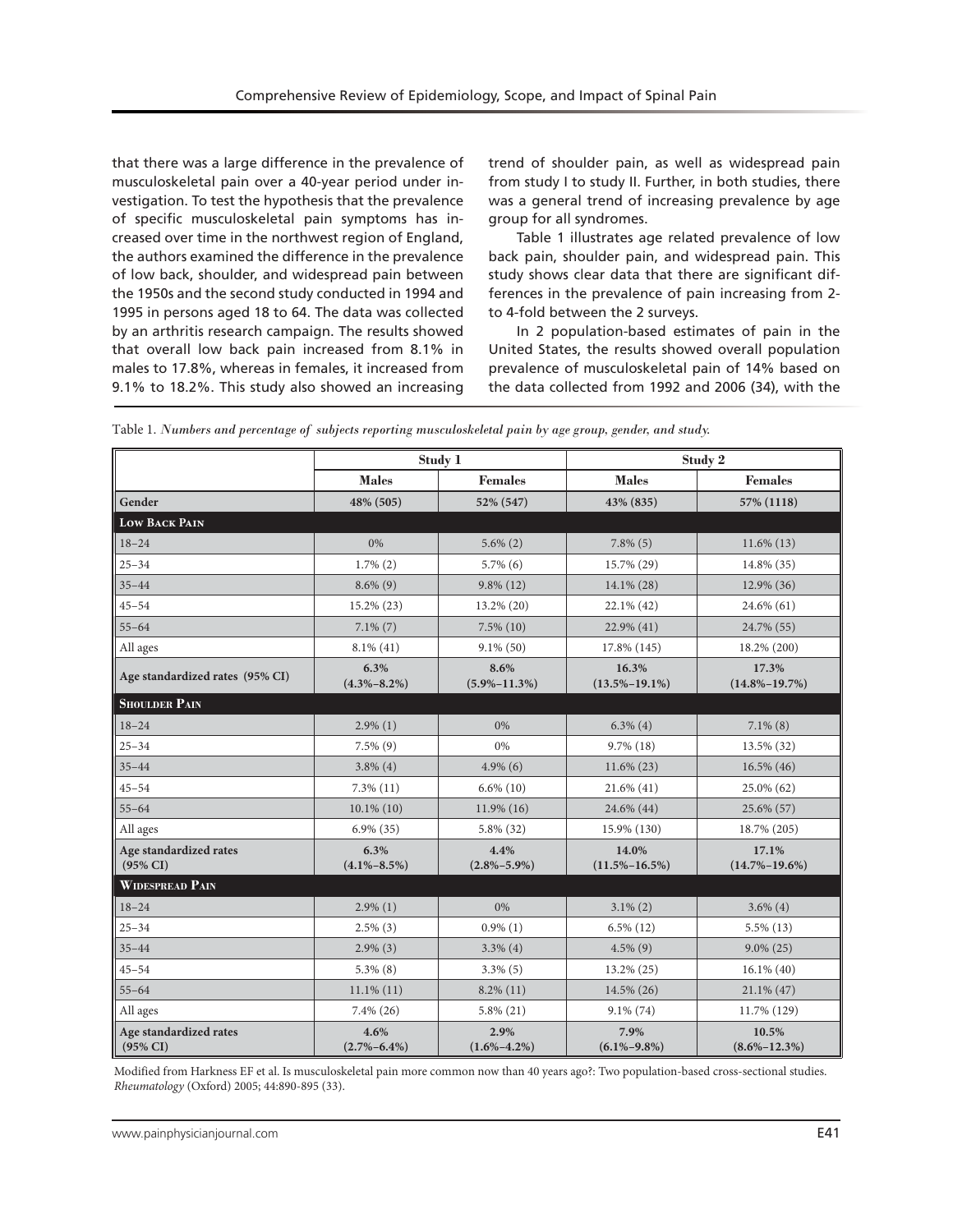prevalence of musculoskeletal joint pain increasing to 20% with higher rates in women than men, and in older compared with younger respondents, when the same cohort was re-interviewed 8 to 10 years later.

# 1.4 Course and Prognosis

Several population studies have reported on the course of chronic pain over time and factors associated with both the development and persistence of chronic widespread pain (26,182,183). MacFarlane et al (183) reported persistence of chronic pain at 2 years in 35% of the patients. McBeth et al (182) found that 56% of subjects with chronic widespread pain still reported symptoms after one-year. Papageorgiou et al (26) reported that 77% of the patients reported chronic widespread pain 7 years later after the initial diagnosis.

# 2.0 Spinal Pain

Pain arising from various structures of the spine constitutes the majority of the problems in chronic pain settings. The lifetime prevalence of spinal pain has been reported as 54% to 80% (1,4,8,16-21,33,35,132-138,184-195).

# 2.1 Neck Pain

It has been stated that most people can expect to experience some degree of neck pain in their lifetime. Neck pain is also associated with issues related to quality of life, social, and economic consequences.

# *2.1.1 Prevalence*

The annual prevalence estimates of any neck pain among adults ranged from 12.1% to 71.5% and among children, it ranged from 34.5% to 71.5%, with most estimates of annual prevalences between 30% and 50% (173,187,190-192,194-212). Further, the 12 month prevalence of neck pain limiting activities among adults was estimated as 1.7% with limited ability to work due to neck pain (200); 2.4% limited social activities due to neck pain (200); and 11.5% limited activities due to neck pain (209). Bovim et al (198) showed an overall prevalence of neck pain in the past year of 34.4% with a total of 13.8% reporting neck pain that lasted for more than 6 months. Guez et al (205) showed neck pain in 43% of the population with more women than men. They also showed that chronic pain, defined as a continuous pain of more than 6 months duration, was more common in woman (22%) than men (16%). Huisst-

ede et al (199) showed a prevalence of complaints of the arm, neck, and/or shoulder pain in 36.8%, with a point prevalence of 26.4, and chronic neck pain in 19% of the patients.

The data from the NHIS (32) showed a prevalence of neck pain in 14.3% of patients, along with migraine or severe headache in 15.1% of the patients. In the study of neck pain and related disability in Saskatchewan adults, Côté et al (190) illustrated various grades of chronic neck pain with 5% of the patients suffering with grades III and IV neck pain associated with high pain intensity and disability (Fig. 4).

Neck pain prevalence by age group among adults shows increasing prevalence with age (174,205,210). However, some reports (200) showed no significant association between neck pain prevalence and age, although crude prevalence showed highest values engaged. Even then, Côté et al (190) showed high intensity neck pain with disability had a more consistent prevalence across age groups. Among children and adolescents, the prevalence of neck pain increased with age, even though some evidence showed similar prevalences at different ages, whereas yet others showed reduced prevalence with increasing age. The evidence also showed higher prevalence for women than men (174,198-201,205,207,210) with ratios ranging from 1.1 to 3.4 for 12 month prevalence.

# *2.1.2 Prevalence of Whiplash-Associated Neck Pain*

Chronic neck pain resulting from whiplash associated disorders (WAD) has been described (213-215). Whiplash injuries occur primarily after motor vehicle collisions, although they can also occur in other settings, such as work and sports. WAD after traffic collisions affect many people. However, the evidence regarding risk factors for WAD is sparse but seems to include personal, societal, and environmental factors. A comprehensive review (215) showed that younger ages and being a female were both associated with filing claims or seeking care for WAD, although the evidence is not consistent. Preliminary evidence suggested that headrests/car seats aimed at limiting head extension during rear-end collisions had a preventive effect on reporting WAD, especially in females. A review on whiplash injuries (213) described that these injuries are of serious concern with most acute whiplash injury cases responding well to conservative treatments. However, chronic whiplash injuries are often harder to diagnose and treat and often result in poor outcomes. The most com-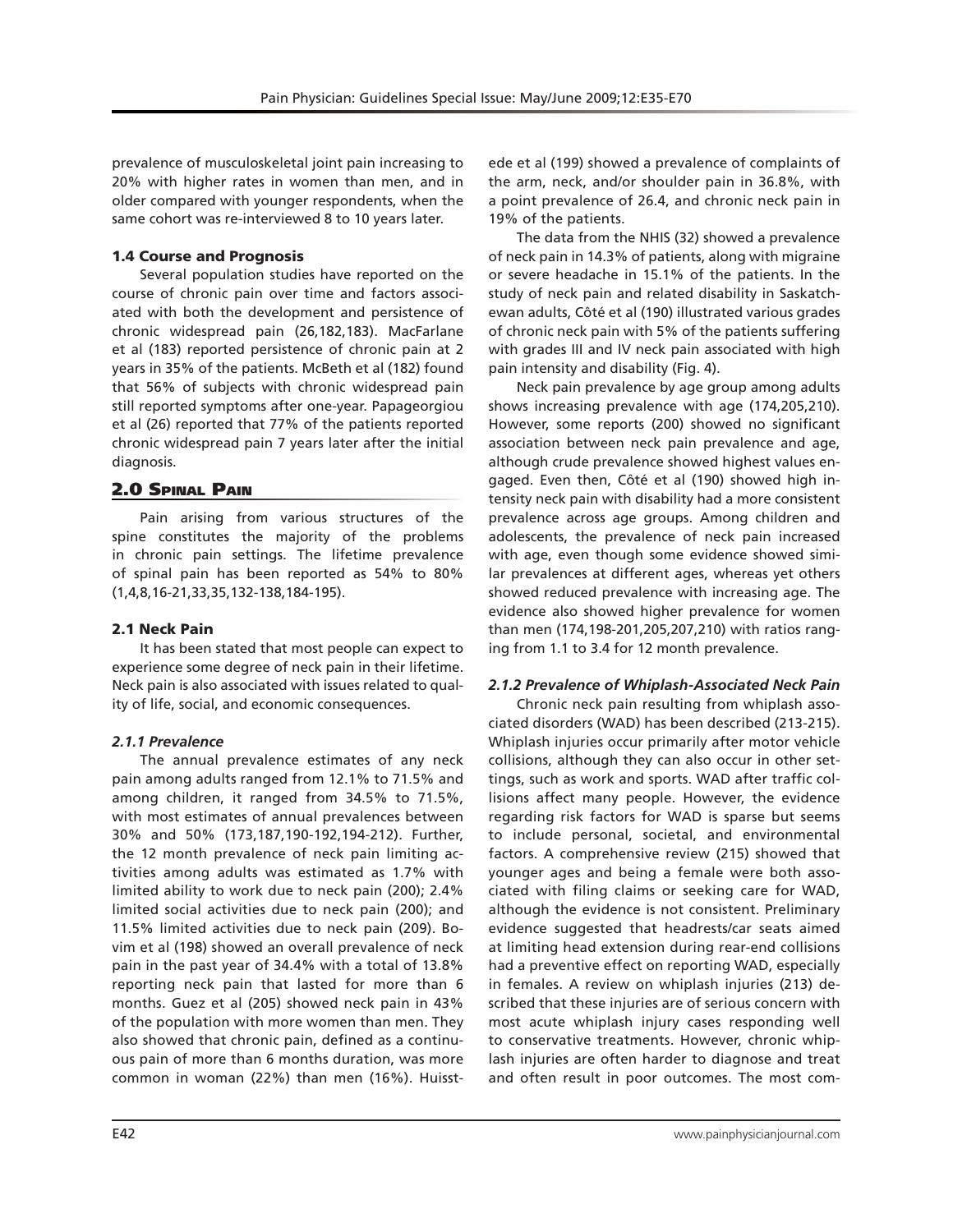

mon acute symptom of whiplash injury is neck pain (62% to 100%), which can be focal or associated with radiating pain (213). Pain continues to be the number one symptom associated with chronic whiplash injury. Other symptoms are cervical spine stiffness, headache, shoulder and back pain, numbness, dizziness, sleeping difficulty, fatigue, and memory and cognitive deficits. In chronic whiplash injury, multiple structures may be involved including intervertebral disc, facet joints, ligaments, and other soft tissues (68,71,75,85,92,95,98-107,113-116,213).

# *2.1.3 Prevalence of Occupational Neck Pain*

The incidence of compensated musculoskeletal disorders such as back and neck pain has been increasing (34,186,188,216-231). It has been found that neck pain is endemic in workers throughout the industrial world (217). The annual prevalence of neck pain varies among occupations and populations. However, among workers in manual occupations, the annual prevalence of neck pain varied from 16.5% in spinning industry production line workers to 74% in crane operators (227,232).

Each year neck pain is responsible for a significant burden of disability in workers. It has been shown that individual and workplace physical and psychosocial factors contribute to the development of neck pain in workers (214-216).

# *2.1.4 Risk Factors*

Multiple factors have been described either to associate with neck pain or increase the risk of neck pain (233-240). Neck pain has been shown to increase in prevalence with increasing age and in females. However, there was evidence showing no association between neck pain and socioeconomic status or its correlation including education, income, home ownership, and social deprivation although some studies reported increased neck pain prevalence with lower education. There was also no evidence showing the relationship between body mass index and the prevalence of neck pain and radiographic evidence of degeneration and neck pain (233-235). However, there was preliminary evidence that gender, occupation, headaches, emotional problems, smoking, poor job satisfaction, awkward work postures, poor physical work environment, and workers' ethnicity may be associated with neck pain (217), but there was no evidence that interventions aimed at modifying work stations and worker posture are effective in reducing the incidence of neck pain in workers.

# *2.1.5 Course and Prognosis*

While it is well known that neck pain is a common human phenomenon, what is not known is whether neck pain is likely to improve, reoccur, persist, or worsen. Thus, it is bothersome for health care providers, policy makers, and researchers. This ap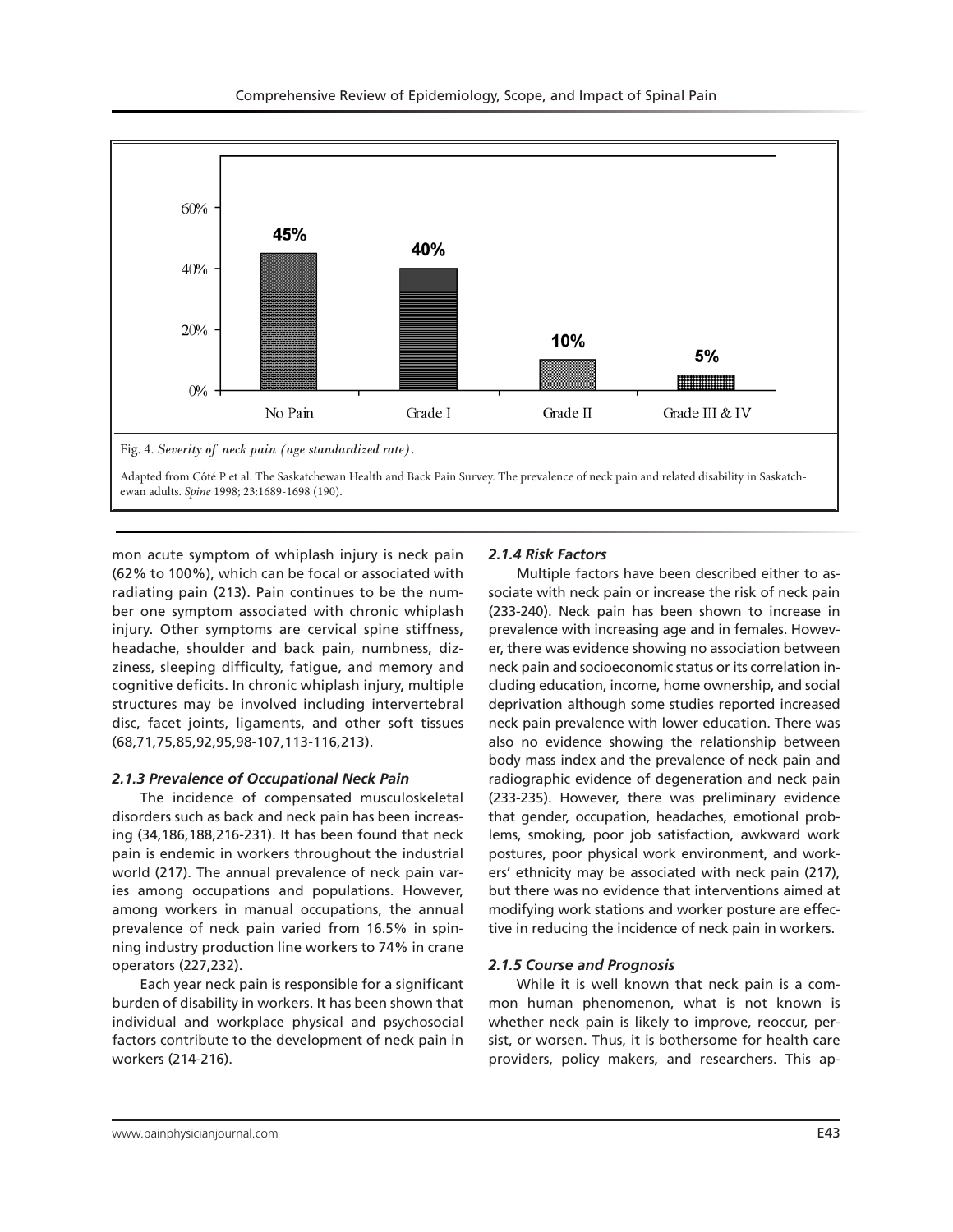plies to not only the neck pain in the general population, but also neck pain associated with WAD and in workers (241-246). Most of the evidence indicates that between 50% to 75% of people who experience neck pain initially report neck pain one to 5 years later (20,174,203,208,247-249). A study from Canadian adults in the general population reports that only 36.6% of those with prevalent pain at baseline experienced resolution (no neck pain) within the following year, with 37.3% reporting no change (or follow-up) in neck pain intensity or disability (208).

Evidence indicates that in adults, recovery of WAD is prolonged, with approximately 50% of those affected reporting neck pain symptoms one year after the injury (245,249-252). One study (253) found that 30 months or longer after the collision, 58% of patients had symptoms which they attributed to the injury event. In another study (254), at 7 years post injury, almost 40% of those making a claim for traffic related WAD reported often or always having neck pain, compared with less than 50% of the matched cohort who had been in a car crash with no WAD. Further, persons with a history of WAD were also more likely to have pain in other parts of their body and to report general ill health, sleep disturbance, and fatigue at 7 years post injury (255). While the recovery of traffic related WAD is prolonged with only half of those affected reporting no neck pain symptoms one year later, recovery is slower in those with greater initial pain, greater initial disability, and those suffering psychological factors such as post injury psychological distress and passive types of coping. There was also preliminary evidence that compensation or legal factors are associated with recovery (256). Overall, there was consistent evidence that on average, frequent, early health care was associated with poorer recovery (245). In a systematic review and meta-analysis of course and prognostic factors of whiplash, Kamper et al (188) showed that people with a whiplash injury often experience ongoing pain and disability for an extended period after their car accident. In addition, it has been shown that self-reported history is unreliable in patients with continued pain related to an MVA, with respect to previous axial pain and drug, alcohol, and psychological problems (257).

In the evaluation of course and prognostic factors for neck pain in workers, between 60% and 80% of workers with neck pain reported neck pain one year later (246). Few workplace or physical job demands were identified as being linked to recovery from neck pain.

# 2.2 Thoracic Pain

The proportion of patients suffering from chronic upper or mid back pain secondary to thoracic disorders is relatively small compared to low back and neck pain.

# *2.2.1 Prevalence*

In interventional pain management settings, thoracic pain has been reported in 3% to 23% of the patients (101,102,171,172,258,259). Leboeuf-Yde et al (192) estimated the prevalence of thoracic pain in 13% of the general population in contrast to 43% in the low back and 44% in the neck during the past year. Limited epidemiologic data in relation to thoracic pain support the view that the thoracic spine is less commonly implicated in chronic pain than the lumbar or cervical spine (192,260,261).

Despite the lower prevalence, the degree of disability resulting from thoracic pain disorders was similar to that of the other regions (260). This supports the view that although mechanical thoracic spinal pain is less common, it can be as disabling as lumbar or cervical pain (261).

# *2.2.2 Occupational Thoracic Pain*

In a survey of factory workers, Occhipinti et al (260) described a prevalence of thoracic pain of 5%, which did not show any association with age in a survey of factory workers. This evaluation also showed the prevalence of cervical and lumbar pain of 24% and 34% respectively with increasing prevalence with age in both cases.

# *2.2.3 Risk Factors*

Occupational and recreational activities may influence the development of thoracic spine pain in an army training program. Milgrom et al (262) observed the incidence of exertional thoracic pain in 8% which was similar to that of the lumbar spine with 10%. In a similar group of recreational sportsmen, the prevalence of thoracic pain or chest discomfort was 15% compared to the prevalence of lumbar spine pain or stiffness of 47% (263). Anderson et al (264) showed that a prevalence of thoracic pain in bus drivers of 28%, in contrast to 10% in non-drivers, which indicates that occupations that require sustained sitting may predispose to thoracic spinal pain. Even then, the prevalence of cervical and lumbar pain was considerably higher in both groups. While it is implied that occupational and recreational activities may predispose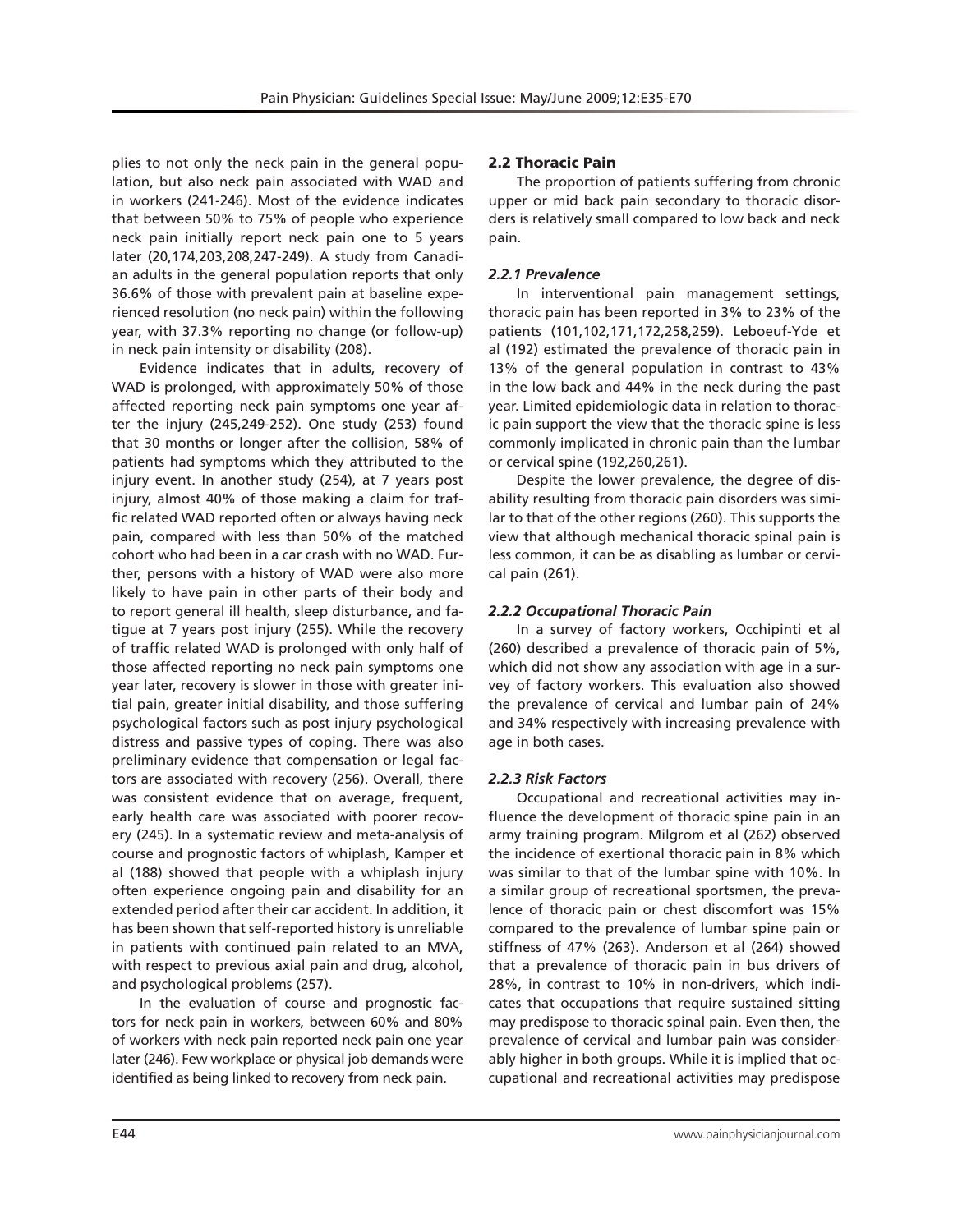the thoracic spine to postural pain or mechanical dysfunction, this region appears relatively protected in relation to more mobile cervical and lumbar regions.

## *2.2.4 Course and Prognosis*

No separate data is available on thoracic spinal pain in reference to its course and prognosis. However, it is considered to be similar to the course of the cervical and lumbar spine.

# 2.3 Low Back Pain

Among all chronic pain problems and spinal pain conditions, low back pain is the most common and important clinical, social, economic, and public health problem affecting the population indiscriminately across the world. It is a disorder with many possible etiologies, occurring in many groups of the population, and with many definitions. Consequently, the vast literature available on low back pain is not only heterogeneous, but also contradictory (1,2,4,5,10,12,16-20,175,189,191,265-267).

# *2.3.1 Prevalence*

The annual prevalence of chronic low back pain ranges from 15% to 45%, with a point prevalence of 30% (4,189,191,262-267). The studies evaluating chronic low back pain estimated the average age related prevalence of persistent low back pain in approximately 15% in adults and 27% in the elderly (4,5,141,191). In a World Health Organization (WHO) study in primary care of persistent pain and well being (1), 22% of primary care patients reported persistent pain with 48% reporting back pain. It was also reported that persistent pain was a commonly reported health problem among primary care patients and was consistently associated with psychological illnesses and disability.

In the United States, descriptive epidemiology of low back pain and its related medical care has been reported (265). The data was from the second National Health and Nutrition Examination Survey (NHANES) for the years between 1976 and 1980. The results showed the cumulative lifetime prevalence of low back pain lasting at least 2 weeks of 13.8%. The point prevalence of back pain in this adult population was 6.8%, representing the proportion of the population with low back pain at any given time. Back pain, along with features of sciatica, were reported by 1.6% of respondents, or approximately 12% of persons with low back pain. Only 2.1% of respondents had ever been

told they had a ruptured disc in the low back. Utilizing the same methodology, the authors also estimated back pain prevalence and visit rates from U.S. national surveys 2002, published in 2006 (266). In this survey, low back pain lasting at least a whole day in the past 3 months was reported by 26.4% of the respondents, whereas the neck pain was reported by 13.8%. They also showed that back pain was more common among adults over the age of 45 than younger adults. However, the prevalence of back pain fell slightly among the oldest adults. Further, women were somewhat more likely than men to report back pain. Among racial groups, American Indians and Alaska natives had the highest prevalence of back pain, while Asian Americans had the lowest prevalence. They also showed that the prevalence of back pain generally fell with greater levels of education. Respondents with less than a high school diploma had a prevalence of almost 32% versus approximately 22% among those with a bachelor's degree or higher. The prevalence in this evaluation was higher than their previous study (26.4% versus 13.8%) (265,266).

In an epidemiologic comparison of pain complaints (18), the prevalence of pain in the prior 6 months was 41% for back pain. The authors in a separate study (20) showed that the percent of patients reporting Grade III or IV (high disability and pain) was highest for back pain patients. In a 2008 study utilizing NHANES data from 1999 to 2002, back pain prevalence was shown to be 10.1% (8). In a study of U.S. national prevalence and correlates of low back and neck pain among adults, the 3-month prevalence of back and/or neck pain was 31% with low back pain seen in 34 million, neck pain in 9 million, and a combined back and neck pain in 19 million people (20).

Lawrence et al (4) estimated the prevalence of arthritis in selected musculoskeletal disorders in the United States. This work group reviewed data from available surveys, such as the NHANES series. For overall national estimates, they used surveys based on representative samples. Approximately 15% of the adult population reported frequent low back pain or pain lasting longer than 2 weeks during the past year. More persistent pain, lasting beyond 3 to 6 months, occurred in only 5% to 10% of patients with back pain (4). Only 1.6% of adults reported having had back pain with features of sciatica which lasted for at least 2 weeks at some time in their lives (4,265,267,268). Lawrence et al (4) estimated that among the working population (age 20 to 64), more than 26 million Americans have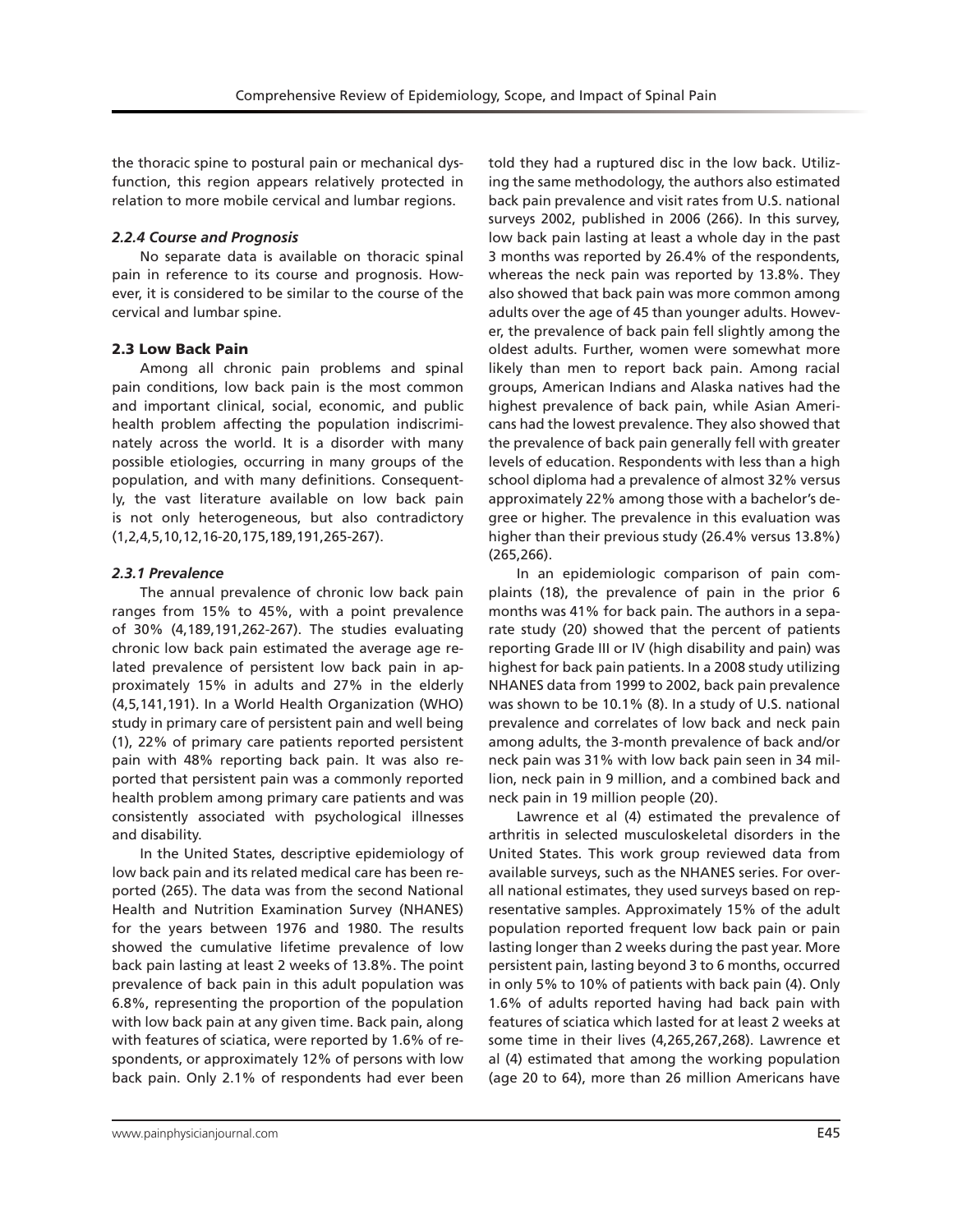frequent low back pain, whereas among Americans aged 65 and older, almost 60 million have frequent low back pain.

Cassidy et al (189) evaluated pain associated with disability and graded them into Grade I to Grade IV. Based on this, 11% of the patients had Grade III and Grade IV pain levels with high pain intensity and significant disability (Fig. 5).

## *2.3.2 Prevalence of Occupational Low Back Pain*

In an extensive review of the international literature on the incidence of disabling low back pain, Nachemson (269) reported that the problem of low back pain was even greater in Canada, Great Britain, Netherlands, and Sweden, in comparison to the United States and Germany. This analysis showed that the percentage of the work force affected varied from 2% to 8% with days of absence per patient per year ranging from 9 days in the United States to 10 days in West Germany, to 20 days in Canada, to 25 days in the Netherlands, to 20 days in Great Britain, and 40 days in Sweden. These findings were also echoed by multiple other investigators (176,270-287).

It is estimated that 28% of the U.S. industrial population will experience disabling low back pain at some time and 8% of the entire working population will be disabled in any given year, contributing to 40% of all lost work days (265,270-275). Studies have

shown that the one-year prevalence of back pain in the United States to be highly variable, from 10% to 56% (265,271-276).

State-by-state surveys in the United States show that occupational low back pain constitutes 9% to 26% of all industry insurance claims (287). The prevalence and risk of occupational low back pain in the United States with high physical demands is high (288-291). In fact, one study (291) reported that the U.S. estimate of the annual low back pain claims rate decreased 34% between 1987 and 1995. However, in recent years, there have been claims of increasing industrial injuries and compensation costs resulting in numerous guidelines, restrictions, and policies (292). In fact, workers' compensation programs in the 50 states and the District of Columbia and federal programs in the United States combined paid \$56 billion in medical and cash benefits in 2004, an increase of 2.3% over 2003 payments (293). However, employers' assessed costs for workers' compensation in 2004 were \$87.4 billion, an increase of 7% over 2003 spending. Further, there has been a wide discrepancy in the cost to the employers for workers' compensation programs versus the cost of programs (\$87.4 billion vs. \$56 billion a year – 37% or \$31.4 billion in administrative expenses and profit margin) (130). In addition, occupational diseases represented only 8% of the claims and 29% of the cost (294).



Adapted and modified from Cassidy JD et al. The Saskatchewan Health and Back Pain Survey. The prevalence of low back pain and related disability in Saskatchewan adults. *Spine* 1998; 23:1860-1867 (189).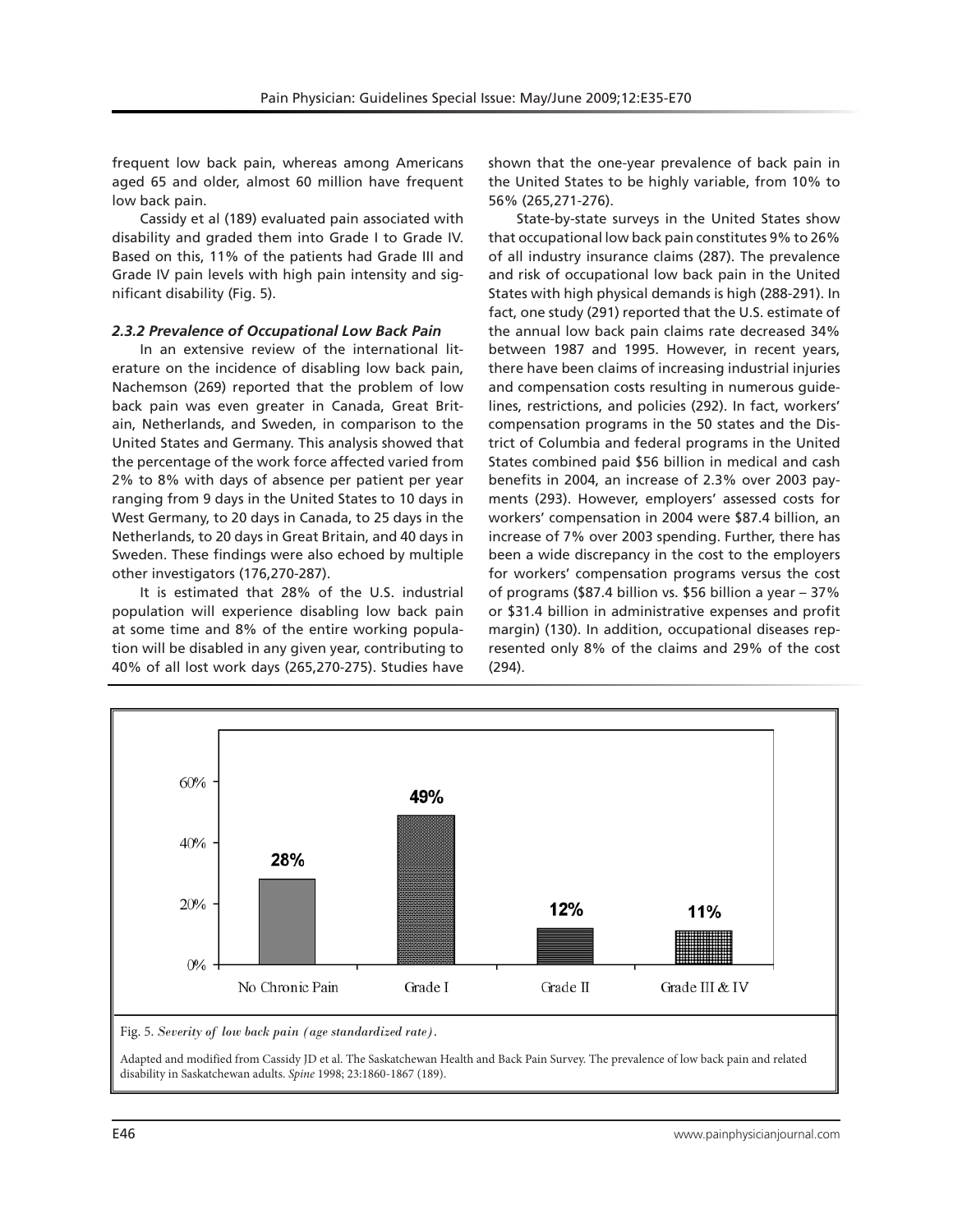## *2.3.3 Increasing Prevalence of Lower Back Pain*

Contrary to the popular belief that low back pain prevalence remains the same, studies have shown increasing prevalence of chronic pain (33), specifically low back pain (34). Freburger et al (34) reported the rising prevalence of chronic low back pain following an evaluation of North Carolina households conducted in 1992 and repeated in 2006. The results showed increasing prevalence of chronic impairing low back pain over the 14-year interval from 3.9% (95% CI, 3.4% – 4.4%) in 1992 to 10.2% (95% CI, 9.3% – 11.0%) in 2006. Increases were seen for all adult age strata, in men and women, and in white and black races. Symptom severity and general health were similar for both years. The proportion of individuals who sought care from a health care provider in the past year increased from 73.1% to 84.0%, while the mean number of visits to all health care providers were similar. Table 2 illustrates the prevalence of chronic low back pain in North Carolina from 1992 to 2006. Overall prevalence of low back pain increased by 162% with increases of 226% in non-Hispanic blacks and 219% in the 45 to 54 year-old age group. While overall prevalence of chronic low back pain increased 162%, among females aged 21 to 34 it increased 320%, among males from age 45 to 54 it increased 293%. The authors concluded in their first population-based study in the United States which has examined trends in the prevalence of chronic low back pain using similar survey methods and identical definitions of chronic low back pain, an alarming increase in the prevalence of chronic low back pain from 1992 to 2006 in North Carolina, which occurred across all demographic groups. Further, the authors also found that episodes of acute low back pain defined as pain that limited usual activities for at least one day, but less than 3 months or less than 25 episodes of low back pain that limited activities in the past year increased from 7.3% to 10.5%. They also postulated that the smaller increase in the prevalence of acute versus chronic low back pain is consistent with a greater percentage of acute cases transitioning to chronic cases. Obesity was considered as a potential reason with increasing prevalence of obesity in North Carolina from 13.4% in 1992 to 26.6% in 2006 (295). However, obesity as a risk factor for low back pain continues to be unclear (296-298). Changes in psychosocial and physical work demands have also been attributed to the increase in prevalence (299). The work force in North Carolina has changed over the past 15 years with decreases in the percentage of manufactur-

ing jobs and increases in the percentage of construction and service industry jobs (300).

Increases in back pain prevalence may also be due to an increase in depression prevalence. The rate of major depression in the United States more than doubled from 3.33% in 1991 to 1992 to 7.06% in 2001 to 2002 (301). Longitudinal studies suggest that major depression increases the risk of developing future chronic pain (302-304). Individuals with major depression were considered almost 3 times more likely to develop incidents of chronic back pain within 2 years relative to nondepressed individuals (304). In addition, depression was seen in 20% to 76% of patients in interventional pain management settings (171,180,305-309).

Other speculated causes of the increases in back pain prevalence may be due to increased symptom awareness and reporting (47,310). Increasing public knowledge of low back pain via medicalization, the media, and the internet have likely made back pain a more prominent part of life over the last 2 decades (34). Consequently, current care for chronic low back pain not only includes multiple health care professionals and numerous modalities of treatments, but focuses on relief at any cost (47,311-317). In fact, an analysis of data from several German health surveys indicate that immediately after reunification, rates of back pain prevalence were roughly 10 percentage points less in East Germany relative to West Germany, but they were essentially similar 10 years later secondary to dissemination of back-related attitudes and beliefs from the more "medicalized" West Germany to East Germany (318). However, similar patterns were not found in North Carolina and when the authors tried to assess whether the respondents were simply labeling ongoing back symptoms as functionally impairing, they found that those with back pain in 2006 were functioning either similarly or worse than in 1992, with decreased employment, greater use of disability insurance, and continued high pain scores.

Similar to the increase in the prevalence of low back pain, national data indicates that the proportion of Social Security Disability Income awardees claiming musculoskeletal disease as their cause of disability has also increased markedly from 15.2% in 1992 to 28.2% in 2006 (319). While the musculoskeletal disease classification includes conditions other than back pain, this national trend is consistent with the data on Medicare recipients with chronic low back pain younger than 62 years (34). Further, in 1983 musculoskeletal disorders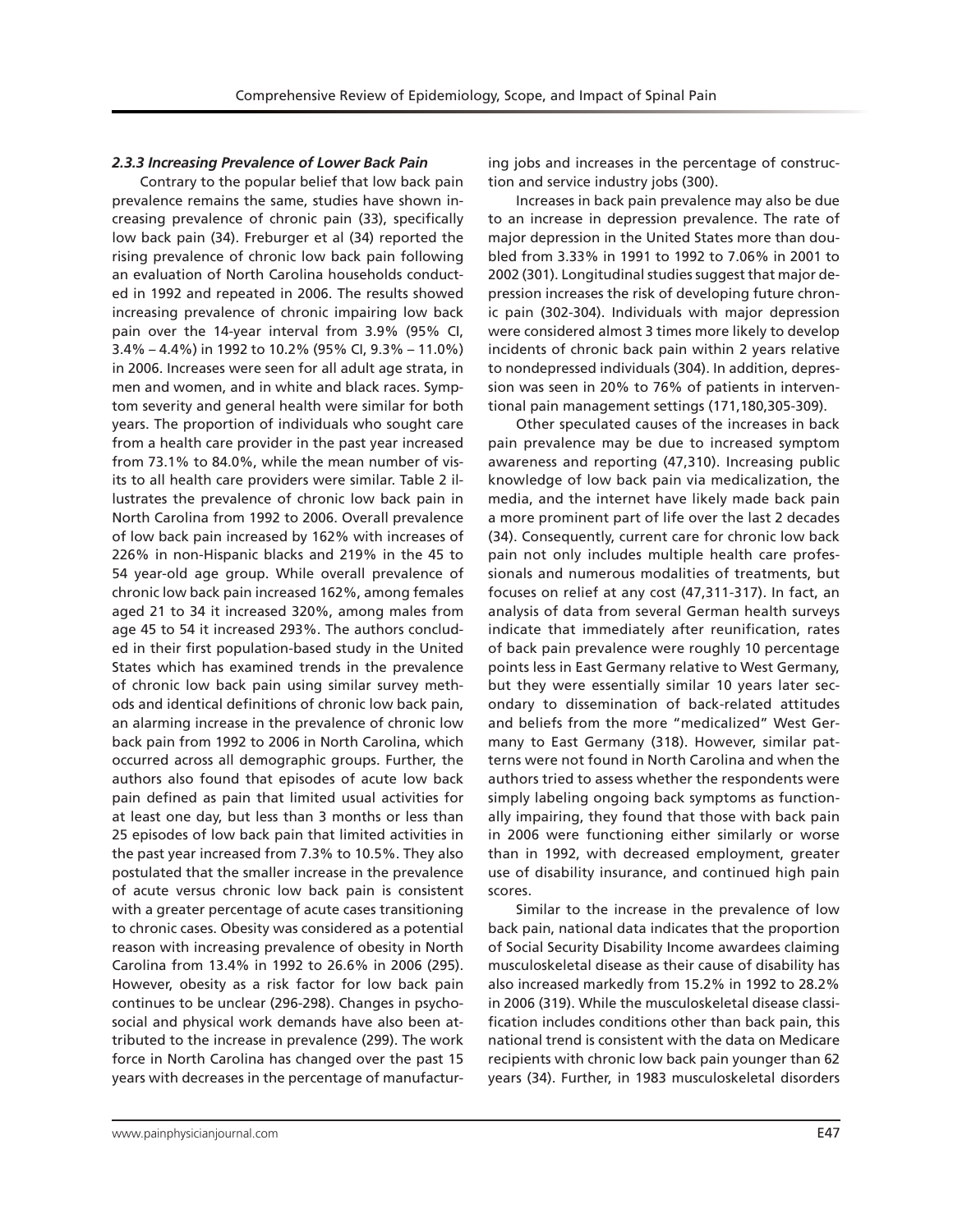|                        | Prevalence, % (95%, CI)                  | Increase, %         |     |  |
|------------------------|------------------------------------------|---------------------|-----|--|
| <b>Characteristics</b> | 1992<br>2006<br>$(n=8067)$<br>$(n=9924)$ |                     |     |  |
| <b>Total</b>           | $3.9(3.4-4.4)$                           | $10.2(9.3-11.0)$    | 162 |  |
| Male                   | $2.9(2.2-3.6)$                           | $8.0(6.8-9.2)$      | 176 |  |
| Female                 | $4.8(4.0-5.6)$                           | $12.2(10.9-13.5)$   | 154 |  |
| Age (Yrs)              |                                          |                     |     |  |
| $21 - 34$              | $1.4(0.8-2.0)$                           | $4.3(3.0-5.6)$      | 201 |  |
| Male                   | $1.6(0.8-2.5)$                           | $3.5(1.8-5.2)$      | 115 |  |
| Female                 | $1.2(0.5-1.9)$                           | $5.1(3.2 - 7.0)$    | 320 |  |
| $35 - 44$              | $4.8(3.3-6.3)$                           | $9.2(7.2 - 11.2)$   | 92  |  |
| Male                   | $3.4(1.2-5.6)$                           | $6.5(3.9-9.2)$      | 92  |  |
| Female                 | $6.1(4.0-8.2)$                           | $11.9(8.8-15.0)$    | 96  |  |
| $45 - 54$              | $4.2(3.0-5.5)$                           | $13.5(11.4-15.7)$   | 219 |  |
| Male                   | $2.6(1.2-4.0)$                           | $10.3(7.6-13.1)$    | 293 |  |
| Female                 | $5.8(3.7-7.8)$                           | $16.5(13.1-19.9)$   | 187 |  |
| $55 - 64$              | $6.3(4.2 - 8.3)$                         | $15.4(12.8-17.9)$   | 146 |  |
| Male                   | $5.7(3.1-8.4)$                           | $13.7(9.9-17.5)$    | 139 |  |
| Female                 | $6.7(3.9-9.5)$                           | $16.9(13.2 - 20.5)$ | 152 |  |
| $>= 65$                | $5.9(4.5 - 7.3)$                         | $12.3(10.2 - 14.4)$ | 109 |  |
| Male                   | $3.7(1.9-5.5)$                           | $9.7(6.6 - 12.7)$   | 159 |  |
| Female                 | $7.3(5.3-9.4)$                           | $14.3(11.2-17.4)$   | 95  |  |
| Race/ethnicity         |                                          |                     |     |  |
| Non-Hispanic white     | $4.1(3.5-4.7)$                           | $10.5(9.4 - 11.5)$  | 155 |  |
| Male                   | $3.0(2.1-3.8)$                           | $8.3(6.9-9.8)$      | 177 |  |
| Female                 | $5.1(4.2-6.1)$                           | $12.4(10.8-14.0)$   | 143 |  |
| Non-Hispanic black     | $3.0(2.0-4.0)$                           | $9.8(8.2 - 11.4)$   | 226 |  |
| Male                   | $2.5(1.2-3.8)$                           | $7.3(5.1-9.4)$      | 192 |  |
| Female                 | $3.5(2.0-5.0)$                           | $11.7(9.3-14.0)$    | 234 |  |
| Other                  | $4.1(1.4-6.8)$                           | $9.1(6.0-12.0)$     | 120 |  |
| Male                   | $3.3(0.0-6.9)$                           | $7.0(3.1-10.9)$     | 112 |  |
| Female                 | $5.0(0.5-9.5)$                           | $11.8(7.0-16.5)$    | 136 |  |
| Hispanic               | $\dots b$                                | $6.3(3.8-8.9)$      |     |  |
| Male                   | .b                                       | $2.7(0.6-4.7)$      |     |  |
| Female                 | $\ldots$ .b                              | $11.7(6.2 - 17.1)$  |     |  |

Table 2. *Prevalence of chronic low back pain by age, sex and race (North Carolina, 1992 and 2006).*

CI = Confidence Interval

A The PRRs and CIs were estimated via bootstrapping; 97.5% CIs were reported rather than to assume normality.

b Unable to estimate owing to small cell count  $(n < 5)$ .

Adapted and modified from Freburger JK et al. The rising prevalence of chronic low back pain. *Arch Intern Med* 2009; 169:251-258 (34).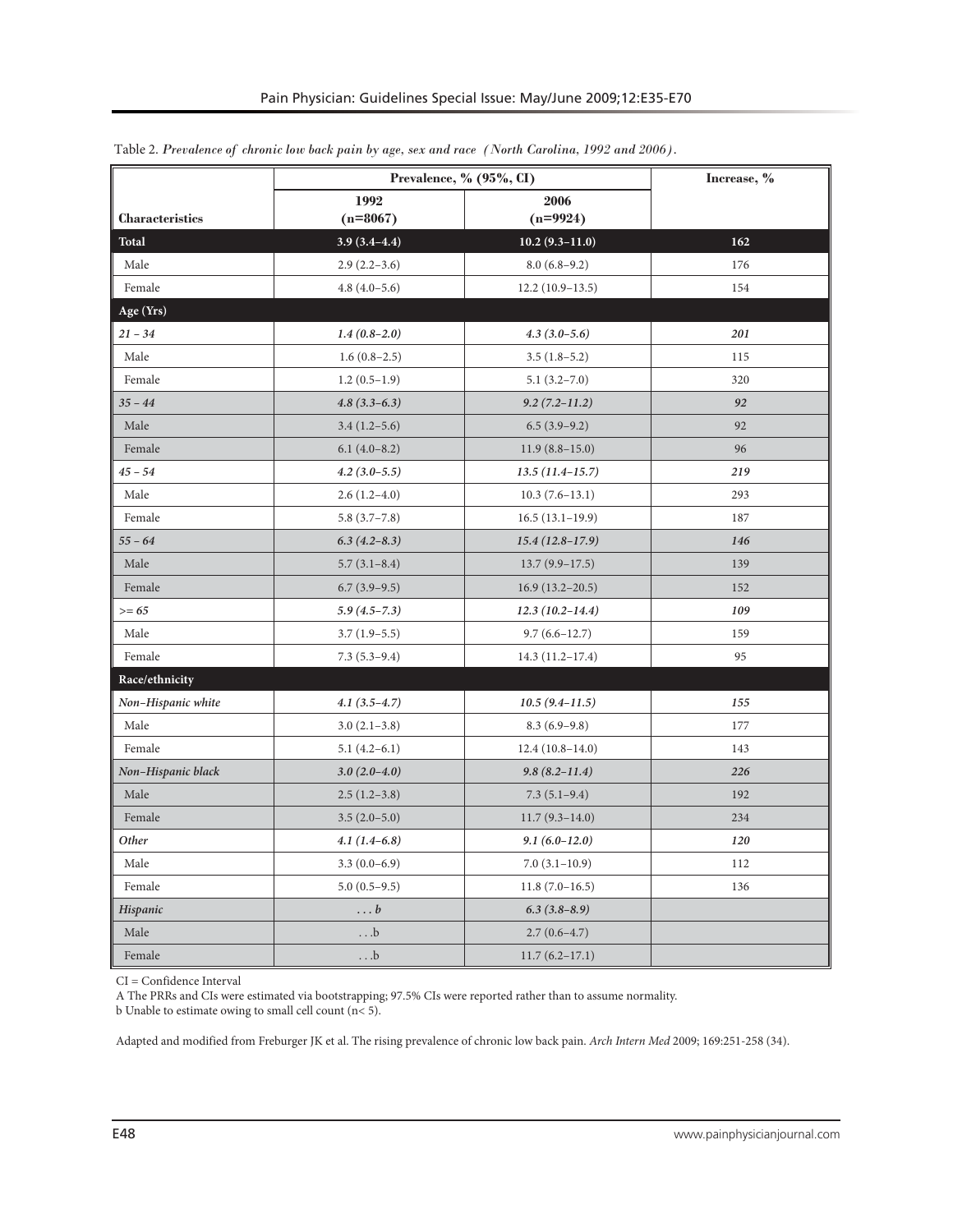were the fourth leading diagnostic group in disability awards, whereas in 2003, they were the leading diagnostic group (320).

It also has been hypothesized that the increases in the use of health care services for chronic low back pain are due to increased health care seeking for surgical interventions by those with the condition (266,310-317,321-330). However, Freburger et al (34) illustrated that the increased prevalence may be the primary factor contributing to the increased use of health care services. They also showed that there was only a moderate increase in health care seeking from 1992 to 2006, with little change in the total number of visits to physicians, physical therapists, and chiropractors. In addition, the proportion of individuals who had surgery was also similar across both study periods. From 1997 to 2005, surgical procedures per person among the North Carolina population increased 157% (34) paralleling the increase of prevalence. In addition, based on the increase in surgery rates using state and national data (312,322-325), the rates of surgery among Freburger et al's survey respondents – individuals with chronic low back pain – were similar in 1992 and 2006.

Thus, the authors (34) have concluded that these findings suggest that increasing health care services including surgery are secondary to increasing prevalence of chronic low back pain rather than increased use of health care services and surgery by those with chronic low back pain, at least in North Carolina.

Since these results are similar to increases in chronic pain as described by Harkness et al (33) in a 2005 publication, it appears that this may be a phenomenon for all types of pain rather than low back pain alone (Table 1).

# *2.3.4 Course and Prognosis*

The duration of back pain and its chronicity have been topics of controversy. It is widely believed that most of the episodes will be short-lived with 80% to 90% of attacks resolving in about 6 weeks, irrespective of the administration or type of treatment, with only 5% to 10% of patients developing persistent back pain (331,332). However, this concept has been frequently questioned as the condition tends to relapse and most patients will experience multiple episodes (2,22,30,31,144,333-350). Overall, studies have shown that low back pain is still present after long periods of time (at least after 12 months) in an average of 50% of patients (2). However, Stanton et al

(351) reported that the recurrence of low back pain was found to be much less common than previous estimates suggest, ranging from 24% using the 12 months as the definition of recurrence, to 33% using the pain at follow-up as the definition of recurrence. Even then, this is higher than the conventionally believed 10%.

# *2.3.5 Risk Factors*

Low back pain is a multifactorial disorder with many possible etiologies. Consequently, to analyze the various risk factors of low back pain and dissect this twentieth century health care enigma, many epidemiologic studies have focused on risk factors for low back pain, attempting to analyze occupational, non-occupational, and psychosocial factors (1,2,4,10,22,145,190,276-291,352-357). Cohen et al (357) concluded that the risk factors for progression to chronic back pain are predominantly psychosocial and occupational.

The role of psychological distress in the development of low back pain has been highlighted by a number of authors. Factors such as anxiety and depression, catastrophizing, kinesophobia (fear of movement), and somatization (the expression of distress as physical symptoms or their persistence) have been suggested as risk factors for low back pain in prospective studies in adults and children (358-369).

Employment and workplace factors, both physical and psychological, have been associated with low back pain. Heavy lifting, pushing, pulling, and prolonged walking or standing were found to be predictors of future back pain and there are similar associations with heavy lifting, physical work load, job demands and control, stressful and monotonous work, and dissatisfaction with work (370-378). Vehicular driving had been associated with a higher incidence of back symptoms and degenerative changes, which were attributed to the effects of whole-body vibration on the intervertebral disc (379-385). However, in an extensive review from the Swedish National Institute for Work and Life (386), it was cautioned that though most of the studies revealed significantly higher frequencies of back symptoms and degenerative changes in the vertebrae and intervertebral discs of drivers compared with referents, "uncontrolled confounding factors may have affected the results in all studies, and the conclusions about the causal role of whole-body vibration for the observed injuries and/or disorders, therefore, becomes uncertain."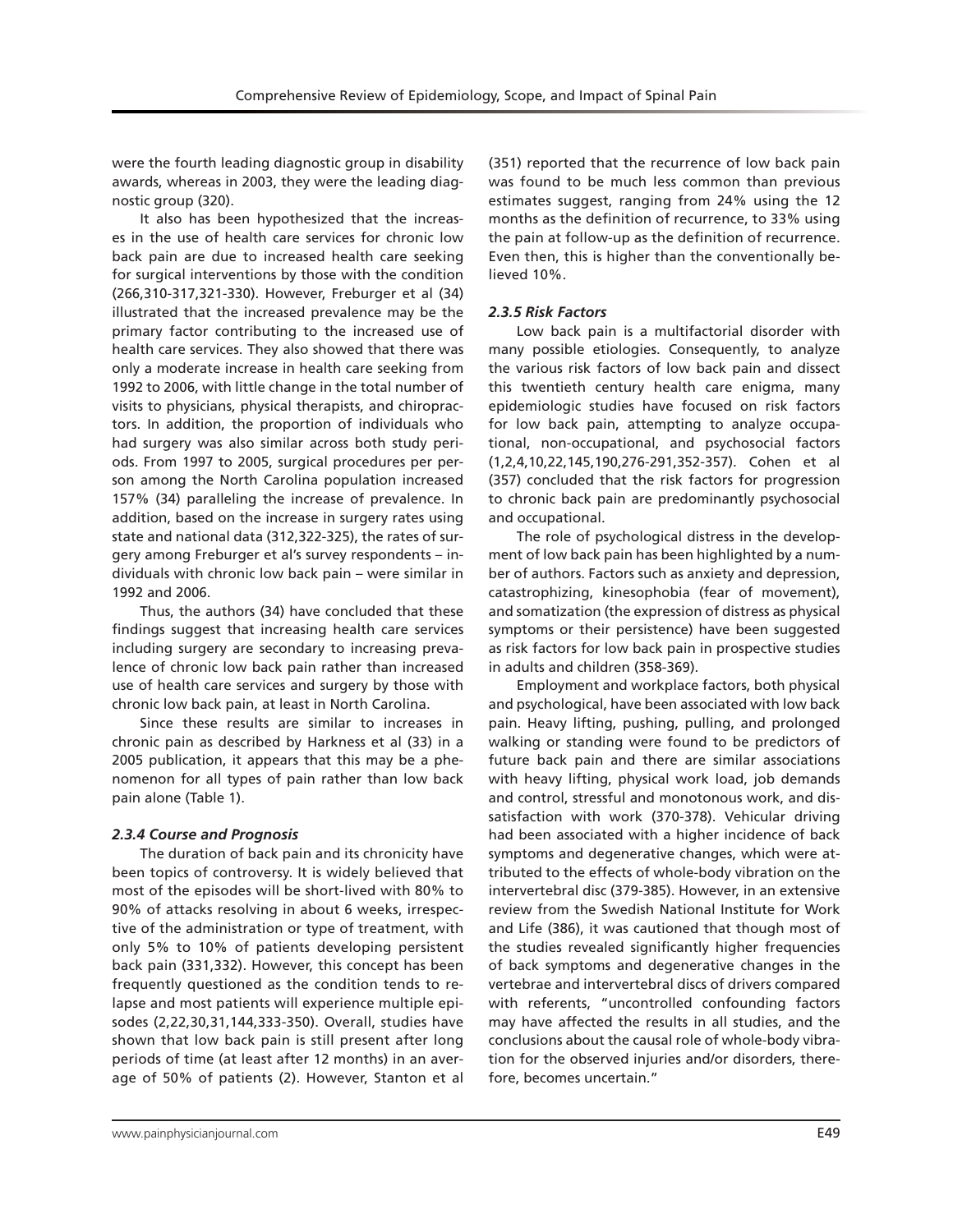A number of lifestyle and social-demographic factors have been linked with low back pain in a variety of studies (371,372,387). Body mass index has been linked to low back pain with obese people in particular at increased risk (388-396). Leboeuf-Yde et al (298) in a systematic review of epidemiologic literature to establish whether body weight is truly associated with low back pain, and whether the link may be causal, showed that of the 65 studies reviewed, 32% reported a statistically significant positive weak association between body weight and low back pain. However, one study found this to be true only among women (397).

Leboeuf-Yde (398) conducted a systematic review of epidemiologic literature on smoking and low back pain in 47 epidemiologic studies. She reported at least one statistically significant positive association between smoking and low back pain in 51% of the studies. A statistically significant positive association with smoking was reported for 34% of the 97 different low back pain variables in the cross-sectional studies, and for 35% of the 26 low back pain variables in the longitudinal studies. However, 64% of the 11 larger studies with study samples of 3,000 or more had at least one significantly positive association, compared with 47% of the 36 smaller studies with samples of less than 3,000. Consequently, this analysis showed consistent evidence in favor of a causal link between smoking and low back pain. Further, Leboeuf-Yde et al (399) in a cross-sectional postal survey of 29,424 people, aged 12 to 41 years, showed a positive association between smoking and low back pain that increased with duration of low back pain, concluding that there was a definite link between smoking and low back pain that increased with the duration and frequency of the low back pain problem, but the link was unlikely to be causal. In chronic pain settings, current cigarette smokers reported significantly greater pain intensity and pain interference with functioning (400). Further, symptoms were more pronounced in smokers with more severe nicotine dependence. Epidemiologic studies have suggested that cigarette smoking may be associated with painful musculoskeletal disorders (209,401-403). Further, smokers are also more likely to use analgesic medications than people who have never smoked (404). Cigarette smokers enrolled in a national spine network database have shown to have more severe back pain and lower scores on all the sub-scales of the SF-36, a measure of functional status, than nonsmokers (405). It has also been shown that patients with fibromyalgia who smoke cigarettes have greater

pain intensity and functional impairment than nonsmokers with fibromyalgia (406,407). Several mechanisms have been suggested to explain the association between the intensity of pain in chronic pain states and smoking status (400). Smoking has been associated with alterations of the levels of neuropeptides that play a role in chronic pain states. Patients with fibromyalgia that smoke have higher levels of substance P in the cerebral spinal fluid (408). Smokers also have lower plasma beta-endorphin levels than non-smokers (409,410). In contrast, in subjects without chronic pain, in experimental settings, nicotine has antinociceptive effects in response to electrical, cold pressor, thermal, and ischemic pain stimuli (411-417). However, more research is needed on the effects of smoking on nociception in patients with chronic pain.

Associations between low back pain and social class, low levels of educational and low income have been reported (177,265). Social problems such as sexual and physical abuse (418) or deterioration in social life (371) have also been suggested as risk factors for low back pain.

Disc degeneration which was once viewed as a result of aging and "wear and tear" from mechanical trauma and injuries resulting in low back pain is now viewed as being determined in great part by genetic influences (419-424). Battié et al (380) in a review of contributions to a changing view of disc degeneration concluded that disc degeneration is now considered a condition that is genetically determined in large part, with environmental factors, although elusive, also playing an important role. Further, most of the specific environmental factors once thought to be the primary risk factors for disc degeneration appear to have very modest effects, if any (424). In addition, other work on disc degeneration in twins (420,423) established a substantial role of heredity and disc degeneration through the identification of high degrees of familial aggregation, suggesting a substantial genetic influence. However, the investigation of genetic influences on disc degeneration is still in its infancy.

Increasing age has been associated with an increase in musculoskeletal symptoms. A US national survey of physician visits among patients age 75 or older revealed that back pain is the third most frequently reported symptom in general and the most commonly reported in the musculoskeletal system (425). In another study, 17% of total back problem visits occurred in the 65-years-and-older age group (426,427). A Canadian epidemiological report ranked back problems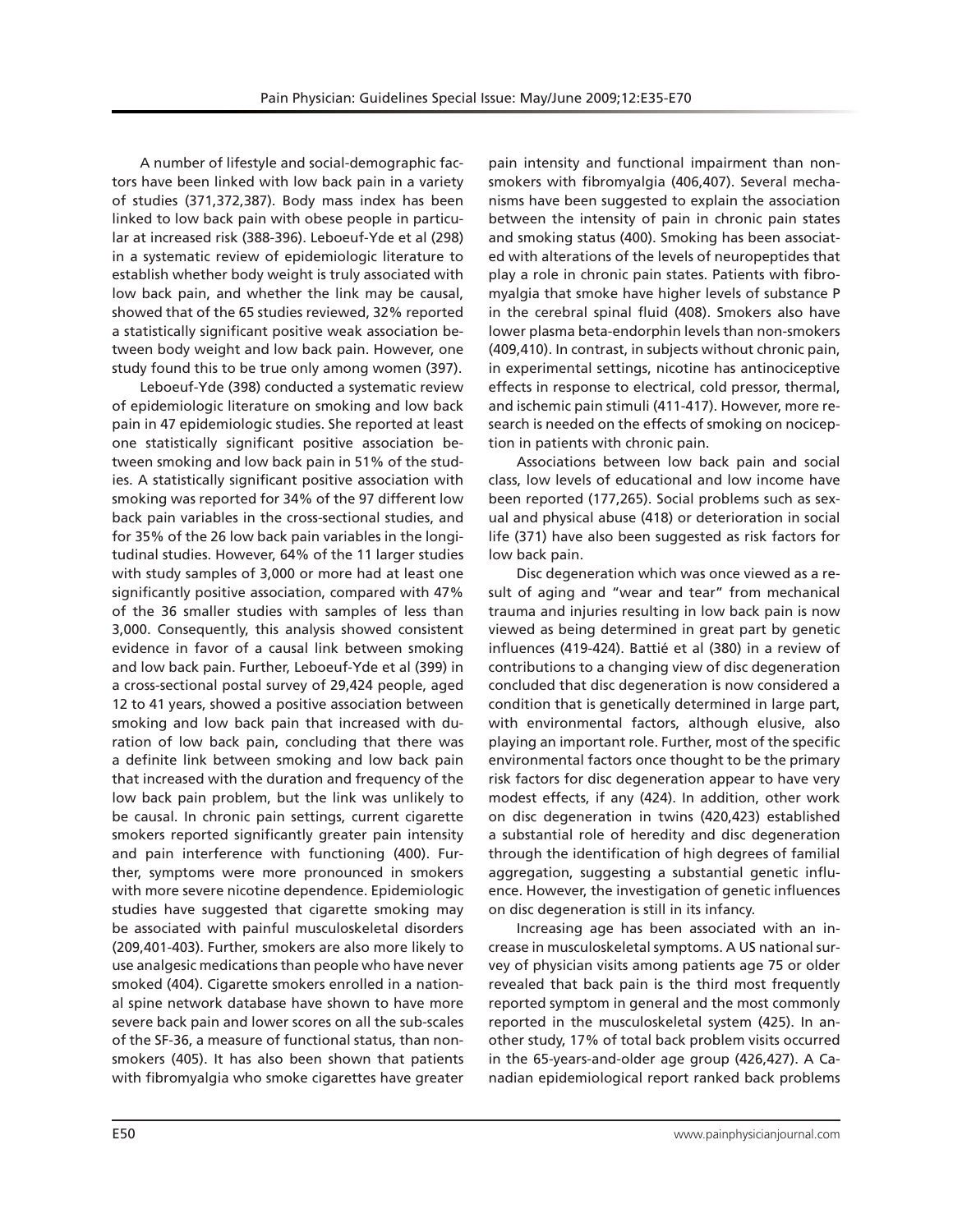as the third leading cause of chronic health problems in the 65-years-and-older age category for women and the fourth leading cause of such problems for men in the same age category (428). Estimates of U.S. prevalence of back pain (32) showed higher rates for the elderly over the age of 65 and at least one day of back pain in the past 3 months and a lifetime prevalence of low back pain lasting at least 2 weeks. The prevalence of low back pain was higher in 2005 and 2006 for elderly over the age of 65.

However, it has been stated that low back pain usually begins in early life, with highest frequency of symptoms occurring in the age range of 35 to 55; while sickness, absence, and symptom duration increase with increasing age (351). The major studies and developments in the study of the epidemiology, diagnosis, and management of low back pain have dealt with and continue to deal with the specific problem of occupational low back pain. While the overall statistics of persons suffering from back pain are staggering, it has been shown that persons over 65 years of age experience low back pain with greater frequency and have been under-represented in research, as well as in management (429). A review of studies that evaluated pain in the elderly suggests that complaints of pain are more prevalent, varying from 44% to 84%, in contrast to the general population, in which pain complaints are seen in 14% to 29% of the population (47-54,56,429-436). Similarly, the studies of back pain in childhood also indicate that low back pain has a relatively high prevalence during school years, which varies from country to country; Finland has the lowest incidence at 20%; Switzerland the highest with 51% and the United States in between with an incidence of 36% (437,438).

Bressler et al (429) undertook a systematic review of the literature from 1966 through 1998 to determine the prevalence of low back pain associated with aging. Of the 12 articles identified, 9 studies sampled individuals in the general community (267,439-446), 2 were derived from medical practices (18,33), and one involved a long-term care facility (447). Bressler et al (429) reported a prevalence of back pain among the elderly within the community ranging from 13% to 49%; within the medical practice setting, the range was from 24% to 51%; and in the long-term care setting, the prevalence was 40%, with an overall prevalence of 27%. They concluded that there was an under-representation of the older population in the back pain literature, suggesting that the prevalence of low back pain in this population

is not known with certainty and is not comparable with that in the younger population.

Low back pain has been reported consistently in a higher proportion of females than males (274,275,448- 455). However, gender differences have been small in some studies and some did not find any differences, yet some studies found that men reported more low back pain at the time of interview than woman (443,456,457). Further, occupational low back pain and other types of disorders are seen in higher proportions in men (449,458,459). Also, back pain appears to be a significant problem during pregnancy which continues after the delivery (460-469).

# 3.0 Health and Economic Impact

Spinal pain is associated with significant economic, societal, and health impact (15,23,24,35,186, 204,214,267,272,305-308,317,326-330,427,470-515). Estimates and patterns of direct health care expenditures among individuals with back pain in the United States have reached \$90.7 billion for the year 1998 (496). On average, individuals with back pain incurred health care expenditures about 60% higher than individuals without back pain (\$3,498 versus \$2,178) (502). In the United States, it was estimated that the cost of treatment in the first year after failed back surgery for pain was approximately \$18,883 in 1997 (505). Further, annual health care costs incurred by chronic pain patients, excluding cost for surgical procedures, may range from \$500 to as high as \$35,400, with the average ranging from \$12,900 to \$18,883 annually (502,505). However, the majority of these costs are associated with disability compensation, lost productivity, and lost tax revenue. Disability secondary to spinal pain is enormous (35,203,486- 491,496,508,509). In the United Kingdom, low back pain was the largest single cause of absence from work in 1988 and 1989 and accounted for 12.5% of all sick days and over £11 billion in direct and indirect costs in 2000 (507).

Deyo et al (317) found that the prevalence of back pain and its impact have spawned a rapidly expanding range of tests and treatments. They stated that some of these have become widely used for indications that are not well validated, leading to uncertainty about efficacy and safety, increasing complication rates, and marketing abuses. They concluded that the limited studies available suggest that these increases have not been accompanied by population-level improvements in patient outcomes or disability rates.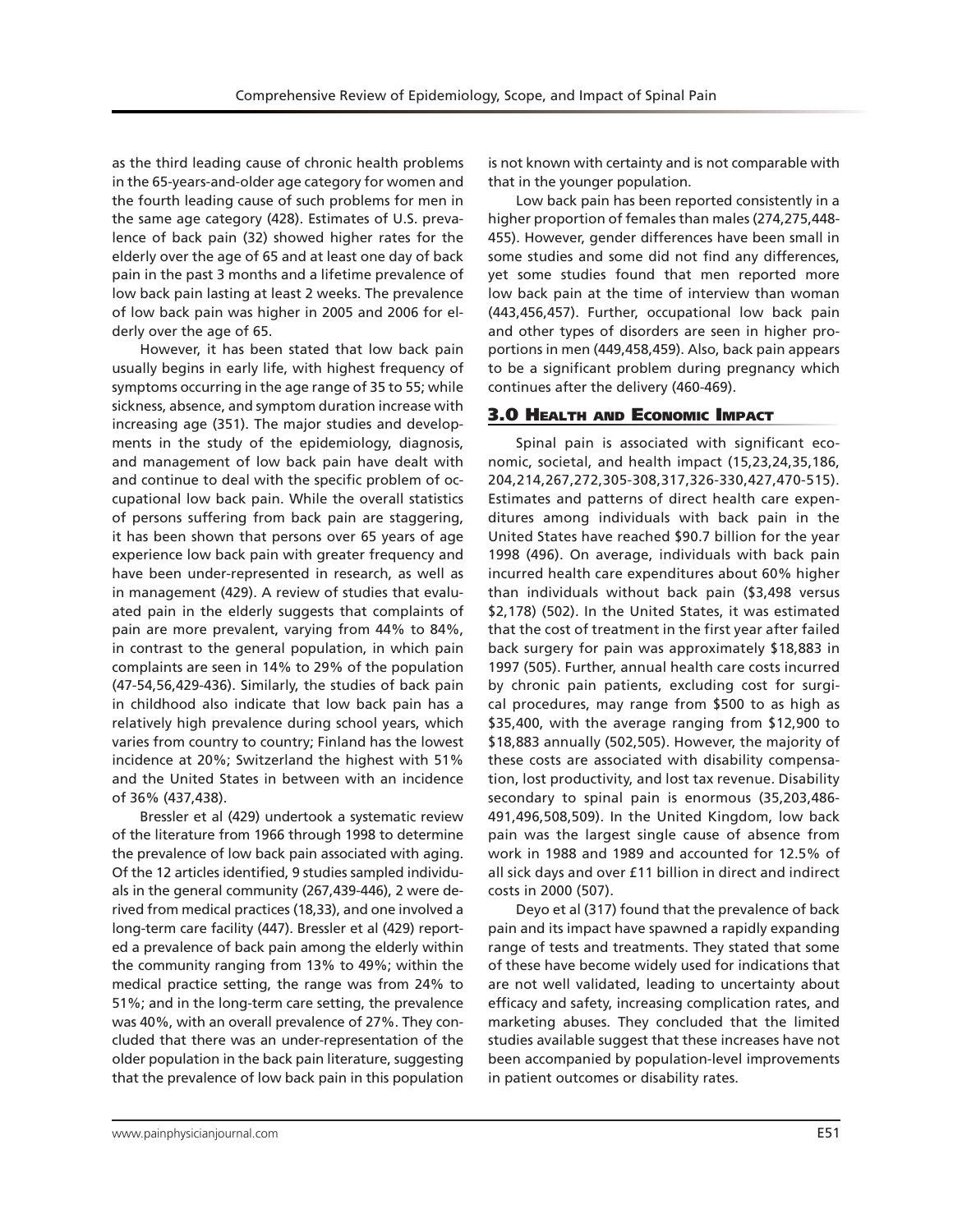Asche et al (473) reviewed low back pain studies with economic implications and found that cost estimates for the management of low back pain were high, consistent with the results of reviews of low back pain economic studies published prior to 2001. A U.S. study by Lind et al (503) performed in 2002 showed that back pain constituted 15% of all outpatient visits. The evaluated company spent more than \$52 million with an average of approximately \$500 per adult. Katz (504) in an analysis of studies examining the socioeconomic factors of health in the United States, showed that office visits for low back pain in the United States totaled 19 million per year with a median unit cost of \$150 per office visit amounting to a total cost of \$3 billion. This study also estimated that there were a total of 224,000 medical admissions for low back pain per year at a median unit cost of \$9,000 per admission for a total cost of \$2 billion, and there were 286,000 laminectomy and discectomy surgical procedures per year at a mean cost of \$14,000 per surgery for a total cost of \$4 billion. For those undergoing a lumbar spinal fusion procedure there was 298,000 per year at a median cost of \$37,000 per procedure to a total cost of \$11 billion.

Deyo et al (317) showed that despite no specific concurrent reports of clarified indications or improved efficacy, there was a 220% increase in the rate of lumbar spinal fusion surgeries from 1990 to 2001 in the United States (322). The rise accelerated after 1996 when the fusion cage, a new type of surgical implant, was approved. Their promotion may have contributed to both the rise in fusion rates and increased use of implants. In addition, in the last 5 years of the 1990s, Medicare claims demonstrated a 40% increase in spine surgery rates, a 70% increase in fusion surgery rates, and a 100% increase in use of implants (516). Multiple randomized trials suggest that adding surgical implants to bone grafting slightly improves rates of solid bone fusion, but may not improve pain or function (326-328). However, implants increase the risk of nerve injury, blood loss, overall complications, operative time, and repeat surgery (326-330). Ritzwoller et al (483) in a U.S. study of 16,567 patients who presented with low back pain, showed that on average the annual direct medical costs was \$4,284 per person.

Among the various factors contributing to costs in the United States, worker's functional impairment, activity limitations, reduced quality of life (487,517), disability (272,488), underemployment (489), reduced work productivity (35), and direct medical costs

(427,490) have all been described. It was estimated that back pain related lost productive time (LPT) in workers 18 to 65 years of age costs employers \$19.8 billion per year (35). Moreover, 50% of the annual cost of the back pain-related LPT in these workers was associated with pain exacerbation (491). However, these estimates do not capture other costs associated with the work force "ripple effect," such as the potential hiring and training of replacement workers, impact of coworkers' productivity, and forfeiture of leisure time (492). In an evaluation of back pain exacerbations and LPT costs in United States workers (486), it was shown that the 2 week period prevalence of back pain was 15.1%; 42% of workers with back pain experienced pain exacerbations. Back pain prevalence was associated with demographic factors, but back pain exacerbations were not. Back pain was reported by 42.6% of all workers over a 2-week period. Workers with exacerbations were significantly more likely than those without such exacerbations to report activity limitation and back pain related LPT. Employers' cost was estimated for workers between 40 and 65 years of age at \$7.4 billion per year, with workers with back pain exacerbations accounting for 71.6% of the cost.

Stewart et al (35) in an evaluation of low productive time and costs due to common pain conditions in the U.S. workforce concluded that pain is an inordinately common and disabling condition in the U.S. workforce, with most of the pain-related LPT occurring while employees are at work resulting in reduced performance. The authors calculated LPT due to common pain conditions which included arthritis, back pain, headache, and other musculoskeletal conditions expressed in hours per worker, per week, and calculated in U.S. dollars. Thirteen percent of the total workforce experienced a loss in productive time during a 2-week period due to a common pain condition. Headache was the most common (5.4%) pain condition resulting in LPT, followed by back pain (3.2%), arthritis pain (2%), and other musculoskeletal conditions (2%). They estimated that LPT from common pain conditions among active workers cost an estimated \$61.2 billion per year. In another review of expenditures and health status among adults with back and neck problems in the United States (186), spine related expenditures for health services were evaluated. They concluded that self reported back and neck problems accounted for a large proportion of health care expenditures, with spine-related expenditures increasing substantially from 1997 to 2005, without evi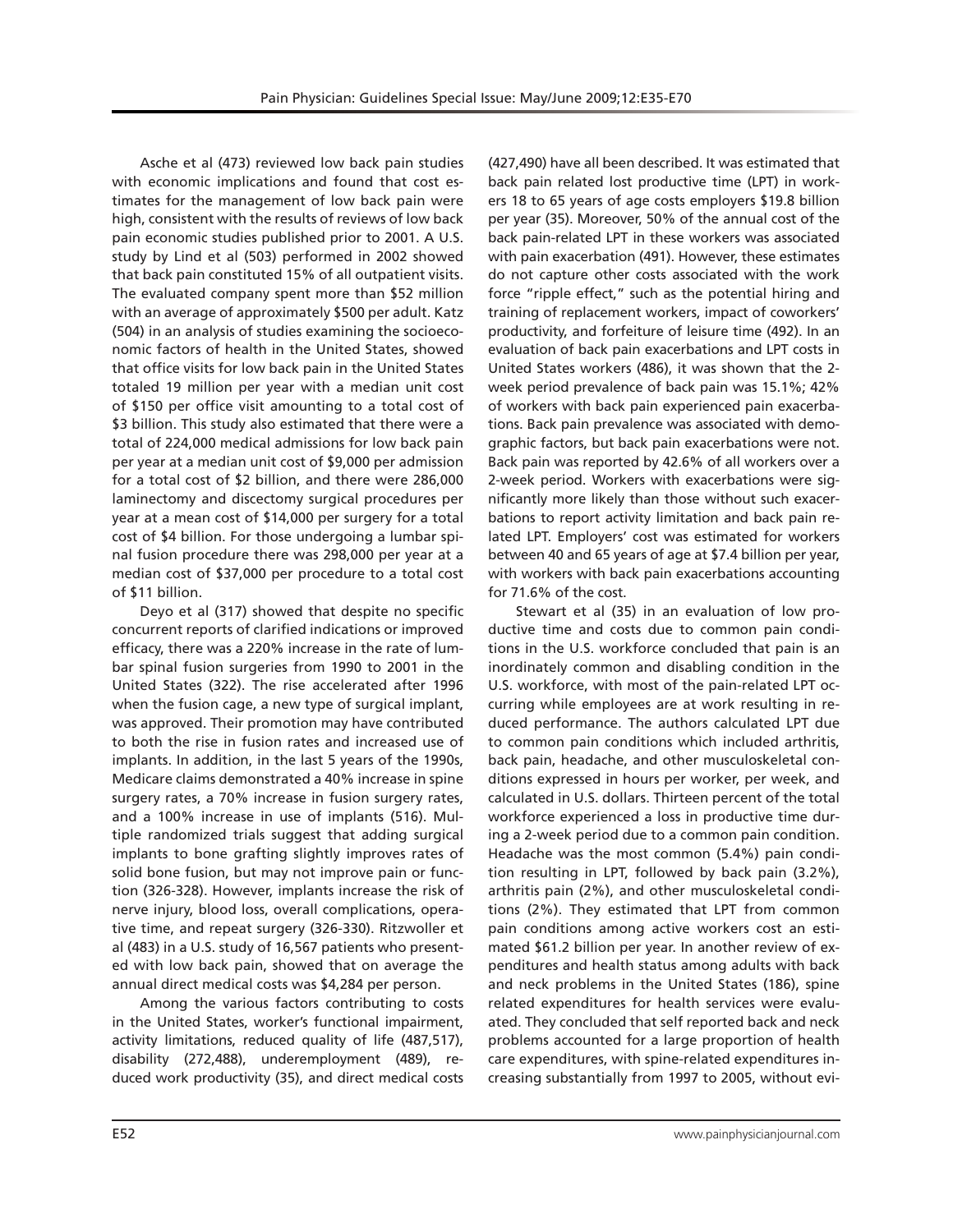dence of corresponding improvements in self-assessed health status. In 1997, the mean age- and sex-adjusted medical cost for respondents with spine problems was \$4,695 (95% CI, \$4,181 to \$5,209), compared with \$2,731 (95% CI, \$2,557 to \$2,904) among those without spine problems (inflation adjusted to 2005 dollars). In 2005, the mean age- and sex-adjusted medical expenditures among respondents with spine problems was \$6,096 (95% CI, \$5,670 to \$6,522), compared with \$3,516 (95%CI, \$3,266 to \$3,765) among those without spine problems. Overall, total estimated expenditures among respondents with spine problems increased 65%, adjusted for inflation from 1997 to 2005, more rapidly than overall health expenditures. Further, the estimated proportion of persons with back or neck problems who self reported physical functioning limitations increased from 20.7% to 24.7% from 1997 to 2005.

Socioeconomic consequences of health disorders include direct and indirect costs (518). Direct costs are the resources expended on the management of the disorder, including hospitalization, outpatient visits, medications, assistive devices, diagnostic tests, alternative therapies, and other comparable expenses. In contrast, indirect costs are the resource expended to address the disability attendant to the disorder including cost of lost wages due to work missed, reduced productivity among persons who are working with a disability, and costs of additional caregiving, transportation, and other expenditures necessitated by the disability (504). Katz (504) assessed socioeconomic factors and consequences in lumbar disc disorders and low back pain, and discussed socioeconomic factors and disc disorders and consequences of low back pain and disability. He showed that as a society, we spend \$33,000 to \$85,000 per quality of life per year (QALY) on such interventions as discectomy as compared to conservative therapy (519), non-instrumented fusion for degenerative spondylolisthesis with stenosis versus fusion without instrumentation (520), and instrumentation in patients undergoing anterior cervical disc fusion versus fusion without instrumentation (521, 522). This amount is considered well within the range of QALY that is spent on other treatments, such as medications for hypertension, dialysis for end-stage renal disease, and coronary artery bypass grafting. However, the \$3 million per QALY investment in instrumented fusion for degenerative lumbar spondylolisthesis with stenosis is extremely high and should prompt thoughtful consideration of the value of instrumentation in

this setting, along with critical review of the assumption of the analysis (504). Similarly, cost effectiveness studies (523-528) have shown quality of life improvement per year with facet joint nerve blocks of \$3,461 (523), with caudal epidural steroid injections of \$3,635 (524), with interlaminar epidural steroid injections of \$6,024 (524), with transforaminal epidural injections of \$2,927 (524), with percutaneous non-endoscopic adhesiolysis of \$2,080 to \$5,564 (525,526), and with percutaneous endoscopic adhesiolysis of \$7,020 (525).

There is also data available for implantable devices (502,505,527). Kumar et al (529) showed that the mean cost for SCS therapy over 5 years (inflation-adjusted CAN\$30,852) in 2007 equivalent to US\$24,799 and patient cost of CAN\$41,964 or US\$33,722 for 2007 for conventional pain therapy. During the first 2.5 years, the cost for SCS was higher than conventional pain therapy owing to the initial high cost of implantable devices. After this period, however, the cost for SCS remained significantly lower than that for conventional pain therapy, whereas quality of life results showed a 27% improvement for the SCS group compared with a 12% improvement for the conventional pain therapy group.

Frequent use of opioids in managing chronic noncancer pain has been a major strain on U.S. health care (23,24,483-486,493,512,530-550). With the majority of patients receiving opioids for chronic pain combined with increased production of opioids, the costs of opioid use have been much higher even when patients were not abusing. Evaluation of direct costs of opioid use in the insured population in the United States showed prescription drug claims for opioids total at approximately 20% of all prescriptions, whereas opioid abusers had drug claims of almost 60% (530,542). Mean annual direct health care costs of the total prescription bill for opioid abusers were more than 8 times higher than for non-abusers with \$15,884 for abusers versus \$1,830 for non-abusers (316). Opioid abusers, compared with nonabusers, had significantly higher prevalence rates for a number of specific comorbidities including non-opioid poisoning, hepatitis, psychiatric illness, and pancreatitis, which were approximately 78, 36, 9, and 21 times higher, respectively, than that of non-abusers (550).

Psychological and physical comorbidities and risk factors are common in spinal pain. There is extensive evidence associating chronic pain and psychopathology (180,306-308,511,539,541,551-557). A multitude of physical elements also lead to increased morbidity and mortality along with increased costs in spinal pain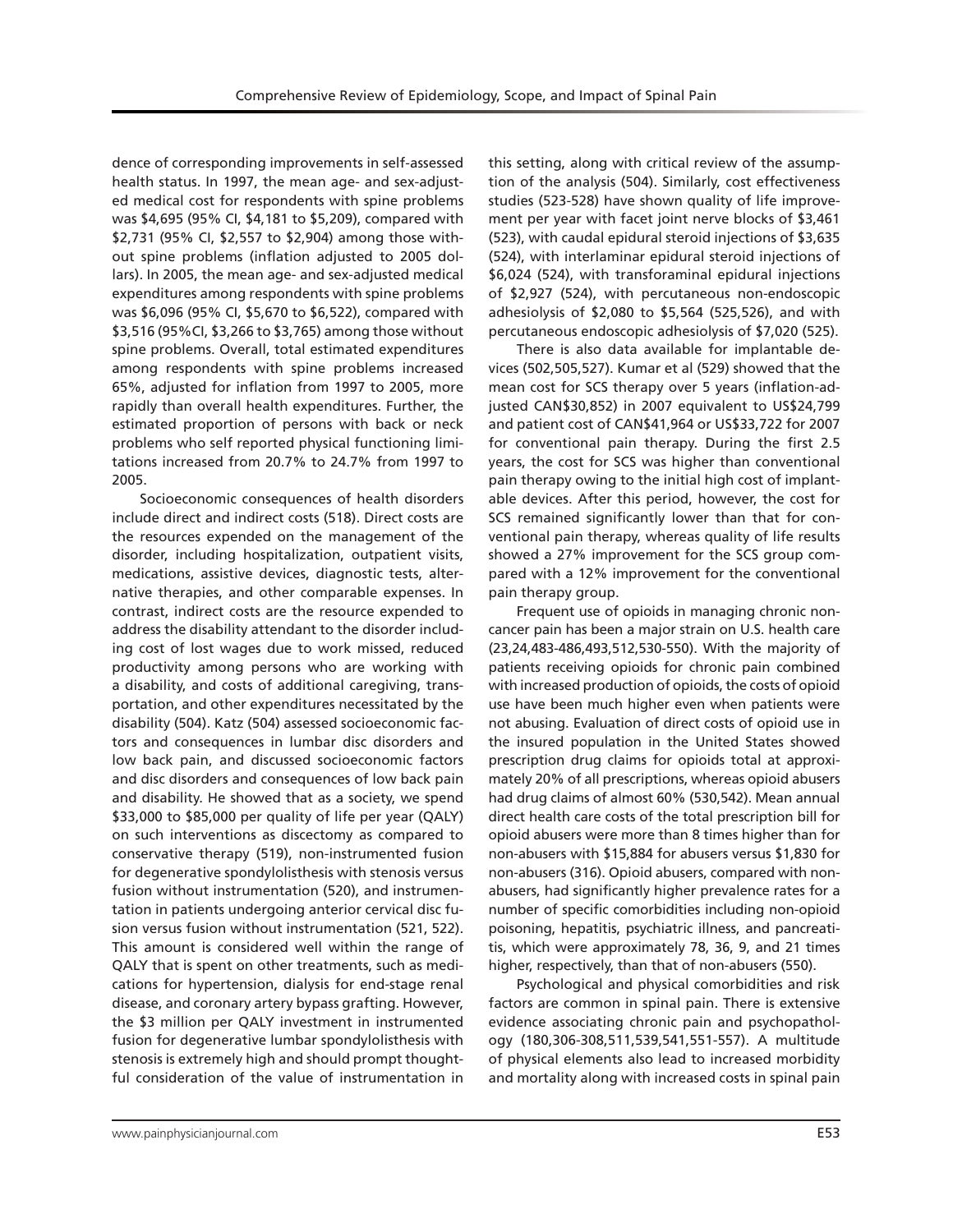patients. These include lack of fitness, poor health, obesity, smoking, drug dependence, and other comorbidities such as heart disease, diabetes, thyroid disease, etc. (15,23,483,508-513). Diabetes, rheumatoid arthritis, anxiety, psychotic illness, depression, and use of opiates and nonsteroidal anti-inflammatory agents have been associated with significant incremental increases in costs. In a study of cardiovascular risk factors for physician-diagnosed lumbar disc herniation (509), cardiovascular risk factors significantly and independently were associated with symptomatic lumbar disc

herniation. Thus, physical and psychological comorbidities and measures of analgesic use are associated with chronicity, increased health care utilization, and costs.

## **ACKNOWLEDGMENTS**

The authors wish to thank Dr. Joseph F. Jasper for his critical review of this manuscript, Sekar Edem for his assistance in the literature search and Tonie M. Hatton and Diane E. Neihoff, transcriptionists (Pain Management Center of Paducah), for their assistance in preparation of this manuscript.

# **REFERENCES**

- Gureje O, von Korff M, Simon GE, Gater 11. R. Persistent pain and well-being: A World Health Organization study in primary care. *JAMA* 1998; 280:147-151.
- 2. Gureje O, Simon GE, von Korff M. A cross-national study of the course of persistent pain in primary care. *Pain* 2001; 92:195-200.
- 3. Gureje O. Psychiatric aspects of pain. *Curr Opin Psychiatry* 2007; 20:42-46.
- 4. Lawrence RC, Helmick CG, Arnett FC. Estimates of the prevalence of arthritis 14. and selected musculoskeletal disorders in the United States. *Arthritis Rheum*  1998; 41:778-799.
- 5. Verhaak PF, Kerssens JJ, Dekker J, Sorbi MJ, Bensing JM. Prevalence of chronic benign pain disorder among adults: A review of the literature. *Pain* 1998; 77:231-239.
- 6. Torrance N, Smith BH, Bennett MI, Lee AJ. The epidemiology of chronic pain of predominantly neuropathic origin. Results from a general population survey. *J Pain* 2006; 7:281-289.
- 7. Watkins EA, Wollan PC, Melton LJ 3rd, Yawn BP. A population in pain: Report 17. from the Olmsted County health study. *Pain Med* 2008; 9:166-174.
- 8. Hardt J, Jacobsen C, Goldberg J, Nickel R, Buchwald D. Prevalence of chronic pain in a representative sample in the United States. *Pain Med* 2008; 9:803- 812.
- 9. Schappert SM. National Ambulatory Medical Care Survey: 1989 summary. National Center for Health Statistics. *Vital Health Stat 13* 1992; No. 11.
- 10. Tripp DA, Vandenkerkhof EG, McAlister M. Prevalence and determinants of pain and pain-related disability in urban and rural settings in southeastern Ontario. *Pain Res Manag* 2006; 11:225-233.
- Blyth FM. Chronic pain  $-$  Is it a public health problem? *Pain* 2008; 137:465- 466.
- 12. Breivik H, Collett B, Ventafridda V, Cohen R, Gallacher D. Survey of chronic pain in Europe: Prevalence, impact on daily life, and treatment. *Eur J Pain* 2006; 10:287-333.
- 13. Gureje O. Comorbidity of pain and anxiety disorders. *Curr Psychiatry Rep* 2008; 10:318-322.
	- Menefee LA, Cohen MJ, Anderson WR, Doghramji K, Frank ED, Lee H. Sleep disturbance and nonmalignant chronic pain: A comprehensive review of the literature. *Pain Med* 2000; 1:156-172.
- 15. Ratcliffe GE, Enns MW, Belik S, Sareen J. Chronic pain conditions and suicidal ideation and suicide attempts. An epidemiologic perspective. *Clin J Pain* 2008; 24:204-210.
- 16. Pappagallo M, Werner M. Epidemiology of chronic pain. In: Palmer C, Booth C (eds) .*Chronic Pain A Primer for Physicians.* Remedica, Chicago, 2008, pp. 22- 33.
	- 17. Boswell MV, Trescot AM, Datta S, Schultz DM, Hansen HC, Abdi S, Sehgal N, Shah RV, Singh V, Benyamin RM, Patel VB, Buenaventura RM, Colson JD, Cordner HJ, Epter RS, Jasper JF, Dunbar EE, Atluri SL, Bowman RC, Deer TR, Swicegood JR, Staats PS, Smith HS, Burton AW, Kloth DS, Giordano J, Manchikanti L. Interventional techniques: Evidencebased practice guidelines in the management of chronic spinal pain. *Pain Physician* 2007; 10:7-111.
- 18. von Korff M, Dworkin SF, Le Resche L, Kruger A. An epidemiologic comparison of pain complaints. *Pain* 1988; 32:173- 183.
- 19. von Korff M, Dworkin SF, Le Resche L.

Graded chronic pain status: An epidemiologic evaluation. *Pain* 1990; 40:279- 291.

- 20. von Korff M, Ormel J, Keefe FJ, Dworkin SF. Grading the severity of chronic pain. *Pain* 1992; 50:133-149.
- 21. Smith BH, Torrance N. Epidemiology of chronic pain. In: McQuay HJ, Kalso E, Moore RA (eds). *Systematic Reviews in Pain Research: Methodology Refined*. IASP Press, Seattle, 2008, pp 247-274.
- 22. Andersson HI, Ejlertsson G, Leden I, Rosenberg C. Chronic pain in a geographically defined general population: Studies of differences in age, gender, social class, and pain localization. *Clin J Pain* 1993; 9:174-182.
- 23. Merikangas KR, Ames M, Cui L, Stang PE, Ustun TB, von Korff M, Kessler RC. The impact of comorbidity of mental and physical conditions on role disability in the US adult household population. *Arch Gen Psychiatry* 2007; 64:1180- 1188.
- 24. Cunningham LS, Kelsey JL. Epidemiology of musculoskeletal impairments and associated disability. *Am J Public Health* 1984; 74:574-579.
- 25. Urwin M, Symmons D, Allison T, Brammah T, Busby H, Roxby M, Simmons A, Williams G. Estimating the burden of musculoskeletal disorders in the community: The comparative prevalence of symptoms at different anatomical sites, and the relation to social deprivation. *Ann Rheum Dis* 1998; 57:649-655.
- 26. Papageorgiou AC, Silman AJ, Macfarlane GJ. Chronic widespread pain in the population: A seven year follow-up study. *Ann Rheum Dis* 2002; 61:1071-1074.
- 27. Allison TR, Symmons DP, Brammah T, Haynes P, Rogers A, Roxby M, Urwin M. Musculoskeletal pain is more gener-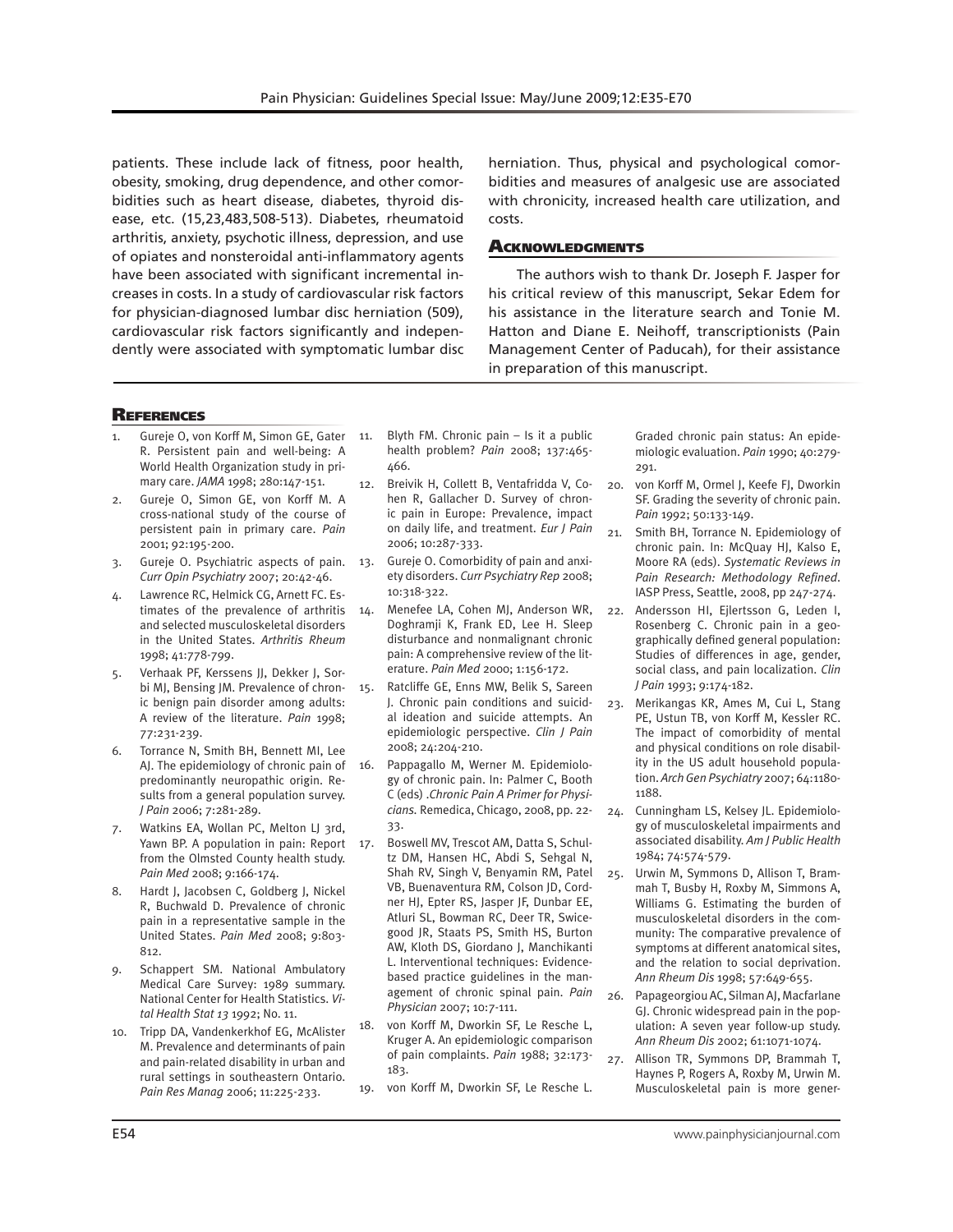alised among people from ethnic minorities than among white people in Greater Manchester. *Ann Rheum Dis* 2002; 61:151-156.

- 28. Picavet HS, Hazes JM. Prevalence of self reported musculoskeletal diseases is high. *Ann Rheum Dis* 2003; 62:644- 650.
- 29. Jackson JL, Passamonti M. The outcomes among patients presenting in primary care with a physical symptom at 5 years. *J Gen Intern Med* 2005; 20:1032-1037.
- 30. Eriksen J, Ekholm O, Sjøgren P, Rasmussen NK. Development of and recovery from long-term pain. A 6-year follow-up study of a cross-section of the adult Danish population. *Pain* 2004; 108:154-162.
- 31. Kadam UT, Thomas E, Croft PR. Is chronic widespread pain a predictor of allcause morbidity? A 3 year prospective population based study in family practice. *J Rheumatol* 2005; 32:1341-1348.
- 32. Pleis JR, Lethbridge-Çejku M. Summary health statistics for U.S. adults: National Health Interview Survey, 2006. National Center for Health Statistics. *Vital Health Stat 10* 2007; 235:1-153.
- 33. Harkness EF, Macfarlane GJ, Silman AJ, McBeth J. Is musculoskeletal pain more common now than 40 years ago?: Two population-based cross-sectional studies. *Rheumatology (Oxford)* 2005; 44:890-895.
- 34. Freburger JK, Holmes GM, Agans RP, Jackman AM, Darter JD, Wallace AS, Castel LD, Kalsbeek WD, Carey TS. The rising prevalence of chronic low back pain. *Arch Intern Med* 2009; 169:251- 258.
- 35. Stewart WF, Ricci JA, Chee E, Morganstein D, Lipton R. Lost productive time and cost due to common pain conditions in the US workforce. *JAMA* 2003; 290:2443-2454.
- 36. Trescot AM, Helm S, Hansen H, Benyamin RM, Glaser SE, Adlaka R, Patel S, Manchikanti L. Opioids in the management of chronic non-cancer pain: An update of American Society of the Interventional Pain Physicians' (ASIPP) guidelines. *Pain Physician* 2008; 11:S5- S62.
- 37. Asch SM, Sloss EM, Hogan C, Brook RH, Kravitz RL. Measuring underuse of necessary care among elderly Medicare beneficiaries using inpatient and outpatient claims. *JAMA* 2000; 284:2325- 2333.
- 38. Hoffmann DE. Pain management and palliative care in the era of managed care: Issue for health insurers. *J Law, Med & Ethics* 1998; 26:267-289.
- 39. Dahl JL. Improving the practice of pain management. *JAMA* 2000; 284:2785.
- 40. Green CR, Wheeler JR, LaPorte F, Marchant B, Guerrero E. How well is chronic pain managed? Who does it well? *Pain Med* 2002; 3:56-65.
- 41. Elliott AM, Smith BH, Hannaford PC, Smith WC, Chambers WA. The course of chronic pain in the community: Results of a 4-year follow-up study. *Pain* 2002; 99:299-307.
- 42. Yeung SS, Genaidy A, Deddens J, Alhemood A, Leung PC. Prevalence of musculoskeletal symptoms in single and multiple body regions and effects of perceived risk of injury among manual handling workers. *Spine* 2002; 27:2166- 2172.
- 43. Elliott AM, Smith BH, Penny KI, Smith WC, Chambers WA. The epidemiology of chronic pain in the community. *Lancet* 1999; 354:1248-1252.
- 44. Perquin CW, Hazebroek-Kampschreur AA, Hunfeld JA, van Suijlekom-Smith LW, Passchier J, van der Wouden JC. Chronic pain among children and adolescents: Physician consultation and medication use. *Clin J Pain* 2000; 16:229-235.
- 45. Pahor M, Guralnik JM, Wan JY. Lower body osteoarticular pain and dose of analgesic medications in older disabled women: The Women's Health and Aging Study. *Am J Public Health* 1999; 89:930- 934.
- 46. Moulin DE, Clark AJ, Speechley M, Morley-Forster PK. Chronic pain in Canada – Prevalence, treatment, impact and the role of opioid analgesia. *Pain Res Manage* 2002; 7:179-184.
- 47. Mailis-Gagnon A, Nicholson K, Yegneswaran B, Zurowski M. Pain characteristics of adults 65 years of age and older referred to a tertiary care pain clinic. *Pain Res Manage* 2008; 13:389- 394.
- 48. MacFarlane GJ, McBeth J, Garrow A, Silman AJ. Life is as much a pain as it ever was. *BMJ* 2000; 321:897.
- 49. Ferrell BR, Ferrell BA (eds). *Pain in the Elderly*. *A Report of the Task Force on Pain in the Elderly of the International Association for the Study of Pain.* IASP Press, Seattle, 1996.
- 50. Green CR, Baker TA, Smith EM, Sato Y. The effect of race in older adults presenting for chronic pain management. A

comparative study of black and white Americans. *J Pain* 2003; 4:82-90.

- 51. Buckalew N, Haut MW, Morrow L, Weiner D. Chronic pain is associated with brain volume loss in older adults: Preliminary evidence. *Pain Med* 2008; 9:240-248.
- 52. Ellis BH, Shannon ED, Cox JK, Aiken L, Fowler BM. Chronic conditions: Results of the Medicare Health Outcomes Survey, 1998–2000. *Health Care Financ Rev* 2004; 25:75-91.
- 53. Gignac MA, Davis AM, Hawker G, Wright JG, Mohamed N, Fortin PR, Bradley EM. "What do you expect? You're just getting older": A comparison of perceived osteoarthritis-related and aging-related health experiences in middleand older-age adults. *Arthritis Rheum* 2006; 55:905-912.
- 54. Blyth FM, Rochat S, Cumming RG, Creasey H, Handelsman DJ, Le Couteur DG, Naganathan V, Sambrook PN, Seibel MJ, Waite LM. Pain, frailty and comorbidity on older men: The CHAMP study. *Pain* 2008; 140:224-230.
- 55. Ersek M, Turner JA, Cain KC, Kemp CA. Results of a randomized controlled trial to examine the efficacy of a chronic pain self-management group for older adults [ISRCTN11899548]. *Pain* 2008; 138:29-40.
- 56. Won AB, Lapane KL, Vallow S, Schein J, Morris JN, Lipsitz LA. Persistent nonmalignant pain and analgesic prescribing patterns in elderly nursing home residents. *J Am Geriatr Soc* 2004; 52:867- 874.
- 57. de Graaf I, Prak A, Bierma-Zeinstra S, Thomas S, Peul W, Koes B. Diagnosis of lumbar spinal stenosis: A systematic review of the accuracy of diagnostic tests. *Spine* 2006; 31:1168-1176.
- 58. Manchikanti L, Singh V, Derby R, Schultz DM, Benyamin RM, Prager JP, Hirsch JA. Reassessment of evidence synthesis of occupational medicine practice guidelines for interventional pain management. *Pain Physician* 2008; 11:393- 482.
- 59. Datta S, Everett CR, Trescot AM, Schultz DM, Adlaka R, Abdi S, Atluri SL, Smith HS, Shah RV. An updated systematic review of diagnostic utility of selective nerve root blocks. *Pain Physician* 2007; 10:113-128.
- 60. Sehgal N, Dunbar EE, Shah RV, Colson JD. Systematic review of diagnostic utility of facet (zygapophysial) joint injections in chronic spinal pain: An up-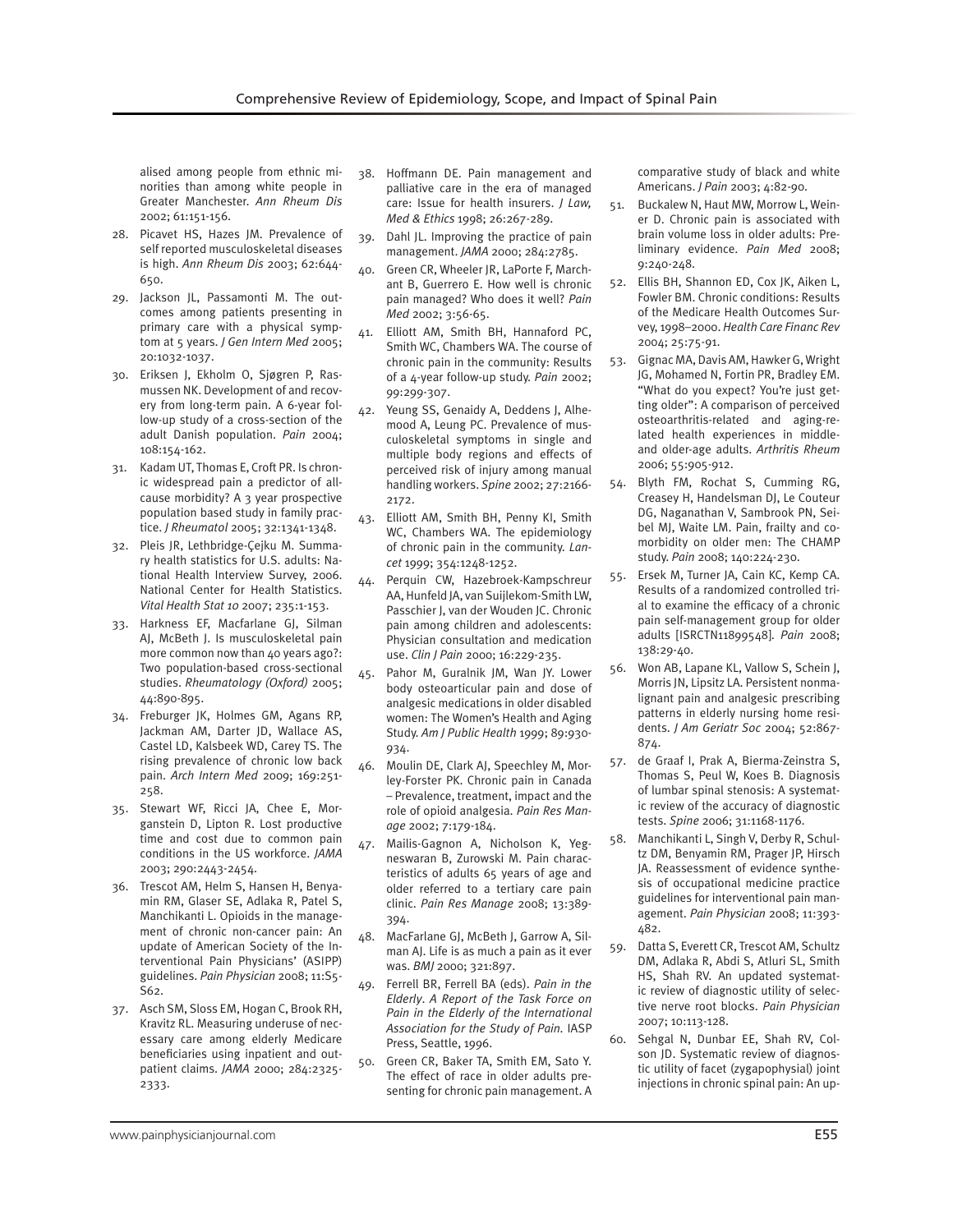date. *Pain Physician* 2007; 10:213-228.

- 61. Boswell MV, Colson JD, Sehgal N, Dunbar E, Epter R. A systematic review of therapeutic facet joint interventions in chronic spinal pain. *Pain Physician* 2007; 10:229-253.
- 62. Abdi S, Datta S, Trescot AM, Schultz DM, Adlaka R, Atluri SL, Smith HS, Manchikanti L. Epidural steroids in the management of chronic spinal pain: A systematic review. *Pain Physician* 2007; 10:185-212.
- 63. Buenaventura RM, Shah RV, Patel V, Benyamin RM, Singh V. Systematic review of discography as a diagnostic test for spinal pain: An update. *Pain Physician* 2007; 10:147-164.
- 64. Trescot AM, Chopra P, Abdi S, Datta S, Schultz DM. Systematic review of effectiveness and complications of adhesiolysis in the management of chronic spinal pain: An update. *Pain Physician* 2007; 10:129-146.
- 65. Hansen HC, McKenzie-Brown AM, Cohen SP, Swicegood JR, Colson JD, Manchikanti L. Sacroiliac joint interventions: A systematic review. *Pain Physician* 2007; 10:165-184.
- 66. Andersson GB, Mekhail NA, Block JE. Treatment of intractable discogenic low back pain. A systematic review of spinal fusion and intradiscal electrothermal therapy (IDET). *Pain Physician* 2006; 9:237-248.
- 67. Singh V, Manchikanti L, Shah RV, Dunbar EE, Glaser SE. Systematic review of thoracic discography as a diagnostic test for chronic spinal pain. *Pain Physician* 2008; 11:631-642.
- 68. Manchikanti L, Dunbar EE, Wargo BW, Shah RV, Derby R, Cohen SP. Systematic review of cervical discography as a diagnostic test for chronic spinal pain. *Pain Physician* 2009; 12:305-321.
- 69. Boswell MV, Colson JD, Spillane WF. Therapeutic facet joint interventions in chronic spinal pain: A systematic review of effectiveness and complications. *Pain Physician* 2005; 8:101-114.
- 70. Atluri S, Datta S, Falco FJ, Lee M. Systematic review of diagnostic utility and therapeutic effectiveness of thoracic facet joint interventions. *Pain Physician* 2008; 11:611-629.
- 71. Falco FJ, Erhart S, Wargo BW, Bryce DA, Atluri S, Datta S, Hayek SM. Systematic review of diagnostic utility and therapeutic effectiveness of cervical facet joint interventions. *Pain Physician* 2009; 12:323-344.
- 72. Datta S, Lee M, Falco FJ, Bryce DA, Hayek SM. Systematic assessment of diagnostic accuracy and therapeutic utility of lumbar facet joint interventions. *Pain Physician* 2009; 12:437- 460.
- 73. Conn A, Buenaventura RM, Datta S, Abdi S, Diwan S. Systematic review of caudal epidural injections in the management of chronic low back pain. *Pain Physician* 2009; 12:109-135.
- 74. Parr AT, Diwan S, Abdi S. Lumbar interlaminar epidural injections in managing chronic low back and lower extremity pain: A systematic review. *Pain Physician* 2009; 12:163-188.
- 75. Benyamin RM, Singh V, Parr AT, Conn A, Diwan S, Abdi S. Systematic review of the effectiveness of cervical epidurals in the management of chronic neck pain. *Pain Physician* 2009; 12:137-157.
- 76. Buenaventura RM, Datta S, Abdi S, Smith HS. Systematic review of therapeutic lumbar transforaminal epidural steroid injections. *Pain Physician* 2009; 12:233-251.
- 77. Rupert MP, Lee M, Manchikanti L, Datta S, Cohen SP. Evaluation of sacroiliac joint injections: A systematic appraisal of the literature. *Pain Physician* 2009; 12:399-418.
- 78. Helm S, Hayek SM, Benyamin RM, Manchikanti L. Systematic review of the effectiveness of thermal annular procedures in treating discogenic low back pain. *Pain Physician* 2009; 12:207-232.
- 79. Epter RS, Helm S, Hayek SM, Benyamin RM, Smith HS, Abdi S. Systematic review of percutaneous adhesiolysis and management of chronic low back pain in post lumbar surgery syndrome. *Pain Physician* 2009; 12:361-378.
- 80. Hayek SM, Helm S, Benyamin RM, Singh V, Bryce DA, Smith HS. Effectiveness of spinal endoscopic adhesiolysis in post lumbar surgery syndrome: A systematic review. *Pain Physician* 2009; 12:419-435.
- 81. Smith HS, Chopra P, Patel VB, Frey ME, Rastogi R. Systematic review on the role of sedation in diagnostic spinal interventional techniques. *Pain Physician* 2009; 12:195-206.
- 82. Manchikanti L, Damron KS, Cash KA, Manchukonda R, Pampati V. Therapeutic cervical medial branch blocks in managing chronic neck pain: A preliminary report of a randomized, double-blind, controlled trial: Clinical Trial NCT0033272. *Pain Physician* 2006;

9:333-346.

- 83. Wolfer L, Derby R, Lee JE, Lee SH. Systematic review of lumbar provocation discography in asymptomatic subjects with a meta-analysis of false-positive rates. *Pain Physician* 2008; 11:513- 538.
- 84. Manchikanti L, Singh V, Falco FJE, Cash KA, Pampati V. Effectiveness of thoracic medial branch blocks in managing chronic pain: A preliminary report of a randomized, double-blind controlled trial; Clinical trial NCT00355706. *Pain Physician* 2008; 11:491-504.
- 85. Manchikanti L, Singh V, Falco FJ, Cash KA, Fellows B. Cervical medial branch blocks for chronic cervical facet joint pain: A randomized double-blind, controlled trial with one-year follow-up. *Spine* 2008; 33:1813-1820.
- 86. Airaksinen O, Brox JI, Cedraschi C, Hildebrandt J, Klaber-Moffett J, Kovacs F, Mannion AF, Reis S, Staal JB, Ursin H, Zanoli G. Chapter 4: European guidelines for the management of chronic nonspecific low back pain. *Eur Spine J*  2006; 15:S192-S300.
- 87. Manchikanti L, Singh V, Falco FJ, Cash KA, Pampati V. Lumbar facet joint nerve blocks in managing chronic facet joint pain: One-year follow-up of a randomized, double-blind controlled trial: Clinical Trial NCT00355914. *Pain Physician* 2008; 11:121-132.
- 88. Manchikanti L, Boswell MV, Rivera JJ, Pampati V, Damron KS, McManus CD, Brandon DE, Wilson SR. A randomized, controlled trial of spinal endoscopic adhesiolysis in chronic refractory low back and lower extremity pain. *BMC Anesthesiol* 2005; 5:10.
- 89. Manchikanti L, Rivera JJ, Pampati V, Damron KS, Beyer CD, Brandon DE, Wilson SR. Spinal endoscopic adhesiolysis in the management of chronic low back pain: A preliminary report of a randomized, double-blind trial. *Pain Physician*  2003; 6:259-267.
- 90. Lord SM, Barnsley L, Wallis BJ, McDonald GJ, Bogduk N. Percutaneous radiofrequency neurotomy for chronic cervical zygapophyseal joint pain. *N Engl J Med* 1996; 335:1721-1726.
- 91. Nath S, Nath CA, Pettersson K. Percutaneous lumbar zygapophysial (facet) joint neurotomy using radiofrequency current, in the management of chronic low back pain. A randomized doubleblind trial. *Spine* 2008; 33:1291-1297.
- 92. Manchikanti L, Singh V, Pampati V,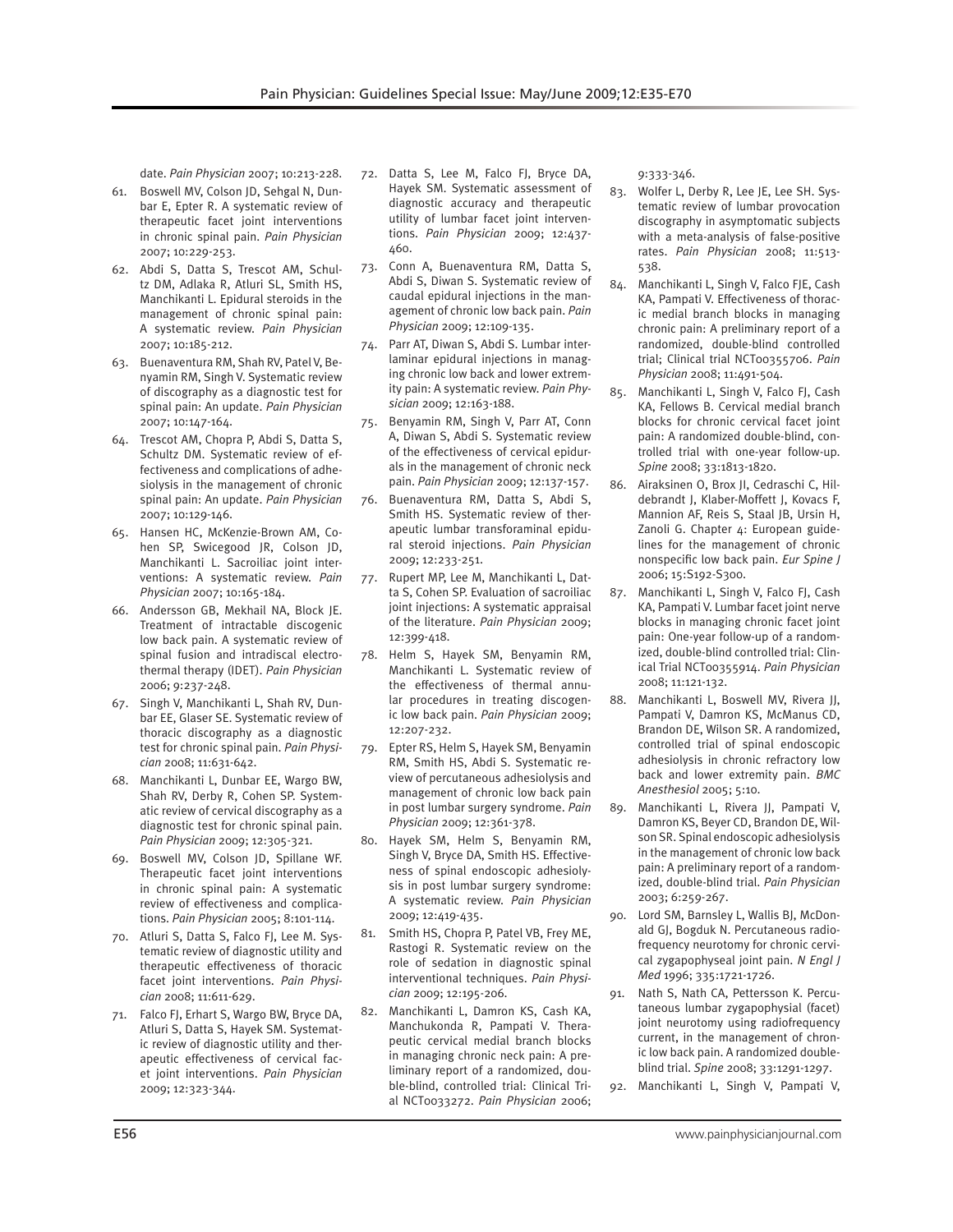Damron KS, Beyer CD, Barnhill RC. Is there correlation of facet joint pain in lumbar and cervical spine? An evaluation of prevalence in combined chronic low back and neck pain. *Pain Physician* 2002; 5:365-371.

- 93. Manchikanti L, Hirsch JA, Pampati V. Chronic low back pain of facet (zygapophysial) joint origin: Is there a difference based on involvement of single or multiple spinal regions? *Pain Physician* 2003; 6:399-405.
- 94. Manchikanti L, Singh V, Pampati V, Beyer CD, Damron KS. Evaluation of the prevalence of facet joint pain in chronic thoracic pain. *Pain Physician* 2002; 5:354-359.
- 95. Manchikanti L, Singh V, Rivera JJ, Pampati V. Prevalence of cervical facet joint pain in chronic neck pain. *Pain Physician* 2002; 5:243-249.
- 96. Manchikanti L, Pampati V, Fellows B, Pakanati RR. Prevalence of lumbar facet joint pain in chronic low back pain. *Pain Physician* 1999; 2:59-64.
- 97. Barnsley L, Lord S, Wallis B, Bogduk N. False-positive rates of cervical zygapophysial joint blocks. *Clin J Pain* 1993, 9:124-130.
- 98. Barnsley L, Lord S, Bogduk N. Comparative local anesthetic blocks in the diagnosis of cervical zygapophysial joints pain. *Pain* 1993; 55:99-106.
- 99. Lord SM, Barnsley L, Bogduk N. The utility of comparative local anesthetic blocks versus placebo-controlled blocks for the diagnosis of cervical zygapophysial joint pain. *Clin J Pain* 1995; 11:208-213.
- 100. Lord SM, Barnsley L, Wallis BJ, Bogduk N. Chronic cervical zygapophysial joint pain with whiplash: A placebo-controlled prevalence study. *Spine* 1996; 21:1737-1745.
- 101. Manchikanti L, Boswell MV, Singh V, Pampati V, Damron KS, Beyer CD. Prevalence of facet joint pain in chronic spinal pain of cervical, thoracic, and lumbar regions. *BMC Musculoskelet Disord* 2004; 5:15.
- 102. Manchukonda R, Manchikanti KN, Cash KA, Pampati V, Manchikanti L. Facet joint pain in chronic spinal pain: An evaluation of prevalence and false-positive rate of diagnostic blocks. *J Spinal Disord Tech* 2007; 20:539-545.
- 103. Manchikanti L, Singh V. Review of chronic low back pain of facet joint origin. *Pain Physician* 2002; 5:83-101.
- 104. Barnsley L, Lord SM, Wallis BJ, Bogduk

N. The prevalence of chronic cervical zygapophyseal joint pain after whiplash. *Spine* 1995; 20:20-26.

- 105. Manchikanti L, Manchikanti KN, Pampati V, Brandon DE, Giordano J. The prevalence of facet-joint-related chronic neck pain in postsurgical and nonpostsurgical patients: A comparative evaluation. *Pain Pract* 2008; 8:5-10.
- 106. Speldewinde GC, Bashford GM, Davidson IR. Diagnostic cervical zygapophyseal joint blocks for chronic cervical pain. *Med J Aust* 2001; 174:174-176.
- 107. Yin W, Bogduk N. The nature of neck pain in a private pain clinic in the United States. *Pain Med* 2008; 9:196-203.
- 108. Schwarzer AC, Aprill CN, Derby R, Fortin J, Kine G, Bogduk N. The false-positive rate of uncontrolled diagnostic blocks of the lumbar zygapophysial joints. *Pain* 1994; 58:195-200.
- 109. Manchikanti L, Pampati V, Fellows B, Baha AG. The inability of the clinical picture to characterize pain from facet joints. *Pain Physician* 2000; 3:158-166.
- 110. Manchikanti L, Pampati V, Fellows B, Bakhit CE. The diagnostic validity and therapeutic value of lumbar facet joint nerve blocks with or without adjuvant agents. *Curr Rev Pain* 2000; 4:337- 344.
- 111. Manchikanti L, Manchukonda R, Pampati V, Damron KS, McManus CD. Prevalence of facet joint pain in chronic low back pain in postsurgical patients by controlled comparative local anesthetic blocks. *Arch Phys Med Rehabil* 2007; 88:449-455.
- 112. Manchikanti L, Singh V, Pampati V, Damron K, Barnhill R, Beyer C, Cash K. Evaluation of the relative contributions of various structures in chronic low back pain. *Pain Physician* 2001; 4:308- 316.
- 113. Bogduk N. International spinal injection society guidelines for the performance of spinal injection procedures. Part 1. Zygapophysial joint blocks. *Clin J Pain* 1997; 13:285-302.
- 114. Manchikanti L, Cash KA, Pampati V, Fellows B. Influence of psychological variables on the diagnosis of facet joint involvement in chronic spinal pain. *Pain Physician* 2008; 11:145-160.
- 115. Manchikanti L, Pampati V, Damron KS, McManus CD, Jackson SD, Barnhill RC, Martin JC. The effect of sedation on diagnostic validity of facet joint nerve blocks: An evaluation to assess similarities in population with involvement in

cervical and lumbar regions. *Pain Physician* 2006; 9:47-52.

- 116. Manchikanti L, Singh V, Vilims BD, Hansen HC, Schultz DM, Kloth DS. Medial branch neurotomy in management of chronic spinal pain: Systematic review of the evidence. *Pain Physician* 2002; 5:405-418.
- 117. Schwarzer AC, Aprill CN, Derby R, Fortin J, Kine G, Bogduk N. Clinical features of patients with pain stemming from the lumbar zygapophysial joints. Is the lumbar facet syndrome a clinical entity? *Spine* 1994; 19:1132-1137.
- 118. Schwarzer AC, Wang SC, Bogduk N, Mc-Naught PJ, Laurent R. Prevalence and clinical features of lumbar zygapophysial joint pain: A study in an Australian population with chronic low back pain. *Am Rheum Dis* 1995; 54:100-106.
- 119. Derby R, Lee SH, Kim BJ, Chen Y, Aprill C, Bogduk N. Pressure-controlled lumbar discography in volunteers with low back pain symptoms. *Pain Med* 2005; 6:213-221.
- 120. Bonica JJ. Definitions and taxonomy of pain. In: Bonica JJ, Loessor JD, Chapman CR, (et al) (eds). *The Management of Pain*, Second Edition. Lea & Febiger, Philadelphia, 1990, pp 18-27.
- 121. Schmidt AP, Schmidt SR. How effective are opioids in relieving neuropathic pain? *Pain Clinic* 2002; 14:183-193.
- 122. Bennet GJ. Update on the neurophysiology of pain transmission and modulation: Focus on the NMDA-receptor. *J Pain Symptom Manage* 2000; 19:S2- S6.
- 123. Millan MJ. The induction of pain: An integrative review. *Prog Neurobiol* 1999; 57:1-164.
- 124. Turk DC. Combining somatic and psychosocial treatment for chronic pain patients: Perhaps 1 + 1 does = 3. *Clin J Pain* 2001; 17:281-283.
- 125. NCR Corporation. Musculoskeletal disorders and the workplace: Low back and upper extremity. National Academy Press, Washington, DC, 2001.
- 126. Smith BH, Gribbin M. Etiology, prevention, treatment, and disability management of chronic pain. Introduction. *Clin J Pain* 2001; 17:S1-S4.
- 127. Rucker KS. *Chronic Pain Evaluation*. Butterworth/ Heinemann, Boston 2001.
- 128. Coccharella L, Andersson GBJ (eds). Pain. In: *Guides to the Evaluation of Permanent Impairment*, Fifth Edition. American Medical Association, Chica-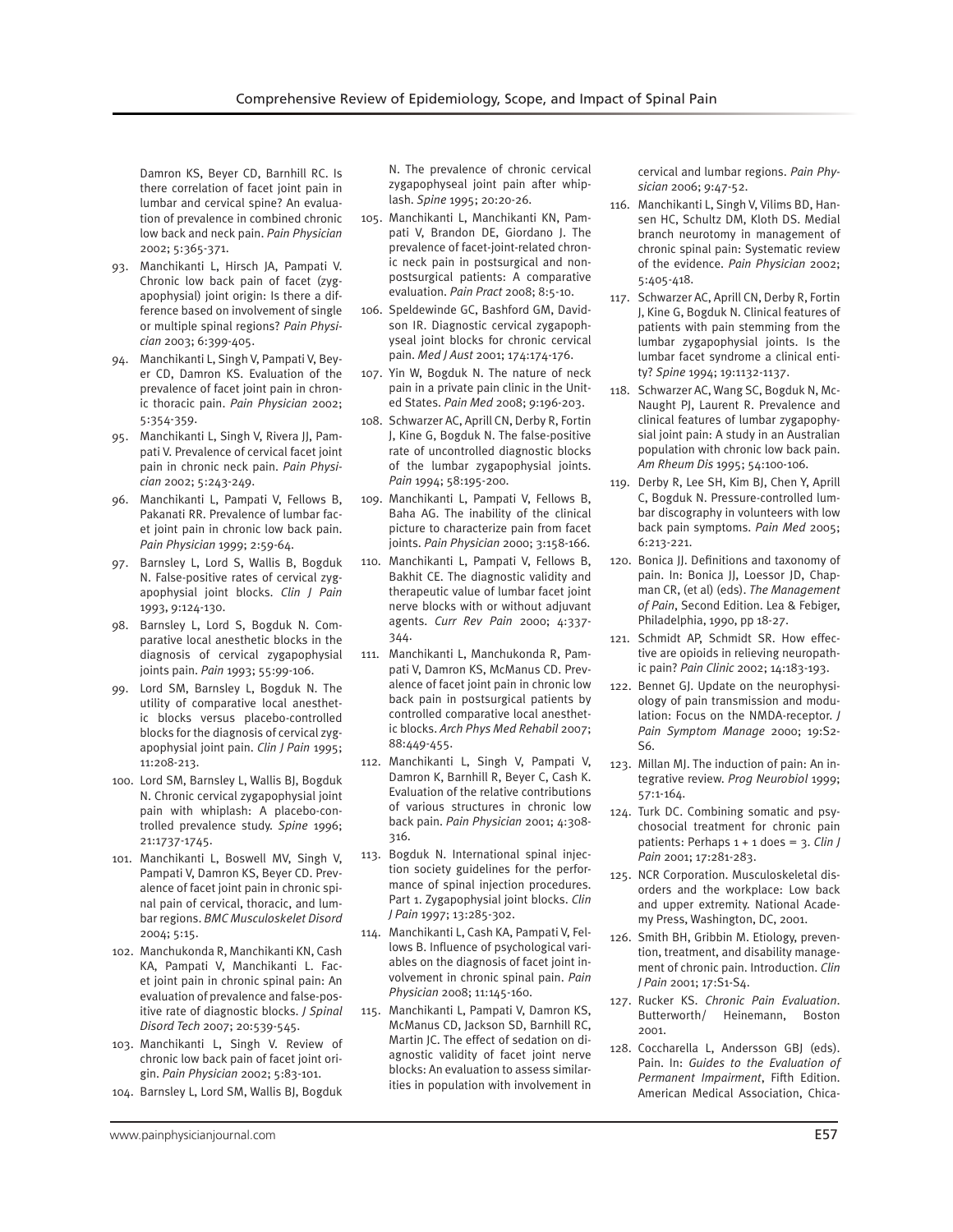go, IL, 2000, pp 565-591.

- 129. Merskey H, Bogduk N. *Classification of Chronic Pain*: *Descriptions of Chronic Pain Syndromes and Definitions of Pain Terms*, Second Edition. IASP Press, Seattle, 1994.
- 130. Corran TM, Farrell MJ, Helme RD, Gibson SJ. The classification of patients with chronic pain: Age as a contributing factor. *Clin J Pain* 1997; 13:207-214.
- 131. Rondinelli R (ed). *Guide to the Evaluation of Permanent Impairment*, 6th ed. American Medical Association, Chicago, 2008.
- 132. von Korff M, Le Resche L, Dworkin SF. First onset of common pain symptoms: A prospective study of depression as a risk factor. *Pain* 1993; 55:251-258.
- 133. Sternbach RA. Pain and "hassles" in the United States: Findings of the Nuprin pain report. *Pain* 1986; 27:69-80.
- 134. Magni G, Caldieron C, Rigatti-Luchini S, Merskey H. Chronic musculoskeletal pain and depressive symptoms in the general population. An analysis of the 1st National Health and Nutrition Examination Survey data. *Pain* 1990; 43:299-307.
- 135. Magni G, Marchetti M, Moreschi C, Merskey H, Luchini SR. Chronic musculoskeletal pain and depressive symptoms in the National Health and Nutrition Examination I. Epidemiological follow-up study. *Pain* 1993; 53:163-168.
- 136. Chronic Pain in America: Roadblocks to Relief, a study conducted by Roper Starch Worldwide for American Academy of Pain Medicine, American Pain Society and Janssen Pharmaceutica, 1999.
- 137. Mikkelsson M, El-Metwally A, Kautiainen H, Auvinen A, Macfarlane GJ, Salminen JJ. Onset, prognosis and risk factors for widespread pain in schoolchildren: A prospective 4-year follow-up study. *Pain* 2008; 681-687.
- 138. Martin AL, McGrath PA, Brown SC, Katz J. Children with chronic pain: Impact of sex and age on long-term outcomes. *Pain* 2007; 128:13-19.
- 139. Huguet A, Miró J. The severity of chronic pediatric pain: An epidemiological study. *J Pain* 2008; 9:226-236.
- 140. Mallen C, Peat G, Thomas E, Croft P. Severely disabling chronic pain in young adults: Prevalence from a populationbased postal survey in North Staffordshire. *BMC Musculoskelet Disord* 2005; 6:42.
- 141. El-Methway A, Salminen JJ, Auvinen

A, Kautiainen H, Mikkelsson M. Lower limb pain in a preadolescent population: Prognosis and risk factors for chronicity — a prospective  $1$ - and  $4$ year follow-up study. *Pediatrics* 2005; 116:673-681.

- 142. El-Methway A, Salminen JJ, Kautiainen H. Prognosis of non-specific musculoskeletal pain in preadolescents. Prevalence and 1-year persistence. *Pain* 2004; 110:550-559.
- 143. Sjolie AN. Persistence and change in non-specific low back pain among adolescents: A 3-year prospective study. *Spine* 2004; 29:2452-2457.
- 144. Stanford EA, Chamber CT, Biesanz JC, Chen E. The frequency, trajectories and predictors of adolescent recurrent pain: A population-based approach. *Pain* 2008; 138:11-21.
- 145. Konijnenberg AY, Uiterwaal CS, Kimpen JL, van der Hoeven J, Buitelaar JK, de Graeff-Meeder ER. Children with unexplained chronic pain: Substantial impairment in everyday life. *Arch Dis Child* 2005; 90:680-686.
- 146. Perquin CW, Hunfeld JAM, Hazebroek-Kampschreur AA, van Suijlekom-Smit LWA, Passchier J, Koes BW, van der Wouden JC. Insights in the use of health care services in chronic benign pain in childhood and adolescence. *Pain* 2001; 94:205-213.
- 147. Sawyer P, Bodner EV, Ritchie CS, Allman RM. Pain and pain medication use in community-dwelling older adults. *Am J Geriatr Pharmacother* 2006; 4:316- 324.
- 148. Miaskowski C. The impact of age on a patient's perception of pain and ways it can be managed. *Pain Manag Nurs*  2000; 1:2-7.
- 149. Schneider JP. Chronic pain management in older adults: With coxibs under fire, what now? *Geriatrics* 2005; 60:26- 28,30-31.
- 150. Ingram PW. AGS to seniors: Pain not all in your head. *AGS Newsletter* 2002; 31:1,7.
- 151. Scherder EJ, Smit R, Vuijk PJ, Bouma A, Sergeant JA. The Acute versus Chronic Pain Questionnaire (ACPQ) and actual pain experience in older people. *Aging Ment Health* 2002; 6:304-312.
- 152. Stein WM. Pain in the nursing home. *Clin Geriatr Med* 2001; 17:575-594.
- 153. Leveille SG, Fried LP, Guralnik JM. Disabling symptoms: What do older women report? *J Gen Intern Med* 2002; 17:766-773.
- 154. Yong HH, Gibson SJ, Horne DJ, Helme RD. Development of a pain attitudes questionnaire to assess stoicism and cautiousness for possible age differences. *J Gerontol B Psychol Sci Soc Sci*  2001; 56:P279-P284.
- 155. Helme RD, Gibson SJ. The epidemiology of pain in elderly people. *Clin Geriatr Med* 2001; 17:417-431.
- 156. Gibson SJ, Helme RD. Age-related differences in pain perception and report. *Clin Geriatr Med* 2001; 17:433-456.
- 157. Sarkisian CA, Hays RD, Berry SH, Mangione CM. Expectations regarding aging among older adults and physicians who care for older adults. *Med Care*  2001; 39:1025-1036.
- 158. Herr KA. Persistent pain in older adults — we can do better! *NZ Fam Physician*  2004; 31;68-71.
- 159. Dickson GL, Kim JI. Reconstructing a meaning of pain: Older Korean American women's experiences with the pain of osteoarthritis. *Qual Health Res*  2003; 13:675-688.
- 160. Cecchi F, Debolini P, Lova RM, Macchi C, Bandinelli S, Bartali B, Lauretani F, Benvenuti E, Hicks G, Ferrucci L. Epidemiology of back pain in a representative cohort of Italian persons 65 years of age and older: The InCHIANTI study. *Spine* 2006; 31:1149-1155.
- 161. Bates MS, Edwards WT, Anderson KO. Ethnocultural influences on variation in chronic pain perception. *Pain* 1993; 52:101-112.
- 162. Green CR, Anderson KO, Baker TA, Campbell LC, Decker S, Fillingim RB, Kaloukalani DA, Lasch KE, Myers C, Tait RC, Todd KH, Vallerand AH. The unequal burden of pain: Confronting racial and ethnic disparities in pain. *Pain Med* 2003; 4:277-294.
- 163. Rahim-Williams FB, Riley III JL, Herrera D, Campbell CM, Hastie BA, Fillingim RB. Ethnic identity predicts experimental pain sensitivity in African Americans and Hispanics. *Pain* 2007; 129:177- 184.
- 164. Gold DT, Roberto KA. Correlates and consequences of chronic pain in older adults. *Geriatr Nurs* 2000; 21:270-273.
- 165. Ruehlman LS, Karoly P, Newton C. Comparing the experiential and psychosocial dimensions of chronic pain in African Americans and Caucasians: Findings from a national community sample. *Pain Med* 2005; 6:49-60.
- 166. Henderson SW*.* The unnatural nature of pain. *JAMA* 2000; 283:117.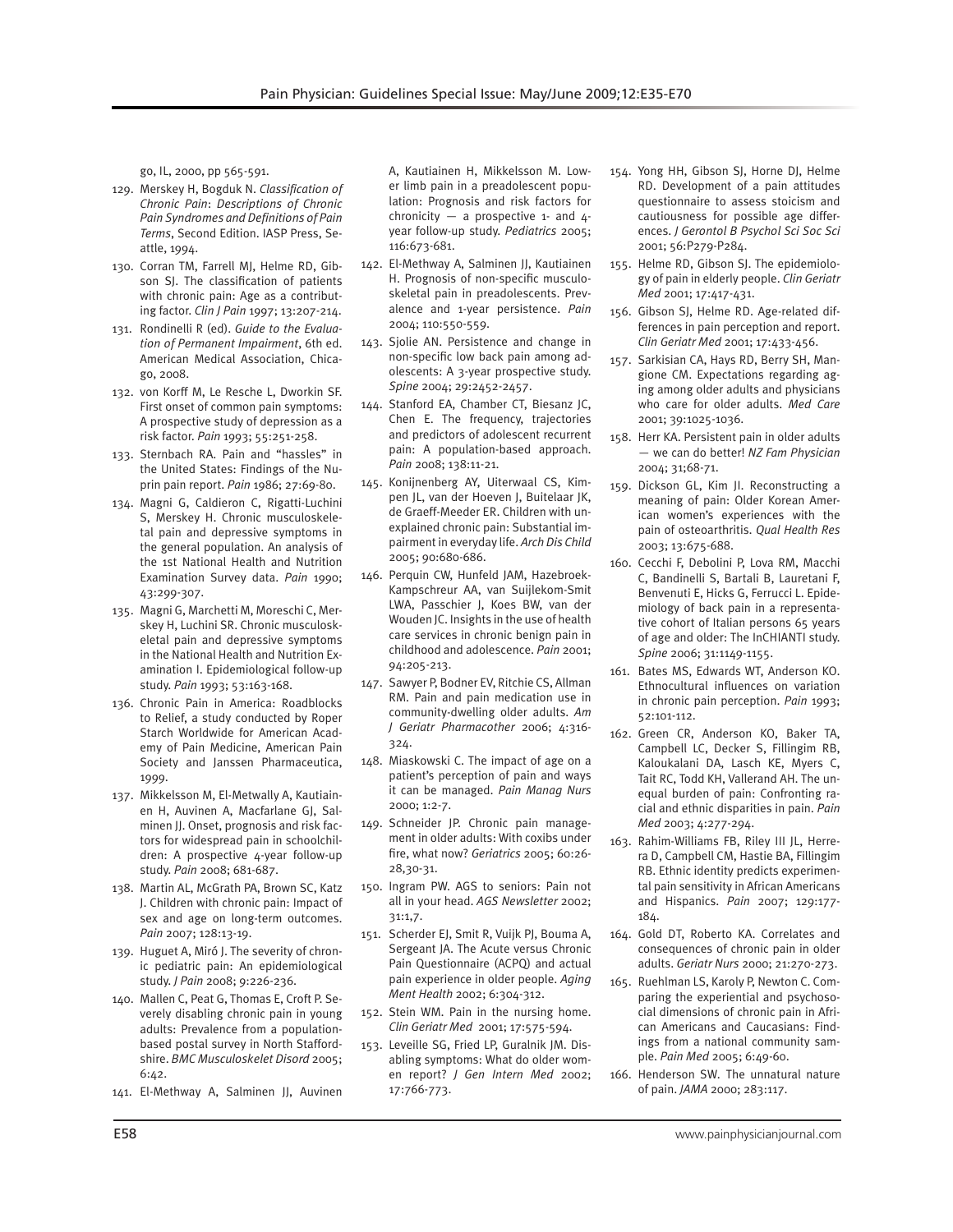- 167. Müllersdorf M, Söderback I. The actual state of the effects, treatment and incidence of disabling pain in a gender perspective — A Swedish study. *Disabil Rehabil* 2000; 22:840-854.
- 168. Bingefors K, Isacson D. Epidemiology, co-morbidity, and impact on healthrelated quality of life of self-reported headache and musculoskeletal pain — A gender perspective. *Eur J Pain* 2004; 8:435-450.
- 169. Meana M, Cho R, Desmeules M. Chronic pain: The extra burden on Canadian women. *BMC Womens Health* 2004; 4: S17.
- 170. Jacob T, Zeev A. Are localized low back pain and generalized back pain similar entities? Results of a longitudinal community based study. *Disabil Rehabil* 2006; 28:369-377.
- 171. Manchikanti L, Pampati V, Fellows B, Beyer CD, Damron KS, Barnhill RC, Burks T. Characteristics of chronic low back pain in patients in an interventional pain management setting: A prospective evaluation. *Pain Physician* 2001; 4:131-142.
- 172. Manchikanti L, Pampati VS. Research designs in interventional pain management: Is randomization superior, desirable or essential? *Pain Physician* 2002; 5:275-284.
- 173. Ektor-Andersen J, Isacsson SO, Lindgren A, Orbaek P. The experience of pain from the shoulder-neck area related to the total body pain, self-experienced health and mental distress. The Malmo Shoulder-Neck Study group. *Pain* 1999; 82:289-295.
- 174. Silverstein BA, Viikari-Juntura E, Kalat J. Use of a prevention index to identify industries at high risk for work-related musculoskeletal disorders of the neck, back, upper extremity in Washington State, 1990–1998. *Am J Ind Med* 2002; 41:149-169.
- 175. Strine TW, Hootman JM. US national prevalence and correlates of low back and neck pain among adults. *Arthritis Rheum* 2007; 57:656-665.
- 176. Hunt IM, Silman AJ, Benjamin S, Mc-Beth J, Macfarlane GJ. The prevalence and associated features of chronic widespread pain in the community using the "Manchester" definition of chronic widespread pain. *Rheumatology (Oxford)* 1999; 38:275-279.
- 177. Webb R, Brammah T, Lunt M, Urwin M, Allison T, Symmons D. Prevalence and predictors of intense, chronic, and disabling neck and back pain in the

UK general population. *Spine* 2003; 28:1195-1202.

- 178. Andersson HI, Ejlertsson G, Leden I, Rosenberg C. Characteristics of subjects with chronic pain, in relation to local and widespread pain report. A prospective study of symptoms, clinical findings and blood tests in subgroups of a geographically defined population. *Scand J Rheumatol* 1996; 25:146-154.
- 179. Croft P, Rigby AS, Boswell R, Schollum J, Silman A. The prevalence of chronic widespread pain in the general population. *J Rheumatol* 1993; 20:710-713.
- 180. Manchikanti L, Pampati V, Beyer CD, Damron KS. Do number of pain conditions influence emotional status? *Pain Physician* 2002; 5:200-205.
- 181. Andersen JH, Haahr JP, Frost P. Risk factors for more severe regional musculoskeletal symptoms: A two-year prospective study of a general working population. *Arthritis Rheum* 2007; 56:1355-1364.
- 182. McBeth J, MacFarlane GJ, Hunt IM, Silman AJ. Risk factors for persistent chronic widespread pain: A community-based study. *Rheumatology (Oxford)* 2001; 40:95-101.
- 183. MacFarlane GJ, Thomas E, Papageorgiou AC, Schollum J, Croft PR, Silman AJ. The natural history of chronic pain in the community: A better prognosis than in the clinic? *J Rheumatol* 1996; 23:1617-1620.
- 184. Gupta A, Silman AJ, Ray D, Morriss R, Dickens C, MacFarlane GJ, Chiu YH, Nicholl B, McBeth J. The role of psychosocial factors in predicting the onset of chronic widespread pain: Results from a prospective population-based study. *Rheumatology (Oxford)* 2007; 46:666- 671.
- 185. Nicholl BI, Macfarlane GJ, Davies KA, Morriss R, Dickens C, McBeth J. Premorbid psychosocial factors are associated with poor health-related quality of life in subjects with new onset of chronic widespread pain — results from the EPIFUND study. *Pain* 2009; 141:119-126.
- 186. Martin BI, Deyo RA, Mirza SK, Turner JA, Comstock BA, Hollingworth W, Sullivan SD. Expenditures and health status among adults with back and neck problems. *JAMA* 2008; 299:656-664.
- 187. Hartvigsen J, Frederiksen H, Christensen K. Back and neck pain in seniors — prevalence and impact. *Eur Spine J* 2006; 15:802-806.
- 188. Kamper SJ, Rebbeck TJ, Maher CG, McAuley JH, Sterling M. Course and prognostic factors of whiplash: A systematic review and meta-analysis. *Pain* 2008; 138:617-629.
- 189. Cassidy JD, Carroll LJ, Côté P. The Saskatchewan Health and Back Pain Survey. The prevalence of low back pain and related disability in Saskatchewan adults. *Spine* 1998; 23:1860-1867.
- 190. Côté P, Cassidy JD, Carroll L. The Saskatchewan Health and Back Pain Survey. The prevalence of neck pain and related disability in Saskatchewan adults. *Spine* 1998; 23:1689-1698.
- 191. Manchikanti L. The epidemiology of low back pain. *Pain Physician* 2000; 3:167-192.
- 192. Leboeuf-Yde C, Nielsen J, Kyvik KO, Fejer R, Hartvigsen J. Pain in the lumbar, thoracic or cervical regions: Do age or gender matter? A population-based study of 34,902 Danish twins 20–71 years of age. *BMC Musculoskeletal Disorders* 2009: 10:39.
- 193. Miemelainen R, Videman T, Battie MC. Prevalence and characteristics of upper or mid-back pain in Finnish men. *Spine* 2006; 31:1846-1849.
- 194. Bot SD, van der Waal JM, Terwee CB, van der Windt DA, Schellevis FG, Bouter LM, Dekker J. Incidence and prevalence of complaints of the neck and upper extremity in general practice. *Ann Rheum Dis* 2005; 64:118-123.
- 195. Hogg-Johnson S, van der Velde G, Carroll LJ, Holm LW, Cassidy JD, Guzman J, Côté P, Haldeman S, Ammendolia C, Carragee E, Hurwitz E, Nordin M, Peloso P; Bone and Joint Decade 2000– 2010 Task Force on Neck Pain and Its Associated Disorders. The burden and determinants of neck pain in the general population: Results of the Bone and Joint Decade 2000–2010 Task Force on Neck Pain and its associated disorders. *Spine* 2008; 33:S39-S51.
- 196. Haldeman S, Carroll LJ, Cassidy JD. Introduction/Mandate: The empowerment of people with neck pain. The Bone and Joint Decade 2000–2010 Task Force on Neck Pain and Its Associated Disorders. *Spine* 2008; 33:S8-S13.
- 197. Fejer R, Kyvik KO, Hartvigsen J. The prevalence of neck pain in the world population: A systematic critical review of the literature. *Eur Spine J* 2006; 15:834-848.
- 198. Bovim G, Schrader H, Sand T. Neck pain in the general population. *Spine* 1994;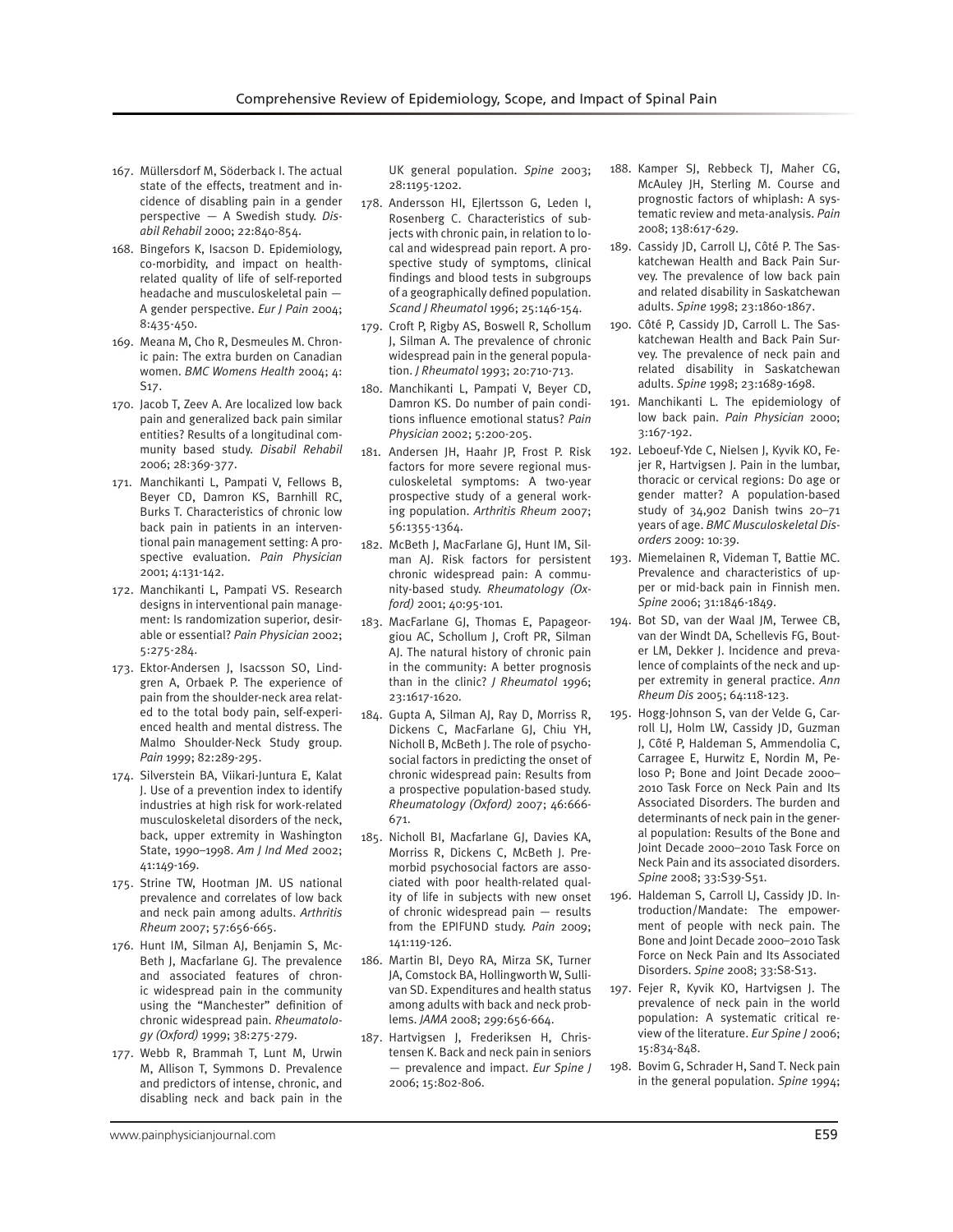19:1307-1309.

- 199. Huisstede BM, Wijnhoven HA, Bierma-Zeinstra SM, Koes BW, Verhaar JA, Picavet S. Prevalence and characteristics of complaints of the arm, neck, and/or shoulder (CANS) in the open population. *Clin J Pain* 2008; 24:253-259.
- 200. Chiu TT, Leung AS. Neck pain in Hong Kong: A telephone survey on prevalence, consequences, and risk groups. *Spine* 2006; 31:E540-E544.
- 201. Ciancaglini R, Testa M, Radaelli G. Association of neck pain with symptoms of temporomandibular dysfunction in the general adult population. *Scand J Rehabil Med* 1999; 31:17-22.
- 202. Westerling D, Jonsson BG. Pain from the neck-shoulder region and sick leave. *Scand J Soc Med* 1980; 8:131-136.
- 203. Thelin A, Holmberg S, Thelin N. Functioning in neck and low back pain from a 12-year perspective: A prospective population-based study. *J Rehabil Med* 2008; 40:555-561.
- 204. Niemi S, Levoska S, Kemilä J, Rekola K, Keinänen-Kiukaanniemi S. Neck and shoulder symptoms and leisure time activities in high school students. *J Orthop Sports Phys Ther* 1996; 24:25-29.
- 205. Guez M, Hildingsson C, Nilsson M, Toolanen G. The prevalence of neck pain: A population-based study from northern Sweden. *Acta Orthop Scand* 2002; 73:455-459.
- 206. Linton SJ, Ryberg M. Do epidemiological results replicate? The prevalence and health-economic consequences of neck and back pain in the general population. *Eur J Pain* 2000; 4:347-354.
- 207. Hartvigsen J, Christensen K, Frederiksen H. Back and neck pain exhibit many common features in old age: A population-based study of 4,486 Danish twins 70 – 102 years of age. *Spine* 2004; 29:576-580.
- 208. Côté P, Cassidy JD, Carroll LJ, Kristman V. The annual incidence and course of neck pain in the general population: A population-based cohort study. *Pain*  2004; 112:267-273.
- 209. Palmer KT, Syddall H, Cooper C, Coggon D. Smoking and musculoskeletal disorders: Findings from a British national survey. *Ann Rheum Dis* 2003; 62:33-36.
- 210. Picavet HS, Schouten JS. Musculoskeletal pain in the Netherlands: Prevalences, consequences and risk groups, the DMC(3)-study. *Pain* 2003; 102:167-178.
- 211. Hartvigsen J, Christensen K. Pain in

the back and neck are with us until the end: A nationwide interview-based survey of Danish 100-year-olds. *Spine* 2008; 33:909-913.

- 212. Hartvigsen J, Petersen HC, Frederiksen H, Christensen K. Small effect of genetic factors on neck pain in old age: A study of 2,108 Danish twins 70 years of age and older. *Spine* 2005; 30:206- 208. Erratum in *Spine* 2005; 30:710.
- 213. Holm LW, Carroll LJ, Cassidy JD, Hogg-Johnson S, Côté P, Guzman J, Peloso P, Nordin M, Hurwitz E, van der Velde G, Carragee E, Haldeman S; Bone and Joint Decade 2000–2010 Task Force on Neck Pain and Its Associated Disorders. The burden and determinants of neck pain in whiplash-associated disorders after traffic collisions: Results of the Bone and Joint Decade 2000–2010 Task Force on Neck Pain and Its Associated Disorders. *Spine* 2008; 33:S52- S59.
- 214. Buitenhuis J, de Jong PJ, Jaspers JP, Groothoff JW. Work disability after whiplash: A prospective cohort study. *Spine* 2009; 34:262-267.
- 215. Malanga G, Peter J. Whiplash injuries. *Curr Pain Headache Rep* 2005; 9:322- 325.
- 216. Buitenhuis J, de Jong PJ, Jaspers JP, Groothoff JW. Catastrophizing and causal beliefs in whiplash. *Spine* 2008; 33:2427-2433.
- 217. Côté P, van der Velde G, Cassidy JD, Carroll LJ, Hogg-Johnson S, Holm LW, Carragee EJ, Haldeman S, Nordin M, Hurwitz EL, Guzman J, Peloso PM; Bone and Joint Decade 2000–2010 Task Force on Neck Pain and Its Associated Disorders. The burden and determinants of neck pain in workers: Results of the Bone and Joint Decade 2000–2010 Task Force on Neck Pain and Its Associated Disorders. *Spine* 2008; 33:S60-S74.
- 218. Leroux I, Dionne CE, Bourbonnais R, Brisson C. Prevalence of musculoskeletal pain and associated factors in the Quebec working population. *Int Arch Occup Environ Health* 2005; 78:379- 386.
- 219. Akesson I, Schutz A, Horstmann V, Skerfving S, Moritz U. Musculoskeletal symptoms among dental personnel — lack of association with mercury and selenium status, overweight and smoking*. Swed Dent J* 2000; 24:23-38.
- 220. Akesson I, Johnsson B, Rylander L, Moritz U, Skerfving S. Musculoskeletal disorders among female dental personnel — clinical examination and a 5-year

follow-up study of symptoms*. Int Arch Occup Environ Health* 1999; 72:395- 403.

- 221. Finsen L, Christensen H, Bakke M. Musculoskeletal disorders among dentists and variation in dental work. *App Ergon* 1998; 29:119-125.
- 222. Rundcrantz BL, Johnsson B, Moritz U. Cervical pain and discomfort among dentists. Epidemiological, clinical and therapeutic aspects. Part 1. A survey of pain and discomfort. *Swed Dent J* 1990; 14:71-80.
- 223. Trinkoff AM, Lipscomb JA, Geiger-Brown J, Brady B. Musculoskeletal problems of the neck, shoulder, back and functional consequences in nurses. *Am J Ind Med* 2002; 41:170-178.
- 224. Trinkoff AM, Lipscomb JA, Geiger-Brown J, Storr CL, Brady BA. Perceived physical demands and reported musculoskeletal problems in registered nurses. *Am J Prev Med* 2003; 24:270-275.
- 225. Smith DR, Choe MA, Jeon MY, Chae YR, An GJ, Jeong JS. Epidemiology of musculoskeletal symptoms among Korean hospital nurses. *Int J Occup Saf Ergon*  2005; 11:431-440.
- 226. Rosecrance JC, Cook TM, Zimmermann CL. Active surveillance for the control of cumulative trauma disorders: A working model in the newspaper industry. *J Ortho Sports Phys Ther* 1994; 19:267- 276.
- 227. Holmström EB, Lindell J, Moritz U. Low back and neck/shoulder pain in construction workers: Occupational workload and psychosocial risk factors. Part 2: Relationship to neck and shoulder pain. *Spine* 1992; 17:672-677.
- 228. Côté P, Kristman V, Vidmar M, Van Eerd D, Hogg-Johnson S, Beaton D, Smith PM. The prevalence and incidence of work absenteeism involving neck pain: A cohort of Ontario lost-time claimants. *Spine* 2008; 33:S192-S198.
- 229. Palmer KT, Walker-Bone K, Griffin MJ, Syddall H, Pannett B, Coggon D, Cooper C. Prevalence and occupational associations of neck pain in the British population. *Scand J Work Environ Health* 2001; 27:49-56.
- 230. Eriksen W, Natvig B, Knardahl S, Bruusgaard D. Job characteristics as predictors of neck pain. A 4-year prospective study. *J Occup Environ Med* 1999; 41:893-902.
- 231. Hush JM, Maher CG, Refshauge KM. Risk factors for neck pain in office workers: A prospective study. *BMC Musculo-*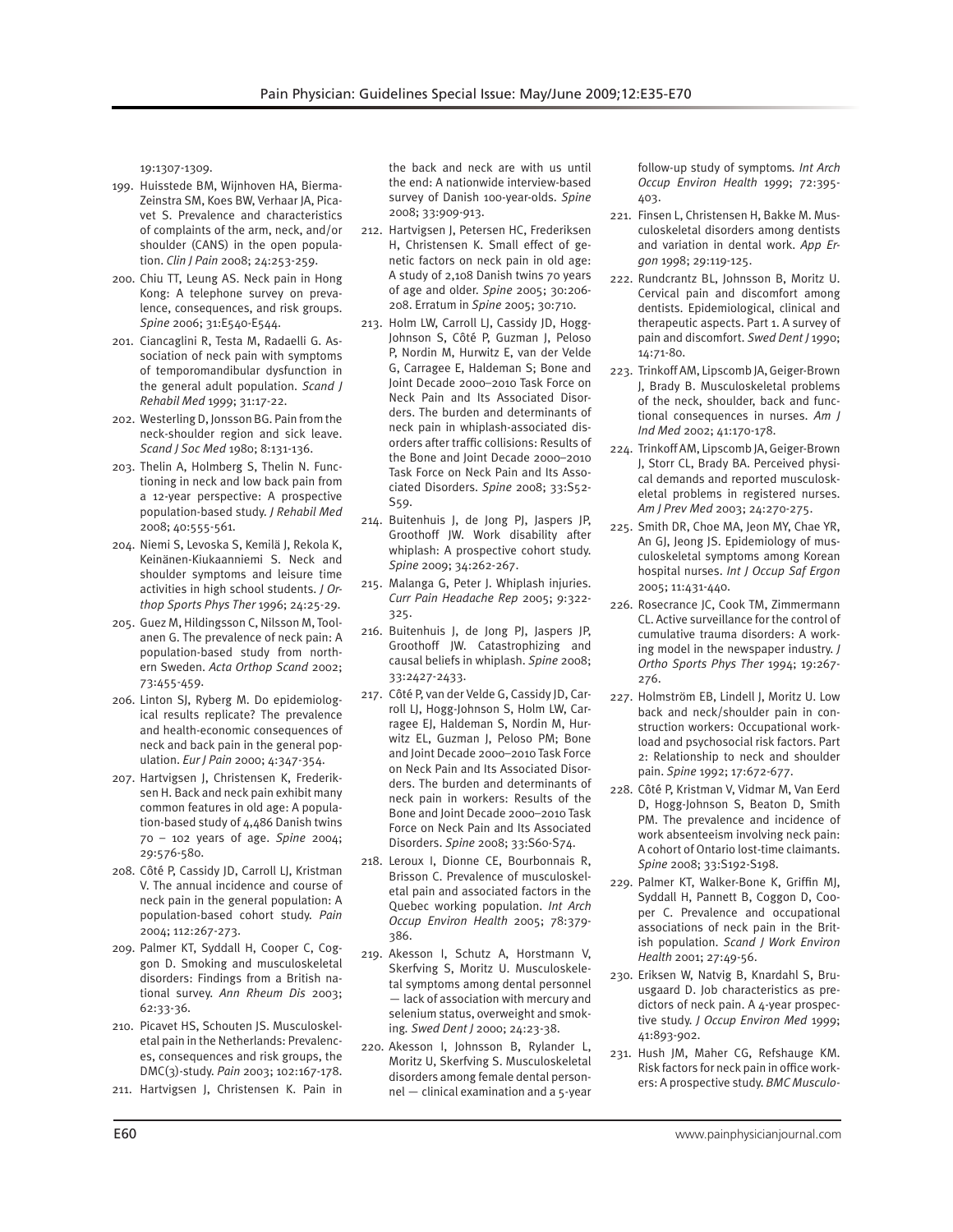*skelet Disord* 2006; 7:81.

- 232. Gamperiene M, Stigum H. Work related risk factors for musculoskeletal complaints in the spinning industry in Lithuania. *Occup Environ Med* 1999; 56:411-416.
- 233. van der Donk J, Schouten JS, Passchier J, van Romunde LK, Valkenburg HA. The associations of neck pain with radiological abnormalities of the cervical spine and personality traits in a general population. *J Rheumatol* 1991; 18:1884- 1889.
- 234. Hasvold T, Johnsen R. Headache and neck or shoulder pain—frequent and disabling complaints in the general population. *Scand J Prim Health Care*  1993; 11:219-224.
- 235. Peterson C, Bolton J, Wood AR, Humphreys BK. A cross-sectional study correlating degeneration of the cervical spine with disability and pain in United kingdom patients. *Spine* 2003; 28:129- 133.
- 236. Zapletal J, Hekster RE, Straver JS, Wilmink JT, Hermans J. Relationship between atlantoodontoid osteoarthritis and idiopathic suboccipital neck pain. *Neuroradiology* 1996; 38:62-65.
- 237. Blozik E, Laptinskaya D, Herrmann-Lingen C, Schaefer H, Kochen MM, Himmel W, Scherer M. Depression and anxiety as major determinants of neck pain: A cross-sectional study in general practice. *BMC Musculoskelet Disord* 2009; 10:13.
- 238. Mikkelsson M, Sourander A, Piha J, Silminen JJ. Psychiatric symptoms in preadolescents with musculoskeletal pain and fibromyalgia. *Pediatrics* 1997; 100:220-227.
- 239. Vikat A, Rimpelä M, Salminen JJ, Rimpelä A, Savolainen A, Virtanen SM. Neck or shoulder pain and low back pain in Finnish adolescents. *Scand J Public Health* 2000; 28:164-173.
- 240. Chiu TT, Lam TH, Hedley AJ. Correlation among physical impairments, pain, disability, and patient satisfaction in patients with chronic neck pain. *Arch Phys Med Rehabil* 2005; 86:534-540.
- 241. Côté P, Cassidy JD, Carroll L. The factors associated with neck pain and its related disability in the Saskatchewan population. *Spine* 2000; 25:1109-1117.
- 242. Côté P, Cassidy JD, Carroll LJ. Is a lifetime history of neck injury in a traffic collision associated with prevalent neck pain, headache and depressive symptomatology? *Accid Anal Prev*  2000; 32:151-159.
- 243. Mäkelä M, Heliövaara M, Sievers K, Impivaara O, Knekt P, Aromaa A. Prevalence, determinants, and consequences of chronic neck pain in Finland. *Am J Epidemiol* 1991; 134:1356-1367.
- 244. Carroll LJ, Hogg-Johnson S, van der Velde G, Haldeman S, Holm LW, Carragee EJ, Hurwitz EL, Côté P, Nordin M, Peloso PM, Guzman J, Cassidy JD; Bone and Joint Decade 2000–2010 Task Force on Neck Pain and Its Associated Disorders. Course and prognostic factors for neck pain in the general population: Results of the Bone and Joint Decade 2000– 2010 Task Force on Neck Pain and Its Associated Disorders. *Spine* 2008; 33: S75-S82.
- 245. Carroll LJ, Holm LW, Hogg-Johnson S, Côté P, Cassidy JD, Haldeman S, Nordin M, Hurwitz EL, Carragee EJ, van der Velde G, Peloso PM, Guzman J; Bone and Joint Decade 2000–2010 Task Force on Neck Pain and Its Associated Disorders. Course and prognostic factors for neck pain in whiplash-associated disorders (WAD): Results of the Bone and Joint Decade 2000–2010 Task Force on Neck Pain and Its Associated Disorders. *Spine* 2008; 33:S83-S92.
- 246. Carroll LJ, Hogg-Johnson S, Côté P, van der Velde G, Holm LW, Carragee EJ, Hurwitz EL, Peloso PM, Cassidy JD, Guzman J, Nordin M, Haldeman S; Bone and Joint Decade 2000\_2010 Task Force on Neck Pain and Its Associated Disorders. Course and prognostic factors for neck pain in workers: Results of the Bone and Joint Decade 2000–2010 Task Force on Neck Pain and its Associated Disorders. *Spine* 2008; 33:S93- S100.
- 247. Borghouts JA, Koes BW, Bouter LM. The clinical course and prognostic factors of non-specific neck pain: A systematic review. *Pain* 1998; 77:1-13.
- 248. Holmberg SA, Thelin AG. Primary care consultation, hospital admission, sick leave and disability pension owing to neck and low back pain: A 12-year prospective cohort study in a rural population. *BMC Musculoskelet Disord* 2006; 7:66.
- 249. Cassidy JD, Carroll LJ, Côté P, Lemstra M, Berglund A, Nygren A. Effect of eliminating compensation for pain and suffering on the outcome of insurance claims for whiplash injury. *N Engl J Med*  2000; 342:1179-1186.
- 250. Cassidy JD, Carroll LJ, Côté P, Frank J. Does multidisciplinary rehabilitation benefit whiplash recovery? Results of

a population-based incidence cohort study. *Spine* 2007; 32:126-131.

- 251. Drottning M, Staff PH, Sjaastad O. Cervicogenic headache (CEH) after whiplash injury. *Cephalalgia* 2002; 22:165- 171.
- 252. Miettinen T, Airaksinen O, Lindgren KA, Leino E. Whiplash injuries in Finland — the possibility of some sociodemographic and psychosocial factors to predict the outcome after one year. *Disabil Rehabil* 2004; 26:1367-1372.
- 253. Bylund PO, Bjornstig U. Sick leave and disability pension among passenger car occupants injured in urban traffic. *Spine* 1998; 23:1023-1028.
- 254. Berglund A, Alfredsson L, Cassidy JD, Jensen I, Nygren A. The association between exposure to a rear-end collision and future neck or shoulder pain: A cohort study. *J Clin Epidemiol* 2000; 53:1089-1094.
- 255. Berglund A, Alfredsson L, Jensen I, Cassidy JD, Nygren A. The association between exposure to a rear-end collision and future health complaints. *J Clin Epidemiol* 2001; 54:851-856.
- 256. Holm L, Cassidy JD, Sjögren Y, Nygren A. Impairment and work disability due to whiplash injury following traffic collisions. An analysis of insurance material from the Swedish Road Traffic Injury Commission. *Scand J Public Health*  1999; 27:116-123.
- 257. Carragee EJ. Validity of self-reported history in patients with acute back or neck pain after motor vehicle accidents. *Spine J* 2008; 8:311-319.
- 258. Singer KP, Edmondston SJ. Introduction: The enigma of the thoracic spine. In: Singer KP, Edmondston SJ (eds). *Clinical Anatomy and Management of Thoracic Spine,* Vol 2. Butterworth Heinemann, Oxford, 2000, pp 3-13.
- 259. Stolker RJ, Vervest AC, Groen GJ. Percutaneous facet denervation in chronic thoracic spinal pain. *Acta Neurochir*  1993; 122:82-90.
- 260. Occhipinti E, Colombini D, Grieco A. Study of distribution and characteristics of spinal disorders using a validated questionnaire in a group of male subjects not exposed to occupational spinal risk factors. *Spine* 1993; 18:1150- 1159.
- 261. Edmondston SJ, Singer KP. Thoracic spine: Anatomical and biomechanical considerations for manual therapy. *Man Ther* 1997; 2:132-143.
- 262. Milgrom C, Finestone A, Lev B, Wie-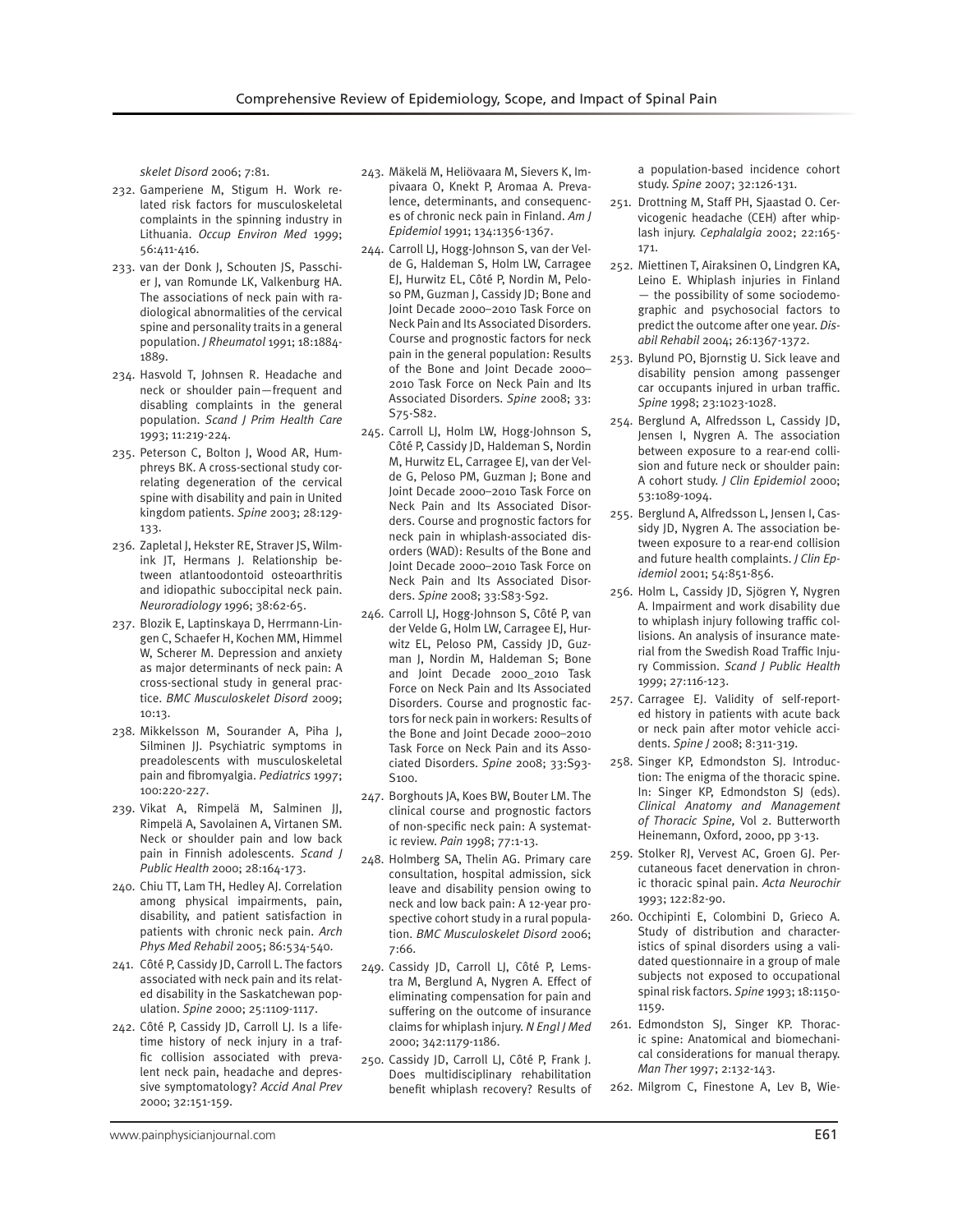ner M, Floman Y. Overexertional lumbar and thoracic back pain among recruits: A prospective study of risk factors and treatment regimens. *J Spinal Disord* 1993; 6:187-193.

- 263. Van der Linden SM, Fahrer H. Occurrence of spinal pain syndromes in a group of apparently healthy and physically fit sportsmen (orienteers). *Scand J Rheumatol* 1988; 17:475-481.
- 264. Anderson R, Meeker WC, Wirick BE, Mootz RD, Kirk DH, Adams A. A metaanalysis of clinical trials of spinal manipulation. *J Manipulative Physiol Ther* 1992; 15:181-194.
- 265. Deyo RA, Tsui-Wu YJ. Descriptive epidemiology of low-back pain and its related medical care in the United States. *Spine* 1987; 12:264-268.
- 266. Deyo RA, Mirza SK, Martin BI. Back pain prevalence and visit rates: Estimates from U.S. national surveys, 2002. *Spine* 2006; 31:2724-2727.
- 267. Sternbach RA. Survey of pain in the United States: The Nuprin Pain Report. *Clin J Pain* 1986; 2:49-53.
- 268. Quebec Task Force on Spinal Disorders. Scientific approach to the assessment and management of activity-related spinal disorders. A monograph for clinicians. *Spine* 1987; 12:S1-S59.
- 269. Nachemson AL. Newest knowledge of low back pain. A critical look. *Clin Orthop* 1992; 279:8-20.
- 270. Leigh JP, Markowitz SB, Fahs M, Shin C, Landrigan PJ. Occupational injury and illness in the United States. Estimates of costs, morbidity, and mortality. *Arch Inter Med* 1997; 157:1557-1568.
- 271. Rosecrance, JC, Cook TM, Zimmermann CL. Work related musculoskeletal symptoms among construction workers in the pipe trades. *Work* 1996; 7:13- 20.
- 272. Guo HR, Tanaka S, Cameron LL, Seligman PJ, Behrens VJ, Ger J, Wild DK, Putz-Anderson V. Back pain among workers in the United States. National estimates and workers at high risk. *AmJ Ind Med* 1995; 28:591-602.
- 273. Frymoyer JW, Pope MH, Clements JG, Wilder DG, MacPherson B, Ashikaga T. Risk factors in low back pain. An epidemiological survey. *J Bone Joint Surg Am*  1983; 65:218-218.
- 274. Nagi SZ, Riley LE, Newby LG. A social epidemiology of back pain in a general population. *J Chronic Dis* 1973; 26:769- 779.
- 275. Reisbord LS, Greenland S. Factors associated with self-reported back pain prevalence. A population based study. *J Chronic Dis* 1985; 38:691-702.
- 276. Kelsey JL, Golden Al, Mundt DJ. Low back pain/prolapsed lumbar intervertebral disc. *Rheum Dis Clin North Am*  1990; 163:699-715.
- 277. Marras WS, Ferguson SA, Burr D, Schabo P, Maronitis A. Low back pain recurrence in occupational environments. *Spine* 2007; 32:2387-2397.
- 278. Spyropoulos P, Papathanasiou G, Georgoudis G, Chronopoulos E, Koutis H, Koumoutsou F. Prevalence of low back pain in Greek public office workers. *Pain Physician* 2007; 10:651-659.
- 279. Schmidt CO, Raspe H, Pfingsten M, Hasenbring M, Basler HD, Eich W, Kohlmann T. Back pain in the German adult population: Prevalence, severity, and sociodemographic correlates in a multiregional survey. *Spine* 2007; 32:2005- 2011.
- 280. Feng CK, Chen ML, Mao IF. Prevalence of and risk factors for different measures of low back pain among female nursing aides in Taiwanese nursing homes. *BMC Musculoskelet Disord* 2007; 8:52.
- 281. Schneider S, Schiltenwolf M. Occupations associated with a high risk of back pain: Representative outcomes of a back pain prevalence study in the Federal Republic of Germany. *Versicherungsmedizin* 2007; 59:67-72.
- 282. Tamrin SB, Yokoyama K, Jalaludin J, Aziz NA, Jemoin N, Nordin R, Li Naing A, Abdullah Y, Abdullah M. The association between risk factors and low back pain among commercial vehicle drivers in peninsular Malaysia: A preliminary result. *Ind Health* 2007; 45:268-278.
- 283. Bergström G, Bodin L, Bertilsson H, Jensen IB. Risk factors for new episodes of sick leave due to neck or back pain in a working population. A prospective study with an 18-month and a three-year follow-up. *Occup Environ Med* 2007; 64:279-287.
- 284. Andrusaitis SF, Oliveira RP, Barros Filho TE. Study of the prevalence and risk factors for low back pain in truck drivers in the state of São Paulo, Brazil. *Clinics* 2006; 61:503-510.
- 285. Diamond S, Borenstein D. Chronic low back pain in a working-age adult. *Best Pract Res Clin Rheumatol* 2006; 20:707-720.
- 286. Hildebrandt VH. Back pain in the working population. Prevalence rates in

Dutch trades and professions. *Ergonomics* 1995; 38:1283-1298.

- 287. Volinn E, Koevering DV, Loeser JD. Back sprain in industry. The role of socioeconomic factors in chronicity. *Spine* 1991; 16:542-548.
- 288. Cohen-Mansfield J, Culpepper WJ, Carter P. Nursing staff back injuries. Prevalence and costs in long-term care facilities. *AAOHN J* 1996; 44:9-17.
- 289. Fourtes LJ, Shi Y, Zhang M, Zwerling C, Schootman M. Epidemiology of back injury in university nurses from review of workers' compensation records and a care-control survey. *J Occup Med* 1994; 36:1022-1026.
- 290. Klein BP, Jensen RC, Sanderson LM. Assessment of workers' compensation claims for back strains/sprain. *J Occup Med* 1984; 26:443-448.
- 291. Murphy PL, Volinn E. Is occupational low back pain on the rise? *Spine* 1999; 24:691-697.
- 292. American College of Occupational and Environmental Medicine. Low Back Disorders Chapter. In: *Occupational Medicine Practice Guidelines: Evaluation and Management of Common Health Problems and Functional Recovery of Workers,* Second Edition. American College of Occupational and Environmental Medicine, Elk Grove Village, 2007.
- 293. Sengupta I, Reno V. Recent trends in workers' compensation. *Soc Secur Bull*  2007; 67:17-26.
- 294. Rautiainen RH, Ohsfeldt R, Sprince NL, Donham KJ, Burmeister LF, Reynolds SJ, Saarimaki P, Zweling C. Cost of compensated injuries and occupational diseases in agriculture in Finland. *J Agromedicine* 2005; 10:21-29.
- 295. Centers for Disease Control and Prevention. Behavioral Risk Factor Surveillance System: Centers for Disease Control, 2008. Atlanta, GA: US Department of Health and Human Services. www. cdc.gov/brfss/index.htm
- 296. Janke EA, Collins A, Kozak AT. Overview of the relationship between pain and obesity: What do we know? Where do we go next? *J Rehabil Res Dev* 2007; 44:245-262.
- 297. Lake JK, Power C, Cole TJ. Back pain and obesity in the 1958 British birth cohort. Cause or effect? *J Clin Epidemiol* 2000; 53:245-250.
- 298. Leboeuf-Yde C. Body weight and low back pain: A systematic literature re-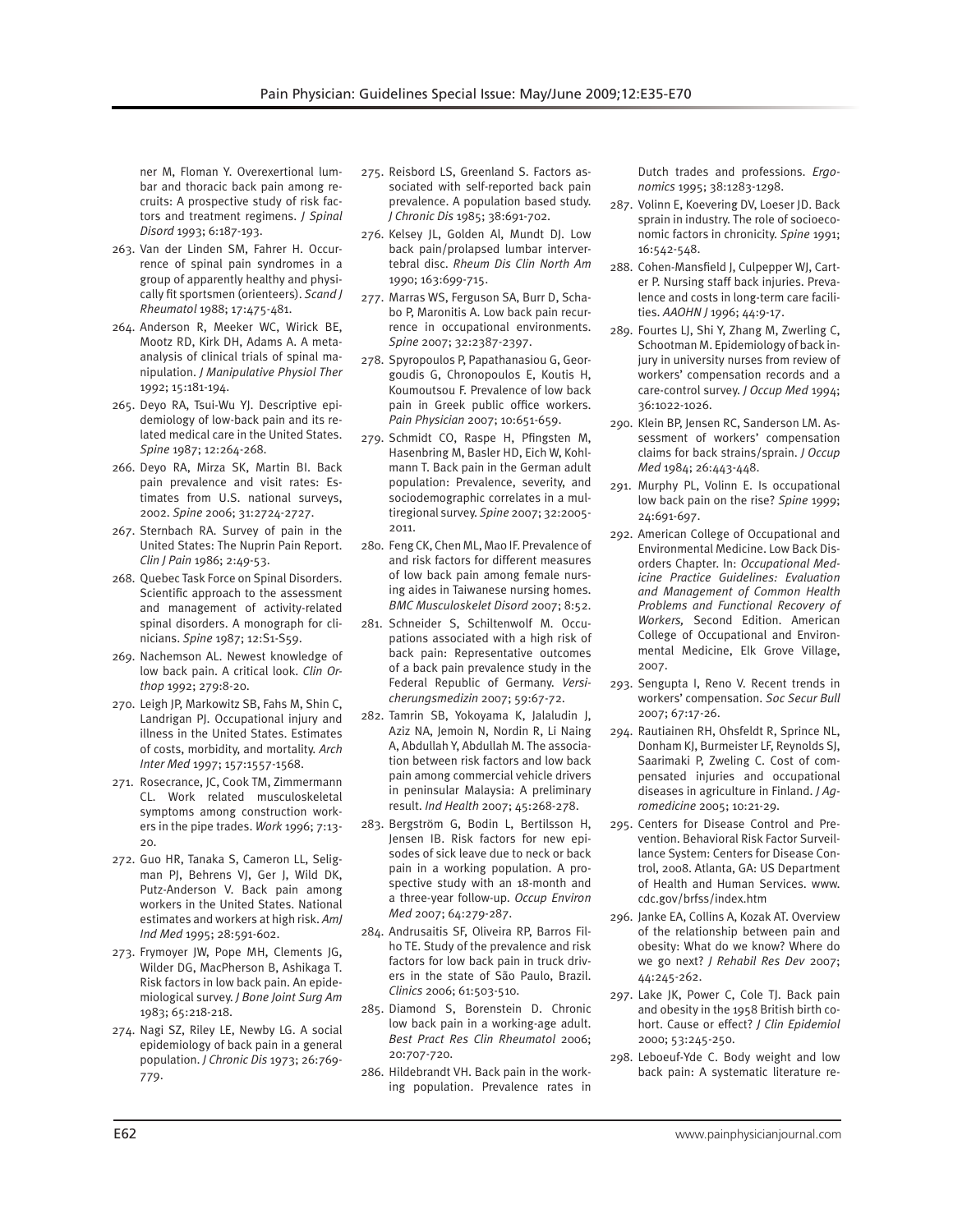view of 56 journal articles reporting on 65 epidemiologic studies. *Spine* 2000; 25:226-237.

- 299. Kerr MS, Frank JW, Shannon HS, Norman RW, Wells RP, Neumann WP, Bombardier C; Ontario Universities Back Pain Study Group. Biomechanical and psychosocial risk factors for low back pain at work. *Am J Public Health* 2001; 91:1069-1075.
- 300. Herrin KB. *Occupational Health Trends in North Carolina.* NC Department of Health and Human Services, Occupational and Environmental Epidemiology Branch, Raleigh, NC, 2006.
- 301. Compton WM, Conway KP, Stinson FS, Grant BF. Changes in the prevalence of major depression and comorbid substance use disorders in the United States between 1991–1992 and 2001– 2002. *Am J Psychiatry* 2006; 163:2141- 2147.
- 302. Croft PR, Papageorgiou AC, Ferry S, Thomas E, Jayson MI, Silman AJ. Psychologic distress and low back pain: Evidence from a prospective study in the general population. *Spine* 1995; 20:2731-2737.
- 303. Larson SL, Clark MR, Eaton WW. Depressive disorder as a long-term antecedent risk factor for incident back pain: A 13-year follow-up study from the Baltimore Epidemiological Catchment Area sample. *Psychol Med* 2004; 34:211-219.
- 304. Currie SR, Wang J. More data on major depression as an antecedent risk factor for first onset of chronic back pain. *Psychol Med* 2005; 35:1275-1282.
- 305. Rivera JJ. Reliability of psychological evaluation in chronic pain in an interventional pain management setting. *Pain Physician* 2005; 8:375-383.
- 306. Manchikanti L, Rivera JJ, Pampati V, Damron KS, Beyer CD, Barnhill RC. Effectiveness of clinical guidelines in interventional pain management. *Pain Physician* 2002; 5:127-132.
- 307. Manchikanti L, Fellows B, Singh V. Understanding psychological aspects of chronic pain in interventional pain management. *Pain Physician* 2002; 5:57-82.
- 308. Manchikanti L, Fellows B, Pampati V, Damron KS, Beyer CD, Barnhill RC. Comparison of psychological status of chronic pain patients with general population. *Pain Physician* 2002; 5:40-48.
- 309. Manchikanti L, Pampati V, Damron KS, Beyer CD, Barnhill RC. Evaluation

of psychological status in chronic low back pain: Comparison with general population. *Pain Physician* 2002; 5:149-155.

- 310. Palmer KT, Walsh K, Bendall H, Cooper C, Coggon D. Back pain in Britain: Comparison of two prevalence surveys at an interval of 10 years. *BMJ* 2000; 320:1577-1578.
- 311. Manchikanti L, McMahon EB. Physician refer thyself: Is Stark II, Phase III the final voyage? Health policy update. *Pain Physician* 2007; 10:725-741.
- 312. Manchikanti L, Singh V, Pampati V, Smith HS, Hirsch JA. Analysis of growth of interventional techniques in managing chronic pain in the medicare population: A 10-year evaluation from 1997 to 2006. *Pain Physician* 2009; 12:9-34.
- 314. Manchikanti L, Giordano J. Physician payment 2008 for interventionalists: Current state of health care policy. *Pain Physician* 2007; 10:607-626.
- 315. Manchikanti L, Hirsch JA. Issues in health care: Interventional pain management at the crossroads. Health Policy Update. *Pain Physician* 2007; 10:261-284.
- 316. Manchikanti L. Health care reform in the United States: Radical surgery needed now more than ever. *Pain Physician* 2008; 11:13-42.
- 317. Deyo RA, Mirza SK, Turner JA, Martin BI. Overtreating chronic back pain: Time to back off? *J Am Board Fam Med* 2009; 22:62-68.
- 318. Raspe H, Hueppe A, Neuhauser H. Back pain, a communicable disease? *Int J Epidemiol* 2008; 37:69-74.
- 319. Social Security Administration. *Annual Statistical Report on the Social Security Disability Insurance Program.* Office of Research Evaluation and Statistics, Baltimore, MD, 2006.
- 320. Autor DH, Duggan MG. The growth in the Social Security Disability rolls: A fiscal crisis unfolding. *J Econ Perspect* 2006; 20:71-96.
- 321. Friedly J, Chan L, Deyo R. Increases in lumbosacral injections in the Medicare population: 1994 to 2001. *Spine* 2007; 32:1754-1760.
- 322. Deyo RA, Gray DT, Kreuter W, Mirza S, Martin BI. United States trends in lumbar fusion surgery for degenerative conditions. *Spine* 2005; 30:1441-1445.
- 323. Cowan JA Jr, Dimick JB, Wainess R, Upchurch GR Jr, Chandler WF, La Marca F. Changes in the utilization of spinal fusion in the United States. *Neurosurgery*

2006; 59:15-20.

- 324. Gray DT, Deyo RA, Kreuter W, Mirza SK, Heagerty PJ, Comstock BA, Chan L. Population-based trends in volumes and rates of ambulatory lumbar spine surgery. *Spine* 2006; 31:1957-1963.
- 325. Weinstein JN, Lurie JD, Olson PR, Bronner KK, Fisher ES. United States' trends and regional variations in lumbar spine surgery: 1992-2003. *Spine* 2006; 31:2707-2714.
- 326. Deyo RA, Nachemson A, Mirza SK. Spinal-fusion surgery: The case for restraint. *N Engl J Med* 2004; 350:722- 726.
- 327. Fritzell P, Hagg O, Nordwall A. Complications in lumbar fusion surgery for chronic low back pain: Comparison of three surgical techniques used in a prospective randomized study. A report from the Swedish Lumbar Spine Study Group. *Eur Spine J* 2003; 12:178-189.
- 328. Thomsen K, Christensen FB, Eiskjaer SP, Hansen ES, Fruensgaard S, Bunger CE. The effect of pedicle screw instrumentation on functional outcome and fusion rates in posterolateral lumbar spinal fusion: A prospective, randomized clinical study. *Spine* 1997; 22:2813-2822.
- 329. Maghout-Juratli S, Franklin GM, Mirza SK, Wickizer TM, Fulton-Kehoe D. Lumbar fusion outcomes in Washington State workers' compensation. *Spine* 2006; 31:2715-2723.
- 330. Martin BI, Mirza SK, Comstock BA, Gray DT, Kreuter W, Deyo RA. Are lumbar spine reoperation rates falling with greater use of fusion surgery and new surgical technology? *Spine* 2007; 32:2119-2126.
- 331. Shekelle PG, Markovich M, Louie R. An epidemiologic study of episodes of back pain care. *Spine* 1995; 20:1668- 1673.
- 332. Anderson GBJ, Svensson HO. The intensity of work recovery in low back pain. *Spine* 1983; 8:880-887.
- 333. Cassidy JD, Côté P, Carroll LJ, Kristman V. Incidence and course of low back pain episodes in the general population. *Spine* 2005; 30:2817-2823.
- 334. Hestbaek L, Leboeuf-Yde C, Manniche C. Low back pain: What is the long-term course? A review of studies of general patient populations. *Eur Spine J* 2003; 12:149-165.
- 335. Croft PR, Lewis M, Papageorgiou AC, Thomas E, Jayson MI, Macfarlane GJ, Silman AJ. Risk factors for neck pain: A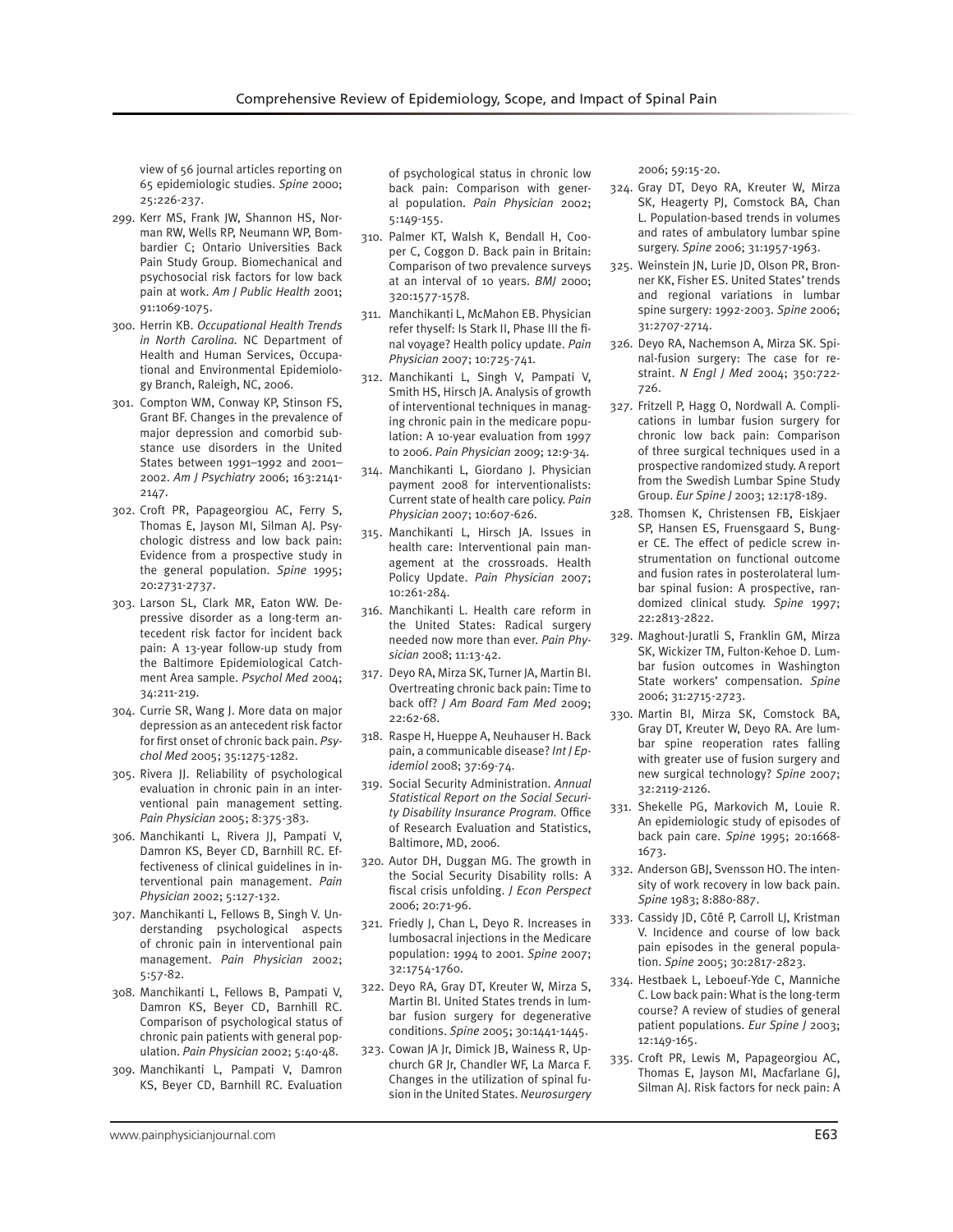longitudinal study in the general population. *Pain* 2001; 93:317-325.

- 336. Enthoven P, Skargren E, Oberg B. Clinical course in patients seeking primary care for back or neck pain: A prospective 5-year follow-up of outcome and health care consumption with subgroup analysis. *Spine* 2004; 29:2458- 2465.
- 337. Elders LA, Burdorf A. Prevalence, incidence, and recurrence of low back pain in scaffolders during a 3-year follow-up study. *Spine* 2004; 29:E101-E106.
- 338. Croft PR, Papageorgiou AC, Thomas E, Macfarlane GJ, Silman AJ. Short-term physical risk factors for new episodes of low back pain. Prospective evidence from the South Manchester Back Pain Study. *Spine* 1999; 24:1556-1561.
- 339. Miedema HS, Chorus AM, Wevers CW, van der Linden S. Chronicity of back problems during working life. *Spine*  1998; 23:2021-2028.
- 340. Thomas E, Silman AJ, Croft PR, Papageorgiou AC, Jayson MI, Macfarlane GJ. Predicting who develops chronic low back pain in primary care. A prospective study. *Brit Med J* 1999; 318:1662- 1667.
- 341. Mortimer M, Pernold G, Wiktorin C. Low back pain in a general population. Natural course and influence of physical exercise  $-$  A 5-year follow-up of the Musculoskeletal Intervention Center-Norrtälje Study. *Spine* 2006; 31:3045- 3051.
- 342. Jones GT, Johnson RE, Wiles NJ, Chaddock C, Potter RG, Roberts C, Symmons DP, Macfarlane GJ. Predicting persistent disabling low back pain in general practice: A prospective cohort study. *Br J Gen Pract* 2006; 56:334-341.
- 343. Kaaria S, Luukkonen R, Riihimaki H, Kirjonen J, Leino-Arjas P. Persistence of low back pain reporting among a cohort of employees in a metal corporation: A study with 5-, 10-, and 28-year follow-ups. *Pain* 2006; 120:131-137.
- 344. Leboeuf-Yde C, Gronstvedt A, Borge JA, Lothe J, Magnesen E, Nilsson O, Rosok G, Stig LC, Larsen K. The Nordic back pain subpopulation program: A 1-year prospective multicenter study of outcomes of persistent low-back pain in chiropractic patients. *J Manipulative Physiol Ther* 2005; 28:90-96.
- 345. Jacob T, Baras M, Zeev A, Epstein L. A longitudinal, community-based study of low back pain outcomes. *Spine* 2004; 29:1810-1817.
- 346. Hestbaek L, Leboeuf-Yde C, Engberg M, Lauritzen T, Bruun NH, Manniche C. The course of low back pain in a general population. Results from a 5-year prospective study. *J Manipulative Physiol Ther* 2003; 26:213-219.
- 347. Szpalski M, Gunzburg R, Balague F, Nordin M, Melot C. A 2-year prospective longitudinal study on low back pain in primary school children. *Eur Spine J* 2002; 11:459-464.
- 348. Waxman R, Tennant A, Helliwell P. A prospective follow-up study of low back pain in the community. *Spine* 2000; 25:2085-2090.
- 349. Kovacs FM, Fernández C, Cordero A, Muriel A, Gonzalez-Lujan L, Gil del Real MT; Spanish Back Pain Research Network. Non-specific low back pain in primary care in the Spanish National Health Service: A prospective study on clinical outcomes and determinants of management. *BMC Health Serv Res* 2006; 6:57.
- 350. Smith BH, Elliott AM, Hannaford PC, Chambers WA, Smith WC. Factors related to the onset and persistence of chronic back pain in the community: Results from a general population follow-up study. *Spine* 2004; 29:1032- 1040.
- 351. Stanton TR, Henschke N, Maher CG, Refshauge KM, Latimer J, McAuley JH. After an episode of acute low back pain, recurrence is unpredictable and not as common as previously thought. *Spine* 2008; 33:2923-2928.
- 352. Gheldof EL, Vinck J, Vlaeyen JW, Hidding A, Crombez G. Development of and recovery from short- and long-term low back pain in occupational settings: A prospective cohort study. *Eur J Pain* 2007; 11:841-854.
- 353. Heliövaara M. Risk factors for low back pain and sciatica. *Ann Med* 1989; 21:257-264.
- 354. Brennan G, Shafat A, MacDonncha C, Vekins C. Lower back pain in physically demanding college academic programs: A questionnaire based study. *BMC Musculoskelet Disord* 2007; 8:67.
- 355. Xu Y, Bach E, Orhede E. Work environment and low back pain: The influence of occupational activities. *Occup Environ Med* 1997; 54:741-745.
- 356. Hamberg-van Reenen HH, Ariëns GA, Blatter BM, van Mechelen W, Bongers PM. A systematic review of the relation between physical capacity and future low back and neck/shoulder pain. *Pain* 2007; 130:93-107.
- 357. Cohen SP, Argoff CE, Carragee EJ. Management of low back pain. *BMJ* 2008; 338:100-106.
- 358. Dunn KM, Croft PR. Epidemiology and natural history of low back pain. *Eura Medicophys* 2004; 40:9-13.
- 359. Croft PR, Papageorgious AC, Ferry S, Thomas E, Jayson MI, Silman AJ. Psychologic distress and low back pain. Evidence from a prospective study in the general population. *Spine* 1995; 20:2731-2737.
- 360. Feyer AM, Herbison P, Williamson AM, de Silva I, Mandryk J, Hendrie L, Hely MC. The role of physical and psychological factors in occupational low back pain: A prospective cohort study. *Occup Environ Med* 2000; 57:116-120.
- 361. Linton SJ, Buer N, Vlaeyen JW , Hellsing AL. Are fear-avoidance beliefs related to the inception of an episode of back pain? A prospective study. *Psychol Health* 2000; 14:1051-1059.
- 362. Mannion AF, Dolan P, Adams MA. Psychological questionnaires: Do "abnormal" scores precede or follow first time low back pain? *Spine* 1996; 21:2603- 2611.
- 363. Picavet HS, Vlaeyen JW, Schouten JS. Pain catastrophizing and kinesiophobia: Predictors of chronic low back pain. *Am J Epidemiol* 2002; 156:1028- 1034.
- 364. Jones GT, Watson KD, Silman AJ, Symmons DP, Macfarlane GJ. Predictors of low back pain in British schoolchildren: A population-based prospective cohort study. *Pediatrics* 2003; 111:822-828.
- 365. Schiphorst Preuper HR, Reneman MF, Boonstra AM, Dijkstra PU, Versteegen GJ, Geertzen JH, Brouwer S. Relationship between psychological factors and performance-based and selfreported disability in chronic low back pain. *Eur Spine J* 2008; 17:1448-1456.
- 366. Truchon M, Côté D, Fillion L, Arsenault B, Dionne C. Low-back-pain related disability: An integration of psychological risk factors into the stress process model. *Pain* 2008; 137:564-573.
- 367. Shaw WS, Means-Christensen A, Slater MA, Patterson TL, Webster JS, Atkinson JH. Shared and independent associations of psychosocial factors on work status among men with subacute low back pain. *Clin J Pain* 2007; 23:409- 416.
- 368. Kovacs F, Noguera J, Abraira V, Royuela A, Cano A, Gil del Real MT, Zamora J, Gestoso M, Muriel A, Mufraggi N;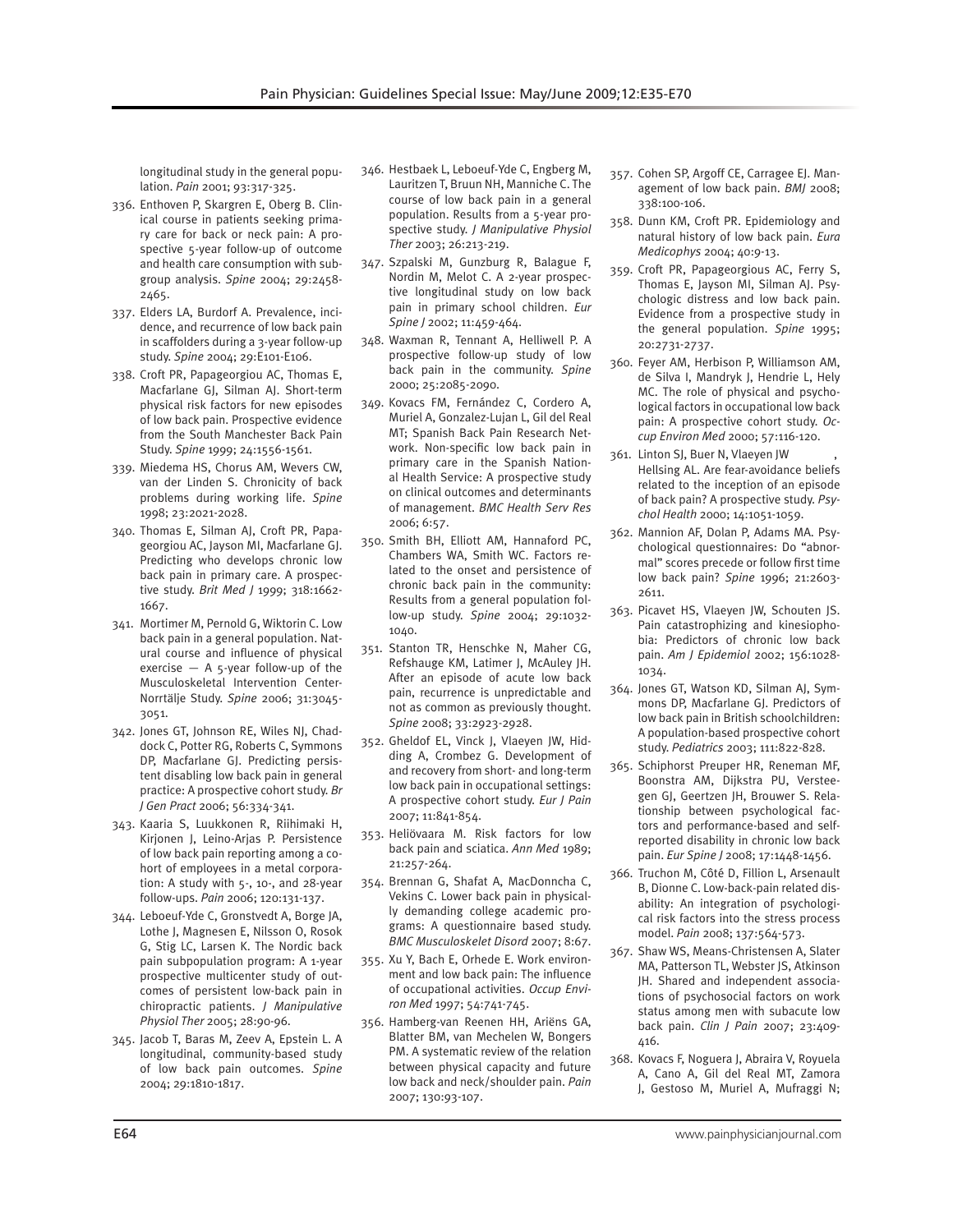Spanish Back Pain Research Network. The influence of psychological factors on low back pain-related disability in community dwelling older persons. *Pain Med* 2008; 9:871-880.

- 369. Iles RA, Davidson M, Taylor NF. Psychosocial predictors of failure to return to work in non-chronic non-specific low back pain: A systematic review. *Occup Environ Med* 2008; 65:507-517.
- 370. Macfarlane GJ, Thomas E, Papageorgiou AC, Croft PR, Jayson MI, Silman AJ. Employment and physical work activities as predictors of future low back pain. *Spine* 1997; 22:1143-1149.
- 371. Harreby M, Kjer J, Hesselsøe G, Neergaard K. Epidemiological aspects and risk factors for low back pain in 38 year-old men and women: A 25-year prospective cohort study of 640 school children. *Eur Spine J* 1996; 5:312-318.
- 372. Harkness EF, Macfarlane GJ, Nahit ES, Silman AJ, McBeth J. Risk factors for new-onset low back pain amongst cohorts of newly employed workers. *Rheumatology (Oxford)* 2003; 42:959- 968.
- 373. Kraus JF, Schaffer KB, McArthur DL, Peek-Asa C. Epidemiology of acute low back injury in employees of a large home improvement retail company. *Am J Epidemiol* 1997; 146:637-645.
- 374. Seferlis T, Nemeth G, Carlsson AM, Gillström P. Acute low-back-pain patients exhibit a fourfold increase in sick leave for other disorders: A case-control study. *J Spinal Disord* 1999; 12:280- 286.
- 375. Vingård E, Alfredsson L, Hagberg M, Kilbom A, Theorell T, Waldenström M, Hjelm EW, Wiktorin C, Hogstedt C. To what extent do current and past physical and psychosocial occupational factors explain care-seeking for low back pain in a working population? Results from the Musculoskeletal Intervention Center-Norrtälje Study. *Spine* 2000; 25:493-500.
- 376. Nahit ES, Pritchard CM, Chery NM, Silman AJ, Macfarlane GJ. The influence of work related psychosocial factors and psychological distress on regional musculoskeletal pain: A study of newly employed workers. *J Rheumatol* 2001; 28:1378-1384.
- 377. Papageorgiou AC, Macfarlane GJ, Thomas E, Croft PR, Jayson MI, Sillman AJ. Psychological factors in the workplace: Do they predict new episodes of low back pain? Evidence from the South Manchester Back Pain Study.

*Spine* 1997; 22:1137-1142.

- 378. Thorbjörnnson CB, Alfredsson L, Fredrikkson K, Köster M, Michélson H, Vingård E, Torgén M, Kilbom A.. Psychosocial and physical risk factors associated with low back pain: A 24-year follow-up among women and men in a broad range of occupations. *Occup Environ Med* 1998; 55:84-90.
- 379. Leigh JP, Miller TR. Ranking occupations based upon the costs of job-related injuries and diseases. *J Occup Environ Med* 1997; 39:1170-1182.
- 380. Battié MC, Videman T, Kaprio J, Gibbons LE, Gill K, Manninen H, Saarela J, Peltonen L. The Twin Spine Study: Contributions to a changing view of disc degeneration. *Spine J* 2009; 9:47-59.
- 381. Kelsey JL, Hardy RJ. Driving of motor vehicles as a risk factor for acute herniated lumbar intervertebral disc. *Am J Epidemiol* 1975; 102:63-73.
- 382. Gruber GJ. *Relationships Between Whole-Body Vibration and Mobility Patterns Among Interstate Truck Drivers.* Washington, DC, US Department of Health, Education, and Welfare, DHEW (NIOSH) Publication No. 77-167. 1976.
- 383. Palmer KT, Harris EC, Griffin MJ, Bennett J, Reading I, Sampson M, Coggon D. Case-control study of low-back pain referred for magnetic resonance imaging, with special focus on whole-body vibration. *Scand J Work Environ Health* 2008; 34:364-373.
- 384. Janwantanakul P, Pensri P, Jiamjarasrangsri V, Sinsongsook T. Prevalence of self-reported musculoskeletal symptoms among office workers. *Occup Med (Lond)* 2008; 58:436-438.
- 385. Aburdorf A, Zondervan H. An epidemiological study of low back pain in crane operators. *Ergonomics* 1990; 33:981- 987.
- 386. Kjellberg A, Wikström BO, Landström U. Injuries and other adverse effects of occupational exposure to whole-body vibration: A review for criteria documentation. *Arbete och Ha¨lsadvetenskaplig skriftserie* 1994; 41:1-74.
- 387. Müller CF, Monrad T, Biering-Sørensen F, Darre E, Deis A, Kryger P. The influence of previous low back trouble, general health, and working conditions on future sick-listing because of low back trouble. A 15-year follow-up study of risk indicators for self-reported sicklisting caused by low back trouble. *Spine* 1999; 24:1562-1570.
- 388. Allison DB, Zannolli R, Narayan KM.

The direct health care costs of obesity in the United States. *Am J Public Health*  1999; 89:1194-1199.

- 389. Böstman OM. Body mass index and height in patients requiring surgery for lumbar intervertebral disc herniation. *Spine* 1993; 18:851-854.
- 390. Deyo RA, Bass JE. Lifestyle and low back pain. The influence of smoking and obesity. *Spine* 1989; 14:501-506.
- 391. Djurasovic M, Bratcher KR, Glassman SD, Dimar JR, Carreon LY. The effect of obesity on clinical outcomes after lumbar fusion. *Spine* 2008; 33:1789-1792.
- 392. Shiri R, Solovieva S, Husgafvel-Pursiainen K, Taimela S, Saarikoski LA, Huupponen R, Viikari J, Raitakari OT, Viikari-Juntura E. The association between obesity and the prevalence of low back pain in young adults: The cardiovascular risk in young Finns study. *Am J Epidemiol* 2008; 167:1110-1119.
- 393. Bolgen-Cimen O, Ar nc -Yncel N, Karabiber M, Erdogan C. Role of obesity in low back pain related disability. *West Indian Med J* 2007; 56:252.
- 394. Ludwig DS, Pollack HA. Obesity and the economy: From crisis to opportunity. *JAMA* 2009; 301:533-535.
- 395. Anandacoomarasamy A, Caterson I, Sambrook P, Fransen M, March L. The impact of obesity on the musculoskeletal system. *Int J Obes (Lond)* 2008; 32:211-222.
- 396. Heliövaara M. Body height, obesity, and risk of herniated lumbar intervertebral disc. *Spine* 1987; 12:469-472.
- 397. Croft PR, Rigby AS. Socioeconomic influences on back problems in the community in Britain. *J Epidemiol Community Health* 1994; 48:166-170.
- 398. Leboeuf-Yde C. Smoking and low back pain. A systematic literature review of 41 journal articles reporting 47 epidemiologic studies. *Spine* 1999; 24:1463- 1470.
- 399. Leboeuf-Yde C, Kyvik KO, Bruun NH. Low back pain and lifestyle. Part I. Smoking: Information from a population based sample of 29,424 twins. *Spine* 1998; 23:2207-2214.
- 400. Weingarten TN, Moeschler SM, Ptaszynski AE, Hooten WM, Beebe TJ, Warner DO. An assessment of the association between smoking status, pain intensity, and functional interference in patients with chronic pain. *Pain Physician* 2008; 11:643-653.
- 401. Eriksen WB, Brage S, Bruusgaard D. Does smoking aggravate musculosk-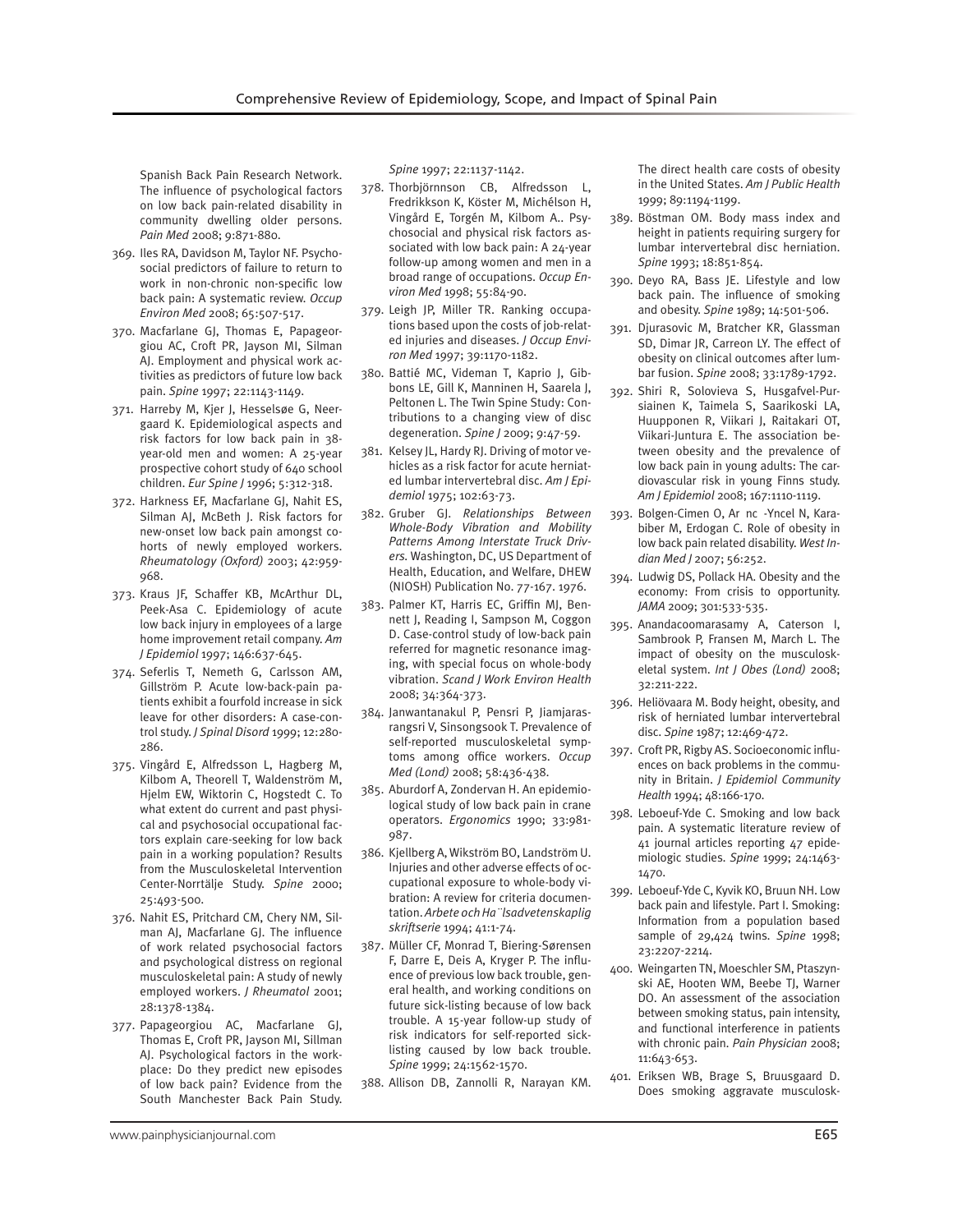eletal pain? *Scand J Rheumatol* 1997; 26:49-54.

- 402. John U, Hanke M, Meyer C, Volzke H, Baumeister SE, Alte D. Tobacco smoking in relation to pain in a national general population survey. *Prev Med* 2006; 43:477-481.
- 403. Andersson H, Ejlertsson G, Leden I. Widespread musculoskeletal chronic pain associated with smoking. An epidemiological study in a general rural population. *Scand J Rehabil Med* 1998; 30:185-191.
- 404. John U, Alte D, Hanke M, Meyer C, Völzke H, Schumann A. Tobacco smoking in relation to analgesic drug use in a national adult population sample. *Drug Alcohol Depend* 2006; 85:49-55.
- 405. Vogt MT, Hanscom B, Lauerman WC, Kang JD. Influence of smoking on the health status of spinal patients: The National Spine Network Database. *Spine*  2002; 27:313-319.
- 406. Yunus MB, Arslan S, Aldag JC. Relationship between fibromyalgia features and smoking. *Scand J Rheumatol* 2002; 31:301-305.
- 407. Weingarten TN, Podduturu VR, Hooten WM, Thompson JM, Luedtke CA, Oh TH. Impact of tobacco use in patients presenting to a multidisciplinary outpatient treatment program for fibromyalgia. *Clin J Pain* 2009; 25:39-43.
- 408. Vaerøy H, Helle R, Førre O, Kåss E, Terenius L. Elevated CSF levels of substance P and high incidence of Raynaud phenomenon in patients with fibromyalgia: New features for diagnosis. *Pain* 1988; 32:21-26.
- 409. del Arbol JL, Muñoz JR, Ojeda L, Cascales AL, Irles JR, Miranda MT, Ruiz Requena ME, Aguirre JC. Plasma concentrations of beta-endorphin in smokers who consume different numbers of cigarettes per day. *Pharmacol Biochem Behav* 2000; 67:25-28.
- 410. Girdler SS, Maixner W, Naftel HA, Stewart PW, Moretz RL, Light KC. Cigarette smoking, stress-induced analgesia and pain perception in men and women. *Pain* 2005; 114:372-385.
- 411. Fertig JB, Pomerleau OF, Sanders B. Nicotine-produced antinociception in minimally deprived smokers and ex-smokers. *Addict Behav* 1986; 11:239-248.
- 412. Jamner LD, Girdler SS, Shapiro D, Jarvik ME. Pain inhibition, nicotine, and gender. *Exp Clin Psychopharmacol* 1998; 6:96-106.
- 413. Lane JD, Lefebvre JC, Rose JE, Keefe FJ.

Effects of cigarette smoking on perception of thermal pain. *Exp Clin Psychopharmacol* 1995; 3:140-147.

- 414. Nesbitt PD. Smoking, physiological arousal, and emotional response. *J Pers Soc Psychol* 1973; 25:137-144.
- 415. Pauli P, Rau H, Zhuang P, Brody S, Birbaumer N. Effects of smoking on thermal pain threshold in deprived and minimally-deprived habitual smokers. *Psychopharmacology (Berl)* 1993; 111:472- 476.
- 416. Pomerleau OF, Turk DC, Fertig JB. The effects of cigarette smoking on pain and anxiety. *Addict Behav* 1984; 9:265-271.
- 417. Silverstein B. Cigarette smoking, nicotine addiction, and relaxation. *J Pers Soc Psychol* 1982; 1982:5.
- 418. Linton SJ. A prospective study of the effects of sexual or physical abuse on back pain. *Pain* 2002; 96:347-351.
- 419. Magora A. Investigation of the relation between low back pain and occupation. 3. Physical requirements: Sitting, standing, and weight lifting. *Ind Med Surg* 1972; 41:5-9.
- 420. Battie´ MC, Videman T, Gibbons LE, Fisher LD, Manninen H, Gill K. 1995 Volvo Award in clinical sciences. Determinants of lumbar disc degeneration. A study relating lifetime exposures and magnetic resonance imaging findings in identical twins. *Spine* 1995; 20:2601- 2612.
- 421. Sambrook PN, MacGregor AJ, Spector TD. Genetic influences on cervical and lumbar disc degeneration: A magnetic resonance imaging study in twins. *Arthritis Rheum* 1999; 42:366-372.
- 422. Videman T, Leppävuori J, Kaprio J, Battié MC, Gibbons LE, Peltonen L, Koskenvuo M. Intragenic polymorphisms of the vitamin D receptor gene associated with intervertebral disc degeneration. *Spine* 1998; 23:2477-2485.
- 423. Battie´ MC, Haynor DR, Fisher LD, Gill K, Gibbons LE, Videman T. Similarities in degenerative findings on magnetic resonance images of the lumbar spines of identical twins. *J Bone Joint Surg Am* 1995; 77:1662-1670.
- 424. Frymoyer JW. Lumbar disk disease: Epidemiology. *Instr Course Lect* 1992; 41:217-223.
- 425. Koch H, Smith MC. Office-based ambulatory care for patients 75 years old and over: National Ambulatory Medical Care Survey, 1980 and 1981. Advance data from vital and health statistics. National Center for Health Statistics

(NCHS). No. 110. DHHS Pub. No. (PHS) 85-1250. Hyattsville, MD: Public Health Service, 1985; 110:1-14.

- 426. Cypress BK. Characteristics of physician visits for back symptoms. A national perspective. *Am J Public Health*  1983; 73:389-395.
- 427. Hart LG, Deyo RA, Cherkin DC. Physician office visits for low back pain. Frequency, clinical evaluation, and treatment patterns from a US national survey. *Spine* 1995; 20:11-19.
- 428. Goel V, Iron K, Williams JI. Indicators of health determinants and health status. In: Goel V, Williams JI, Anderson GM, Blackstien-Hirsch P, Fooks C, Naylor CD (eds). *Patterns of Health Care in Ontario. The ICES Practice Atlas*, Second Edition. Canadian Medical Association, Ottawa, 1996; pp 5-26.
- 429. Bressler HB, Keyes WJ, Rochon PA, Badley E. The prevalence of low back pain in the elderly. A systematic review of the literature. *Spine* 1999; 24:1813- 1819.
- 430. Reyes-Gibby CC, Aday L, Cleeland C. Impact of pain on self-rated health in the community-dwelling older adults. *Pain* 2002; 95:75-82.
- 431. Freedman VA, Martin LG, Schoeni RF. Recent trends in disability and functioning among older adults in the United States. *JAMA* 2002; 288:3137-3146.
- 432. Hartvigsen J, Christensen K, Frederiksen H. Back pain remains a common symptom in old age. A populationbased study of 4,486 Danish twins aged 70-102. *Eur Spine J* 2003; 12:528- 534.
- 433. Edmond SL, Felson DT. Function and back symptoms in older adults. *J Am Geriatr Soc* 2003; 51:1702-1709.
- 434. Leveille SG, Guralnik JM, Hochberg M, Hirsch R, Ferrucci L, Langlois J, Rantanen T, Ling S. Low back pain and disability in older women: Independent association with difficulty but not inability to perform daily living activities. *J Gerontol A Biol Sci Med Sci* 1999; 54: M487-493.
- 435. Oldrige NB, Yuan Z, Stoll JE, Rimm AR. Lumbar spine surgery and mortality among medicare beneficiaries, 1986. *Am J Public Health* 1994; 8:1292-1298.
- 436. Weiner DK, Kim YS, Bonino P, Wang T. Low back pain in older adults: Are we utilizing healthcare resources wisely? *Pain Med* 2006; 7:143-150.
- 437. Duggleby T, Kumar S. Epidemiology of juvenile low back pain. A review. *Dis-*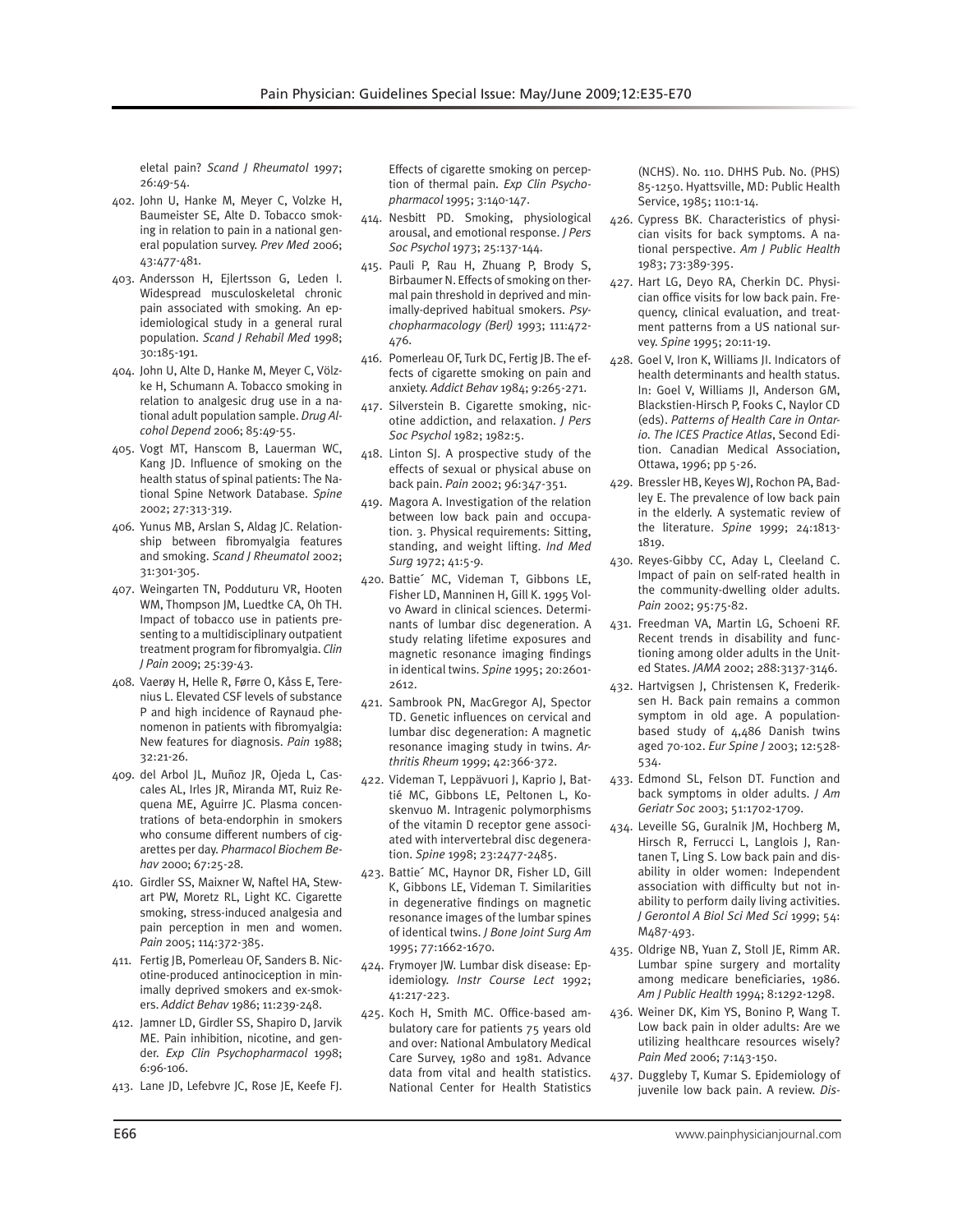*abil Rehabil* 1997; 19:505-512.

- 438. Heithoff KB, Gundry CR, Burton CV, Winter RB. Juvenile discogenic disease. *Spine* 1994; 19:335-340.
- 439. Badley EM, Tennant A. Changing profile of joint disorders with age. Findings from a postal survey of the population of Calderdale, West Yorkshire, United Kingdom. *Ann Rheum Dis* 1992; 51:366-371.
- 440. Bergstrom G, Bjelle A, Sorensen LB, Sundh V, Svanborg A. Prevalence of symptoms and signs of joint impairment at age 79. *Scand J Rehabil Med*  1985; 17:173-182.
- 441. Bergstrom G, Bjelle A, Sundh V, Svanborg A. Joint disorders at age 70, 75, and 79 years. A cross-sectional comparison. *Br J Rheumatol* 1986; 23:333- 341.
- 442. Isacsson A, Hanson BS, Ranstam J, Råstam L, Isacsson SO. Social network, social support, and the prevalence of neck and low back pain after retirement. A population study of men born in 1914 in Malmö, Sweden. *Scand J Soc Med* 1995; 23:17-22.
- 443. Lavsky-Shulan M, Wallace RB, Kohout FJ, Lemke JH, Morris MC, Smith IM. Prevalence and functional correlates of low back pain in the elderly. The Iowa 65+ Rural Health Study. *J Am Geriatr Soc* 1985; 33:23-28.
- 444. March LM, Brnabic AJM, Skinner JC, Schwarz JM, Finnegan T, Druce J, Brooks PM. Musculoskeletal disability among elderly people in the community. *Med J Australia* 1998; 168:439-442.
- 445. Mobily PR, Herr KA, Clark MK, Wallace RB. An epidemiologic analysis of pain in the elderly. The Iowa 65+ Rural Health Study. *J Aging Health* 1994; 6:139-154.
- 446. Woo J, Ho SC, Lau J, Leung PC. Musculoskeletal complaints and associated consequences in elderly Chinese ages 70 years and over. *J Rheumatol* 1994; 21:1927-1931.
- 447. Ferrell BA, Ferrell BR, Osterwell D. Pain in the nursing home. *J Am Geriatr Soc*  1990; 38:409-414.
- 448. Svensson HO, Andersson GBJ. Low back pain in forty to forty-seven year old men. I. Frequency of occurrence and impact on medical services. *Scand J Rehabil Med* 1982; 14:47-53.
- 449. Unruh AM. Gender variation in clinical pain experience. *Pain* 1996; 65:123- 167.
- 450. Rasmussen-Barr E, Lundqvist L, Nils-

son-Wikmar L, Ljungquist T. Aerobic fitness in patients at work despite recurrent low back pain: A cross-sectional study with healthy age- and gendermatched controls. *J Rehabil Med* 2008; 40:359-365.

- 451. Schneider S, Randoll D, Buchner M. Why do women have back pain more than men? A representative prevalence study in the Federal Republic of Germany. *Clin J Pain* 2006; 22:738-747.
- 452. Manchikanti L, Singh V, Fellows B, Pampati V. Evaluation of influence of gender, occupational injury, and smoking on chronic low back pain of facet joint origin: A subgroup analysis. *Pain Physician* 2002; 5:30-35.
- 453. Taylor BA, Casas-Ganem J, Vaccaro AR, Hilibrand AS, Hanscom BS, Albert TJ. Differences in the work-up and treatment of conditions associated with low back pain by patient gender and ethnic background. *Spine* 2005; 30:359-364.
- 454. De Girolamo G. Epidemiology and social costs of low back pain and fibromyalgia. *Clin J Pain* 1991; 7:S1-S7.
- 455. Takahashi N, Kikuchi S, Konno S, Morita S, Suzukamo Y, Green J, Fukuhara S. Discrepancy between disability and the severity of low back pain: Demographic, psychologic, and employment-related factors. *Spine* 2006; 31:931-939.
- 456. Chibnall JT, Tait RC, Andresen EM, Hadler NM. Race and socioeconomic differences in post-settlement outcomes for African American and Caucasian Workers' Compensation claimants with low back injuries. *Pain* 2005; 114:462-472.
- 457. Laslett M, Crothers C, Beattie P, Cregten L, Moses A. The frequency and incidence of low back pain/sciatica in an urban population. *N Z Med J* 1991; 104:424-426.
- 458. Heliövaara M, Sievers K, Impivaara O, Maatela J, Knekt P, Mäkelä M, Aromaa A. Descriptive epidemiology and public health aspects of low back pain. *Am Med* 1989; 21:327-333.
- 459. Heliövaara M, Knekt P, Aromaa A. Incidence and risk factors of herniated lumbar intervertebral disc or sciatica leading to hospitalization. *J Chronic Dis*  1987; 40:251-285.
- 460. Kristiansson P, Svärdsudd, K, von Schoultz B. Back pain during pregnancy. A prospective study. *Spine* 1996; 21:702-709.
- 461. Fung BK-P, Kwong CM-F, Ho ES-C. Low back pain of women during pregnancy

in the mountainous district of central Taiwan. *Chin Med J* 1993; 51:103-106.

- 462. Mantle MJ, Greenwood RM, Curry HLF. Backache in pregnancy. *Rheumatology and Rehabilitation* 1977; 16:95-101.
- 463. Nwuga VCB. Pregnancy and back pain among upper class Nigerian women. *Aus J Phys* 1982; 28:8-11.
- 464. Bierring-Sorensen F. Low back trouble in a general population of 30-, 40- , 50-, and 60-year-old men and women. Study design, representative years, and basic results. *Dan Med Bull* 1982; 29:289-299.
- 465. Svensson HO, Andersson GBJ, Hagstad A, Jansson PO. The relationship of lowback pain to pregnancy and gynecologic factors. *Spine* 1990; 15:371-375.
- 466. LaBan MM, Perrin JCS, Latimer FR. Pregnancy and herniated lumbar disc. *Arch Phys Med Rehabil* 1983; 64:319-321.
- 467. Weinreb JC, Wolbarsht LB, Cohen JM, Brown CE, Maravilla KR. Prevalence of lumbosacral intervertebral disc abnormalities on MR images in pregnant and asymptomatic nonpregnant women. *Radiology* 1989; 170:125-128.
- 468. Wreje U, Isacsson D, Aberg H. Oral contraceptives and back pain in women in a Swedish community. *Int J Epidemiol*  1997; 26:71-74.
- 469. Wijnhoven HA, de Vet HC, Picavet HS. Sex differences in consequences of musculoskeletal pain. *Spine* 2007: 32:1360-1367.
- 470. Leigh JP, Sheetz RM. Prevalence of back pain among full-time United States workers. *Br J Med* 1989; 4:651-657.
- 471. Manchikanti L, Hirsch JA. Obama health care for all Americans: Practical implications. *Pain Physician* 2009; 12:289- 304.
- 472. Turk DC. Clinical effectiveness and cost-effectiveness of treatments for patients with chronic pain. *Clin J Pain* 2002; 18:355-365.
- 473. Asche CV, Kirkness CS, McAdam-Marx C, Fritz JM. The societal costs of low back pain: Data published between 2001 and 2007. *J Pain Palliat Care Pharmacother* 2007; 21:25-33.
- 474. Waddell G. *The Back Pain Revolution.* Second Edition. Churchill Livingstone, Edinburgh, 2004.
- 475. Nieto R, Miró J, Huguet A. Disability in subacute whiplash patients: Usefulness of the neck disability index. *Spine* 2008; 33:E630-E635.
- 476. Saastamoinen P, Leino-Arjas P, Laak-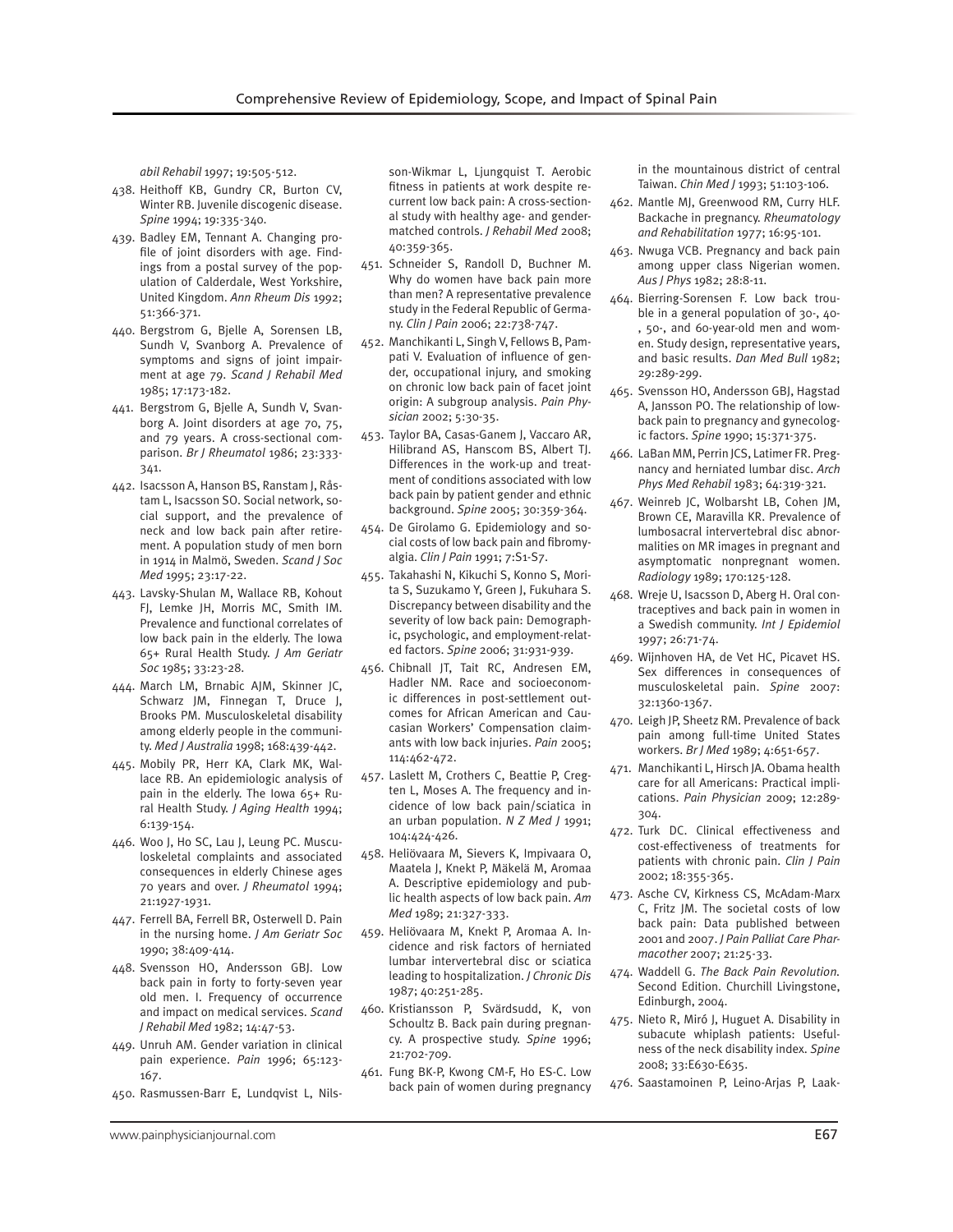sonen M, Lahelma E. Socio-economic differences in the prevalence of acute, chronic and disabling chronic pain among ageing employees. *Pain* 2005; 114:364-371.

- 477. Bunketorp L, Stener-Victorin E, Carlsson J. Neck pain and disability following motor vehicle accidents: A cohort study. *Eur Spine J* 2005; 14:84-89.
- 478. Frank AO, De Souza LH, Frank CA. Neck pain and disability: A cross-sectional survey of the demographic and clinical characteristics of neck pain seen in a rheumatology clinic. *Int J Clin Pract* 2005; 59:173-182.
- 479. Hartvigsen J, Frederiksen H, Christensen K. Physical and mental function and incident low back pain in seniors: A population-based two-year prospective study of 1,387 Danish twins aged 70 to 100 years. *Spine* 2006; 31:1628- 1632.
- 480. Jacob T. Low back pain incident episodes: A community-based study. *Spine J* 2006; 6:306-310.
- 481. Hestbaek L, Leboeuf-Yde C, Kyvik KO. Is comorbidity in adolescence a predictor for adult low back pain? A prospective study of a young population. *BMC Musculoskelet Disord* 2006; 7:29.
- 482. Ekman M, Jönhagen S, Hunsche E, Jonsson L. Burden of illness of chronic low back pain in Sweden: A cross-sectional, retrospective study in primary care setting. *Spine* 2005; 30:1777-1785.
- 483. Ritzwoller DP, Crounse L, Shetterly S, Rublee D. The association of comorbidities, utilization and costs for patients identified with low back pain. *BMC Musculoskelet Disord* 2006; 7:72.
- 484. Vogt MT, Kwoh CK, Cope DK, Osial TA, Culyba M, Starz TW. Analgesic usage for low back pain: Impact on health care costs and service use. *Spine* 2005; 30:1075-1081.
- 485. Webster BS, Verma SK, Gatchel RJ. Relationship between early opioid prescribing for acute occupational low back pain and disability duration, medical costs, subsequent surgery and late opioid use. *Spine* 2007; 32:2127-2132.
- 486. Ricci JA, Stewart WF, Chee E, Leotta C, Foley K, Hochberg MC. Back pain exacerbations and lost productive time costs in United States workers. *Spine* 2006; 31:3052-3060.
- 487. Morken T, Riise T, Moen B, Bergum O, Hauge SH, Holien S, Langedrag A, Olson HO, Pedersen S, Saue IL, Seljebø GM, Thoppil V. Frequent musculoskel-

etal symptoms and reduced health-related quality of life among industrial workers. *Occup Med* 2002; 52:91-98.

- 488. Centers for Disease Control and Prevention. Prevalence of disabilities and associated health conditions among adults: United States, 1999. *MMWR Morb Mortal Wkly Rep* 2001; 50:120- 125.
- 489. Rizzo JA, Abbott TA 3rd, Berger ML. The labor productivity effects of chronic backache in the United States. *Med Care* 1998; 36:1471-1488.
- 490. Frymoyer JW, Cats-Baril WL. An overview of the incidences and costs of low back pain. *Orthop Clin North Am* 1991; 22:263-271.
- 491. McGorry RW, Webster BS, Snook SH, Hsiang SM. The relation between pain intensity, disability, and the episodic nature of chronic and recurrent low back pain. *Spine* 2000; 25:834-841.
- 492. Sach TH, Whynes DK. Measuring indirect costs: Is there a problem? *Appl Health Econ Health Policy* 2003; 2:135- 139.
- 493. White AG, Birnbaum HG, Mareva MN, Daher M, Vallow S, Schein J, Katz N. Direct costs of opioid abuse in an insured population in the United States. *J Manag Care Pharm* 2005; 11:469-479.
- 494. Daffner SD, Hilibrand AS, Hanscom BS, Brislin BT, Vaccaro AR, Albert TJ. Impact of neck and arm pain on overall health status. *Spine* 2003; 28:2030-2035.
- 495. Dionne CE, Chenard M. Back-related functional limitations among fulltime homemakers: A comparison with women employed full-time outside the home. *Spine* 2004; 29:1375-1382.
- 496. Luo X, Pietrobon R, Sun SX, Liu GG, Hey L. Estimates and patterns of direct health care expenditures among individuals with back pain in the United States. *Spine* 2004; 29:79-86.
- 497. Ohayon MM, Schatzberg AF. Using chronic pain to predict depressive morbidity in the general population. *Arch Gen Psychiatry* 2003; 60:39-47.
- 498. Hurwitz EL, Morgenstern H, Yu F. Crosssectional and longitudinal associations of low-back pain and related disability with psychological distress among patients enrolled in the UCLA Low-Back Pain Study. *J Clin Epidemiol* 2003; 56:463-471.
- 499. Turner JA, Franklin G, Heagerty PJ, Wu R, Egan K, Fulton-Kehoe D, Gluck JV, Wickizer TM. The association between pain and disability. *Pain* 2004; 112:307-

314.

- 500. Pai S, Sundaram LJ. The economic burden of low back pain: A review of studies published between 1996 and 2001. *Orthop Clin North Am* 2004; 35:1-5.
- 501. Maetzel A, Li L. The economic burden of low back pain: A review of studies published between 1996 and 2001. *Best Pract Res Clin Rheumatol* 2002; 16:23- 30.
- 502. Bell G, Kidd D, North R. Cost-effectiveness analysis of spinal cord stimulation in treatment of failed back surgery syndrome. *J Pain Symp Manage* 1997; 13:286-295.
- 503. Lind BK, Abrams C, Lafferty WE, Diehr PK, Grembowski DE. The effect of complementary and alternative medicine claims on risk adjustment. *Med Care* 2006; 44:1078-1084.
- 504. Katz JN. Lumbar disc disorders and lowback pain: Socioeconomic factors and consequences. *J Bone Joint Surg Am* 2006: 88:S21-S24.
- 505. de Lissovoy G, Brown RE, Halpern M, Hassenbusch SJ, Ross E. Cost-effectiveness of long-term intrathecal morphine therapy for pain associated with failed back surgery syndrome. *Clin Ther*  1997; 19:96-112.
- 506. Dagenais S, Caro J, Haldeman S. A systematic review of low back pain cost of illness studies in the United States and internationally. *Spine J* 2008; 8:8-20.
- 507. Maniadakis N, Gray A. The economic burden of back pain in the UK. *Pain* 2000; 84:95-103.
- 508. Walker BF, Muller R, Grant WD. Low back pain in Australian adults: The economic burden. *Asia Pac J Public Health*  2003; 15:79-87.
- 509. Jhawar BS, Fuchs CS, Colditz GA, Stampfer MJ. Cardiovascular risk factors for physician-diagnosed lumbar disc herniation. *Spine J* 2006; 6:684- 691.
- 510. Carroll LJ, Cassidy JD, Côté P. Frequency, timing, and course of depressive symptomatology after whiplash. *Spine* 2006; 31:E551-E556.
- 511. Dersh J, Gatchel RJ, Mayer T, Polatin P, Temple OR. Prevalence of psychiatric disorders in patients with chronic disabling occupational spinal disorders. *Spine* 2006; 31:1156-1162.
- 512. Paulozzi LJ, Budnitz DS, Yongli X. Increasing deaths from opioid analgesics in the United States. *Pharmacoepidemiol Drug Saf* 2006; 15:618-627.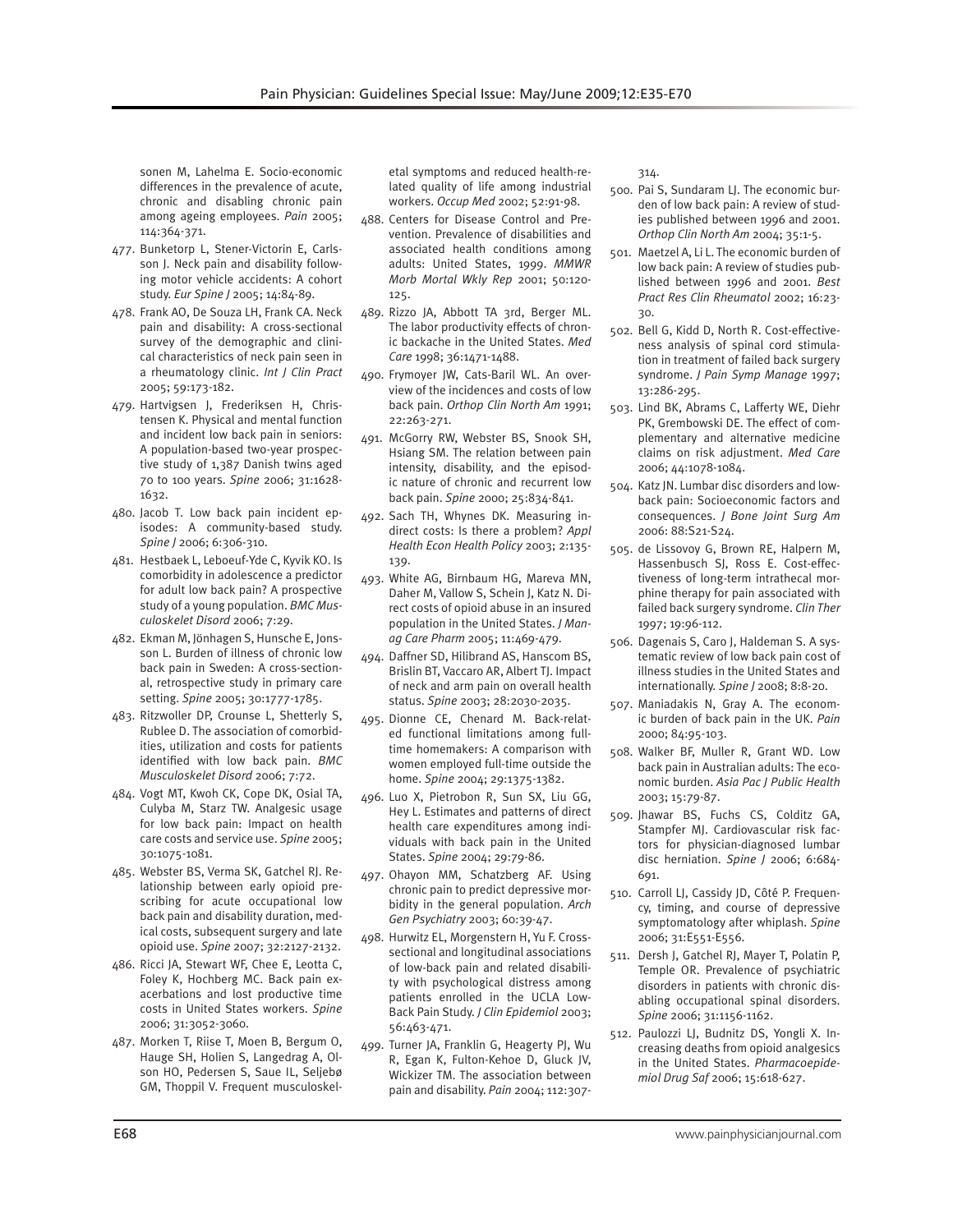- 513. Nock MK, Borges G, Bromet EJ, Alonso J, Angermeyer M, Beautrais A, Bruffaerts R, Chiu WT, de Girolamo G, Gluzman S, de Graaf R, Gureje O, Haro JM, Huang Y, Karam E, Kessler RC, Lepine JP, Levinson D, Medina-Mora ME, Ono Y, Posada-Villa J, Williams D. Cross-national prevalence and risk factors for suicidal ideation, plans and attempts. *Br J Psychiatry* 2008; 192:98-105.
- 514. Kessler RC, Angermeyer M, Anthony JC, de Graaf R, Demyttenaere K, Gasquet I, DE Girolamo G, Gluzman S, Gureje O, Haro JM, Kawakami N, Karam A, Levinson D, Medina Mora ME, Oakley Browne MA, Posada-Villa J, Stein DJ, Adley Tsang CH, Aguilar-Gaxiola S, Alonso J, Lee S, Heeringa S, Pennell BE, Berglund P, Gruber MJ, Petukhova M, Chatterji S, Ustün TB. Lifetime prevalence and age-of-onset distributions of mental disorders in the World Health Organization's World Mental Health Survey Initiative. *World Psychiatry* 2007; 6:168-176.
- 515. Smith BH, Torrance N, Bennett MI, Lee AJ. Health and quality of life associated with chronic pain of predominantly neuropathic origin in the community. *Clin J Pain* 2007; 23:143-149.
- 516. Lurie JD, Weinstein JN. Shared decisionmaking and the orthopaedic workforce. *Clin Orthop* 2001; 385:68-75.
- 517. Ren XS, Selim AJ, Fincke G, Deyo RA, Linzer M, Lee A, Kazis L. Assessment of functional status, low back disability, and use of diagnostic imaging in patients with low back pain and radiating leg pain. *J Clin Epidemiol* 1999; 52:1063-1071.
- 518. Siegel JE, Weinstein MC, Russell LB, Gold MR. Recommendations for reporting cost-effectiveness analyses. Panel on Cost-Effectiveness in Health and Medicine. *JAMA* 1996; 276:1339-1341.
- 519. Malter AD, Larson EB, Urban N, Deyo RA. Cost-effectiveness of lumbar discectomy for the treatment of herniated intervertebral disc. *Spine* 1996; 21:1048-1054.
- 520. Kuntz KM, Snider RK, Weinstein JN, Pope MH, Katz JN. Cost-effectiveness of fusion with and without instrumentation for patients with degenerative spondylolisthesis and spinal stenosis. *Spine* 2000; 25:1132-1139.
- 521. Angevine PD, Zivin JG, McCormick PC. Cost-effectiveness of single-level anterior cervical discectomy and fusion for cervical spondylosis. *Spine* 2005; 30:1989-997.
- 522. Tosteson AN, Skinner JS, Tosteson TD, Lurie JD, Andersson GB, Berven S, Grove MR, Hanscom B, Blood EA, Weinstein JN. The cost effectiveness of surgical versus nonoperative treatment for lumbar disc herniation over two years: evidence from the Spine Patient Outcomes Research Trial (SPORT). *Spine* 2008; 33:2108-2115.
- 523. Manchikanti L, Pampati V, Bakhit CE, Rivera JJ, Beyer CD, Damron KS, Barnhill RC. Effectiveness of lumbar facet joint nerve blocks in chronic low back pain: A randomized clinical trial. *Pain Physician* 2001; 4:101-117.
- 524. Manchikanti L, Pakanati RR, Pampati V. Comparison of three routes of epidural steroid injections in low back pain. *Pain Digest* 1999; 9:277-285.
- 525. Manchikanti L, Pampati V, Bakhit CE, Pakanati RR. Non-endoscopic and endoscopic adhesiolysis in post lumbar laminectomy syndrome. A one-year outcome study and cost effectiveness analysis. *Pain Physician* 1999; 2:52- 58.
- 526. Manchikanti L, Pakanati RR, Bakhit CE, Pampati V. Role of adhesiolysis and hypertonic saline neurolysis in management of low back pain. Evaluation of modification of Racz Protocol. *Pain Digest* 1999; 9:91-96.
- 527. Karppinen J, Ohinmaa A, Malmivaara A, Kurunlahti M, Kyllönen E, Pienimäki T, Nieminen P, Tervonen O, Vanharanta H. Cost effectiveness of periradicular infiltration for sciatica: Subgroup analysis of a randomized controlled trial. *Spine* 2001; 26:2587-2595.
- 528. Manchikanti L, Singh V. Outcomes and cost effectiveness of interventional techniques. In: Manchikanti L, Slipman CW, Fellows B (eds). *Interventional Pain Management: Low Back Pain – Diagnosis and Treatment*. ASIPP Publishing, Paducah, KY, 2002; pp. 615-626.
- 529. Kumar K, Malik S, Demeria D. Treatment of chronic pain with spinal cord stimulation versus alternative therapies: Cost-effectiveness analysis. *Neurosurgery* 2002; 51:106-115.
- 530. Birnbaum HG, White AG, Reynolds JL, Greenberg PE, Zhang M, Vallow S, Schein JR, Katz NP. Estimated costs of prescription opioid analgesic abuse in the United States in 2001: A societal perspective. *Clin J Pain* 2006; 22:667- 676.
- 531. Feder J, Rowland D, Holahan J, Heslam D. *The Medicaid Cost Explosion: Causes and Consequences*. Henry J.

Kaiser Family Foundation. Menlo Park, CA, 1993, pp 18-22.

- 532. Parsells Kelly J, Cook SF, Kaufman DW, Amderson T, Rosenberg L, Mitchell AA. Prevalence and characteristics of opioid use in the US adult population. *Pain* 2008; 138:507-513.
- 533. Korff MV, Saunders K, Thomas Ray G, Boudreau D, Campbell C, Merrill J, Sullivan MD, Rutter CM, Silverberg MJ, Banta-Green C, Weisner C. De facto long-term opioid therapy for noncancer pain. *Clin J Pain* 2008; 24:521-527.
- 534. Dersh J, Mayer TG, Gatchel RJ, Polatin PB, Theodore BR, Mayer EA. Prescription opioid dependence is associated with poorer outcomes in disabling spinal disorders. *Spine* 2008; 33:2219- 2227.
- 535. Webster BS, Cifuentes M, Verma S, Pransky G. Geographic variation in opioid prescribing for acute, work-related, low back pain and associated factors: A multilevel analysis. *Am J Ind Med* 2009; 52:162-171.
- 536. Kuehn BM. Opioid prescriptions soar: Increase in legitimate use as well as abuse. *JAMA* 2007; 297:249-251.
- 537. Hall AJ, Logan JE, Toblin RL, Kaplan JA, Kraner JC, Bixler D, Crosby AE, Paulozzi LJ. Patterns of abuse among unintentional pharmaceutical overdose fatalities. *JAMA* 2008: 300:2613-2620.
- 538. Manchikanti KN, Manchikanti L, Damron KS, Pampati V, Fellows B. Increasing deaths from opioid analgesics in the United States: An evaluation in an interventional pain management practice. *J Opioid Manage* 2008; 4:271- 283.
- 539. Manchikanti L, Singh A. Therapeutic opioids: A ten-year perspective on the complexities and complications of the escalating use, abuse, and nonmedical use of opioids. *Pain Physician* 2008; 11: S63-S88.
- 540. Manchikanti L, Atluri S, Trescot AM, Giordano J. Monitoring opioid adherence in chronic pain patients: Tools, techniques, and utility. *Pain Physician* 2008; 11:S155-S180.
- 541. Trescot AM, Glaser SE, Hansen H, Benyamin RM, Patel S, Manchikanti L. Effectiveness of opioids in the treatment of chronic non-cancer pain. *Pain Physician* 2008; 11:S181-S200.
- 542. Benyamin RM, Trescot AM, Datta S, Buenaventura RM, Adlaka R, Sehgal N, Glaser SE, Vallejo R. Opioid complications and side effects. *Pain Physician*